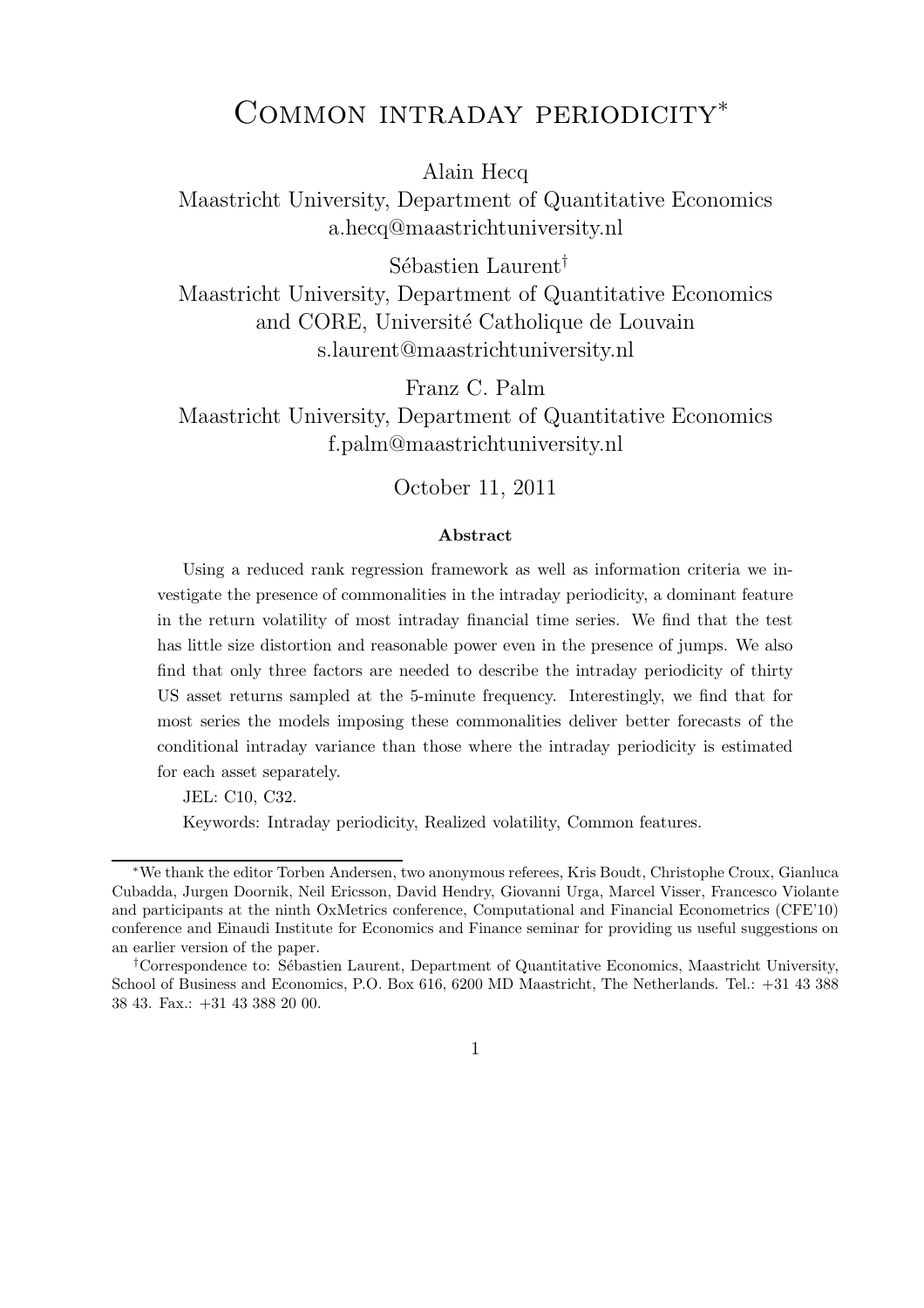## 1 Introduction

The returns of most intraday financial times (e.g. at the 5-minutes frequency) are characterised by the presence of periodicity in their volatility. The behaviour of a time series is called intraday periodic if it shows a periodic structure within a day. For instance, the foreign exchange (FX) market exhibits strong periodic effects caused by the varying number of traders present during the day in the three major markets.<sup>1</sup> This translates into a U-shaped pattern in the autocorrelation function of absolute and squared intraday returns. Standard volatility models (ARCH or SV models), implying a geometric decay in the squared return autocorrelation structure, cannot accommodate strong regular cyclical patterns of that sort.

These periodic movements can be captured by non-parametric techniques (see Taylor and Xu, 1997) or in a parametric approach by a set of dummy variables (see Baillie and Bollerslev, 1991) or a bunch of trigonometric functions (see Andersen and Bollerslev, 1997). In the latter framework however, the number of parameters to estimate is usually quite large. This number further inflates when considering several assets in a multivariate modelling leading to a potential loss of efficiency.

However, this intraday periodic feature might be common to several series. Testing, discovering and imposing these commonalities can be exploited to improve parameter efficiency and forecasts accuracy. To this goal we first extend to intraday series the testing procedure proposed by Engle and Hylleberg (1996) to extract common deterministic seasonal features in macroeconomic time series.<sup>2</sup> We propose to use a reduced rank approach to study the presence of commonalities in the intraday periodic movements as well as multivariate information criteria to select the variables explaining the common periodic features. The Monte Carlo simulations indicate that our proposed strategy detects remarkably well both the num-

<sup>&</sup>lt;sup>1</sup>The global FX market consists of three major markets, i.e., Asia, Europe and North America, and the major movements of intradaily return volatility can be attributed to the passage of market activity around the globe.

<sup>&</sup>lt;sup>2</sup>Note that this paper does not look at the co-movements in the volatility (Engle and Susmel, 1993; Engle and Marcucci, 2006; Hecq et al., 2010) but at co-movements in the conditional mean equation for the logarithm of the absolute value of standardised asset returns.

<sup>2</sup>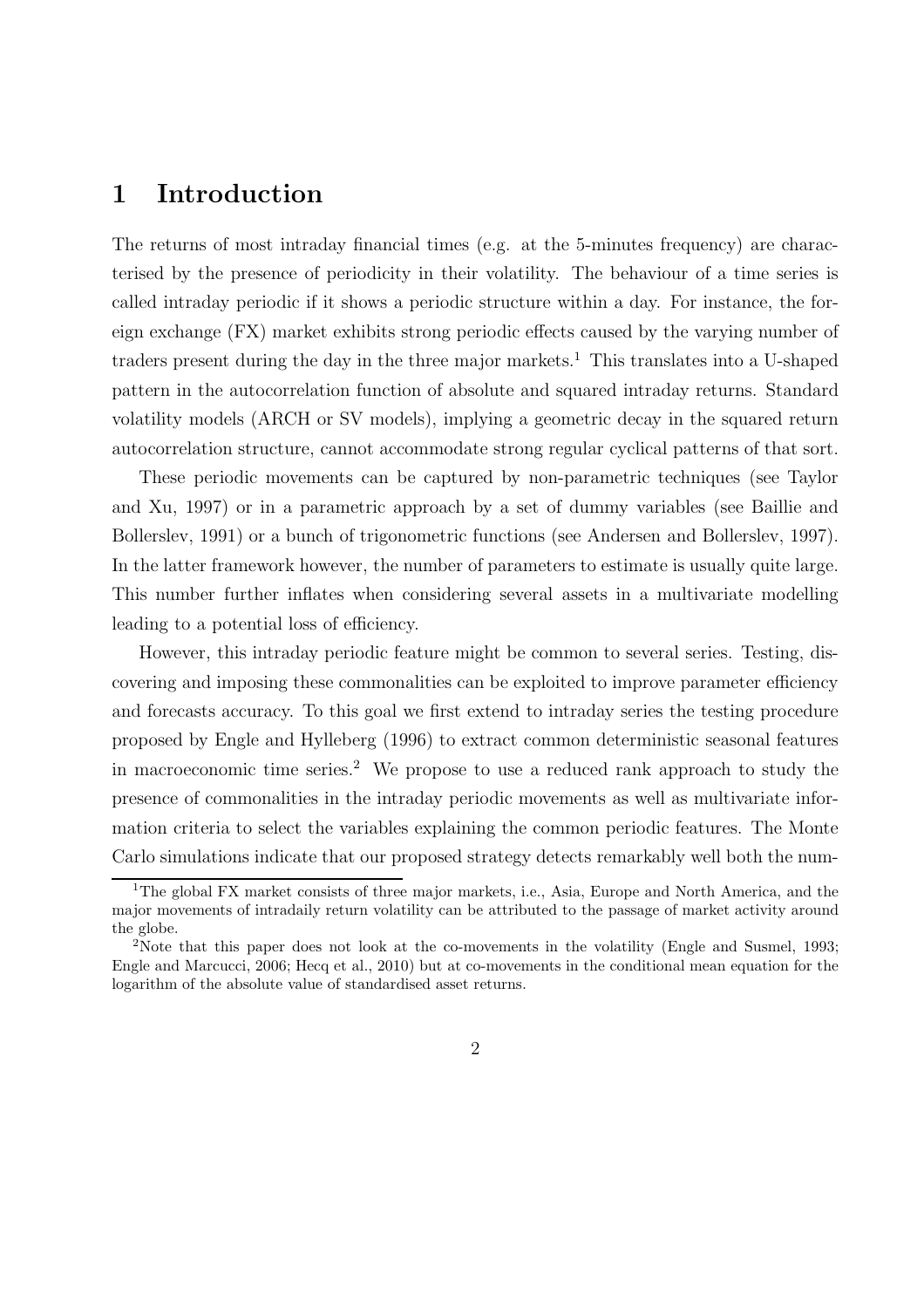ber of periodic elements to be included and the existence of commonalities. We illustrate our approach using thirty US stock returns observed every five minutes in the period 2000-2008. Our approach shows that three common sources suffice to describe the intraday periodicity of these thirty series and that imposing these commonalities improves prediction of not only the intraday periodicity but also the intraday conditional variance.

The approach adopted to extract and forecast the intraday periodicity in return volatility will be useful for modelling intraday Value-at-Risk (IVaR) (see e.g. Dionne et al., 2009 and Giot, 2005) and more generally intraday market risk measurement. The results of this paper are expected to be useful to determine the linkage between markets and for the application of temporal intraday trading rules as discussed by Goodhart and O'Hara (1997).

The remaining of the paper is structured as follows. Section 2 presents the model for univariate high-frequency time series. In Section 3 we propose tools for detecting the existence of common periodicity, the accuracy of which is evaluated in Section 4 with a set of Monte Carlo experiments. Section 5 deals with the empirical analysis and Section 6 concludes.

# 2 The Model for Univariate High-frequency Time Series

We assume that the sample consists of  $T$  days of  $M$  equally-spaced and continuously compounded intraday return observations  $r_{j,t,i}$   $(t = 1, \ldots, T$  and  $i = 1, \ldots, M$  of a financial asset j,  $j = 1, \ldots, N$ . Hence,  $r_{j,t,i}$  equals the *i*th return on day t of series j. In their seminal papers Andersen and Bollerslev (1997, 1998b), assume that the return  $r_{j,t,i}$  is a normally distributed random variable with zero mean and that the standard deviation  $\sigma_{j,t,i}$  can be rewritten as the product of a deterministic component  $f_{j,t,i}$  representing essentially the calendar features and  $s_{j,t,i}$  capturing the remaining volatility components (usually modelled using ARCH or stochastic volatility models), with  $f_{j,t,i}$  and  $s_{j,t,i} > 0 \ \forall j, t, i$ . This leads to the univariate data generating process (DGP) for the high-frequency return  $r_{j,t,i}$  given in Assumption 1.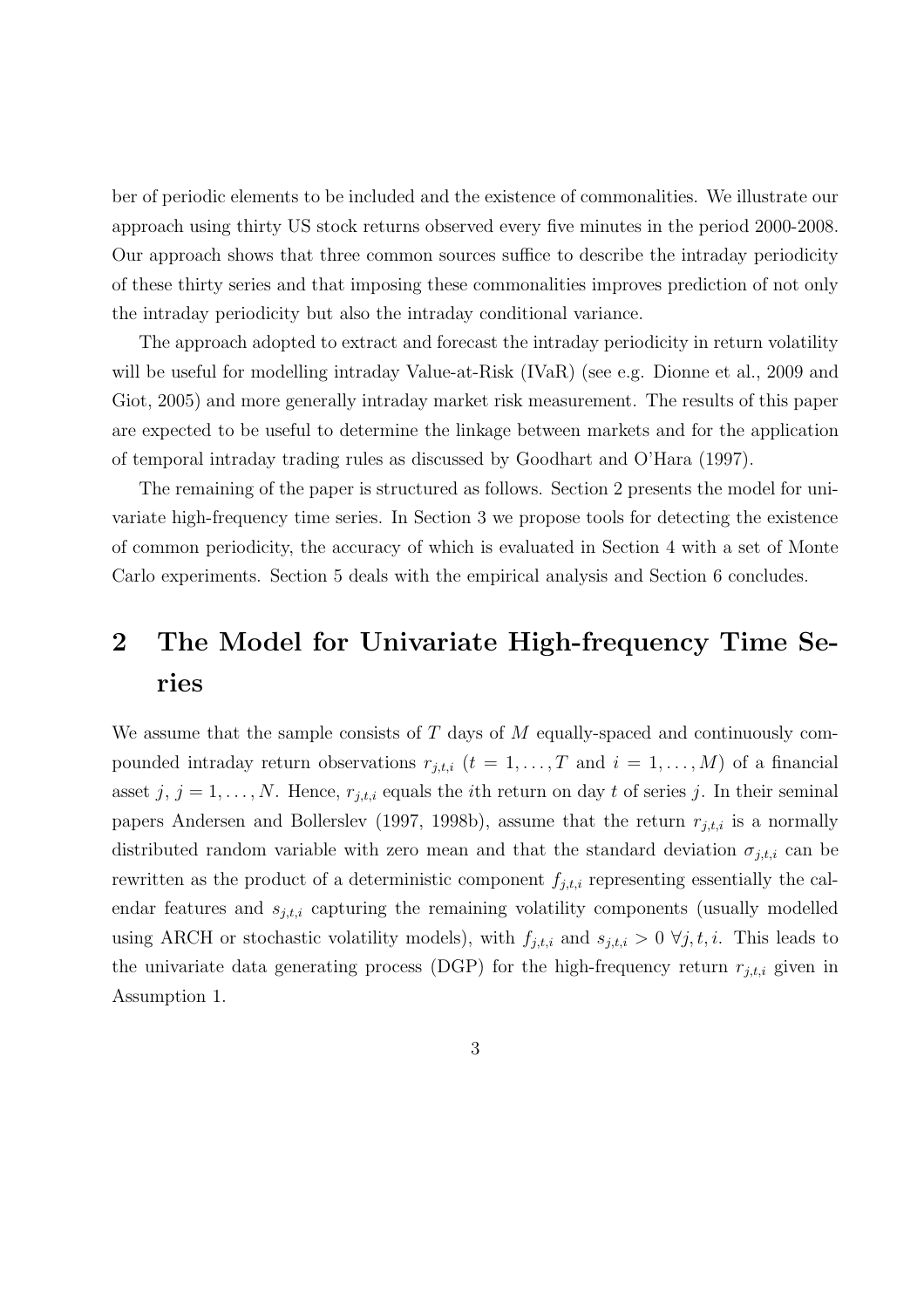Assumption 1 (Conditional normality of intraday returns)

$$
r_{j,t,i} = \sigma_{j,t,i} \ u_{j,t,i} \ with \ u_{j,t,i} \stackrel{i.i.d.}{\sim} N(0,1) \tag{2.1}
$$

$$
\sigma_{j,t,i} = s_{j,t,i} f_{j,t,i}.
$$
\n
$$
(2.2)
$$

The periodic factor  $f_{j,t,i}$  is assumed to be a deterministic function of periodic variables such as the time of the day and the day of the week. To ensure identifiability of both the periodicity and the stochastic volatility  $s_{j,t,i}$ , we impose (see Assumption 2) that  $f_{j,t,i}^2$  has mean one over the day.<sup>3</sup>

Assumption 2 (Normalization of  $f_{j,t,i}$ )

$$
\frac{1}{M} \sum_{i=1}^{M} f_{j,t,i}^2 = 1 \ \forall j, t. \tag{2.3}
$$

The returns in (2.1) can be seen as discrete changes of an underlying continuous-time log-price process. Model (2.1) is motivated by the idea that this log-price process follows a *Brownian SemiMartingale* (BSM) diffusion. Under the BSM model the log-price follows a diffusion consisting of the sum of a conditionally normal random process with mean  $\mu(s)ds$ and variance  $\sigma^2(s)ds$ . Let  $w(s)$  be a standard Brownian motion, then a BSM log-price diffusion admits the following representation  $dp(s) = \mu(s)ds + \sigma(s)dw(s)$ .

Throughout, we will study return series observed with a sufficiently high frequency such that the drift can be ignored. Model (2.1) is thus a discrete time version of the above BSM model where the drift is set to 0.

As mentioned above, Andersen and Bollerslev (1998a) also assume (see Assumption 3) that  $s_{j,t,i}$  is constant over the day but can vary from day to day.

<sup>&</sup>lt;sup>3</sup>This normalization standardizes the squared periodicity of asset j across day t. For this reason, it has been used in the literature, among others by Boudt et al. (2010). Note that Andersen and Bollerslev (1997) use a slightly different normalization condition, i.e. that  $f_{j,t,i}$  has mean one over the day.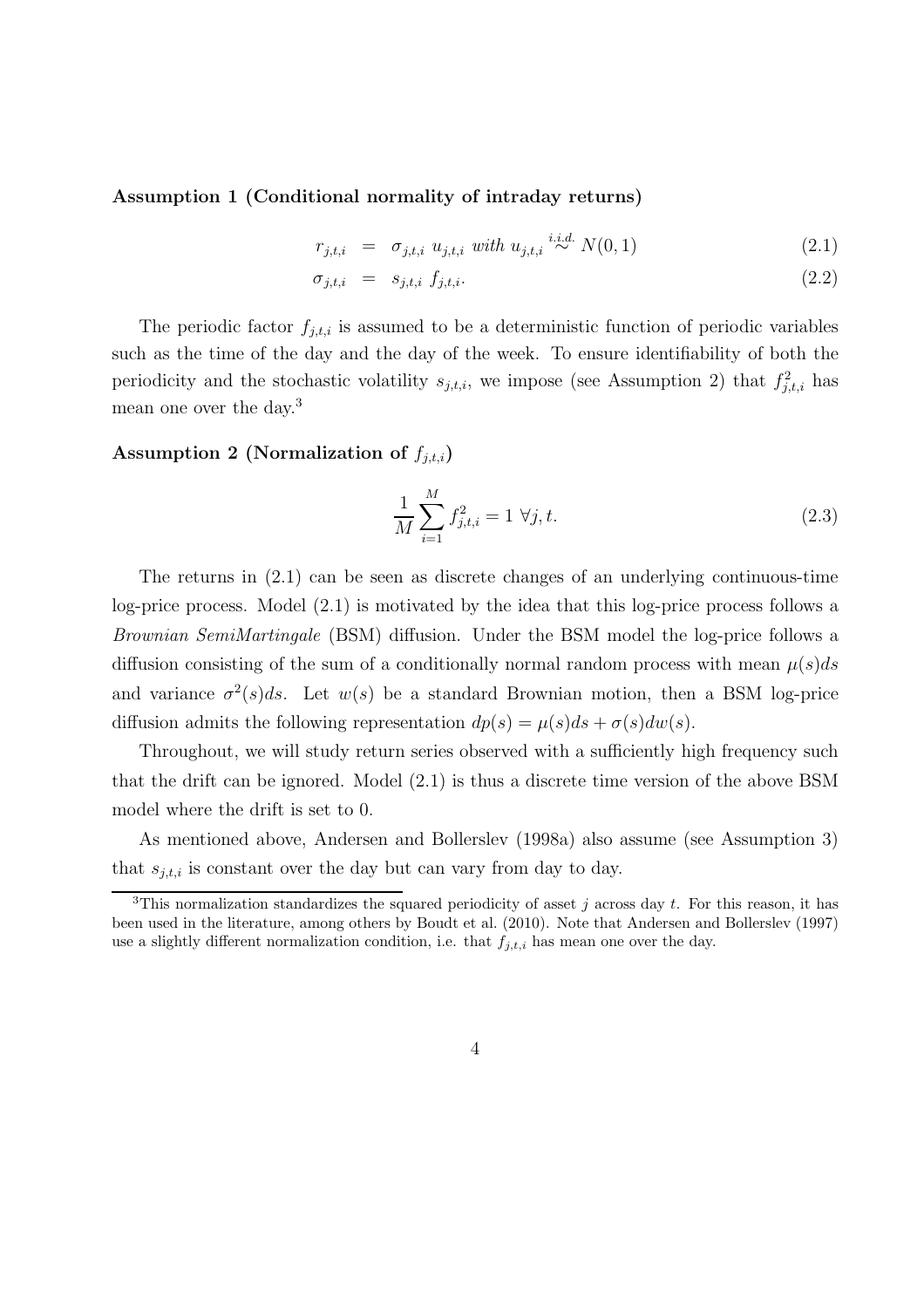Assumption 3 (Constant stochastic volatility over the day)

$$
s_{j,t,i} = \frac{s_{j,t}}{\sqrt{M}} \ \forall i, j. \tag{2.4}
$$

Assumption 3 is a particular case of the model assumed by Visser (2010) in a GARCH context. Like Visser (2010), we assume that there exists some underlying constant scale factor, amplifying movements throughout the day.

Under Assumptions 1 and 3, a consistent and very efficient estimator of  $s_{j,t}$  is given by the square root of the realized volatility on day  $t$ , i.e.

$$
\hat{s}_{j,t} = \sqrt{\sum_{i=1}^{M} r_{j,t,i}^2}.
$$
\n(2.5)

To estimate the periodicity factor  $f_{i,t,i}$ , Andersen and Bollerslev (1997) use the result that, under this model, the standardised returns  $\overline{r}_{j,t,i} = r_{j,t,i}/\hat{s}_{j,t,i}$  are normally distributed with mean zero and variance  $f_{j,t,i}^2$ . Furthermore, they consider the regression equation

$$
\log |\overline{r}_{j,t,i}| = \log f_{j,t,i}^* + \varepsilon_{j,t,i},\tag{2.6}
$$

where  $f_{j,t,i}^*$  differs from  $f_{j,t,i}$  because it does not necessarily satisfy Assumption 2, the error term  $\varepsilon_{j,t,i}$  is i.i.d. distributed with density function of the centered absolute value of the log of a standard normal random variable, i.e.  $g(z) = \sqrt{2/\pi} \exp[z + c - 0.5 \exp(2(z + c))]$ . The parameter  $c = -0.63518$  equals the mean of the log of the absolute value of a standard normal random variable.

Andersen and Bollerslev (1997) model  $\log f_{j,t,i}^*$  as a linear function of a  $m_j^* \times 1$  vector of variables  $\mathbf{x}_{j,t,i}$  (such as sinusoid and polynomial transformations of the time of the day), i.e.

$$
\log f_{j,t,i}^* = \omega_j + \gamma_j' \mathbf{x}_{j,t,i},\tag{2.7}
$$

where  $\gamma_j$  is a column vector with  $m_j$  parameters.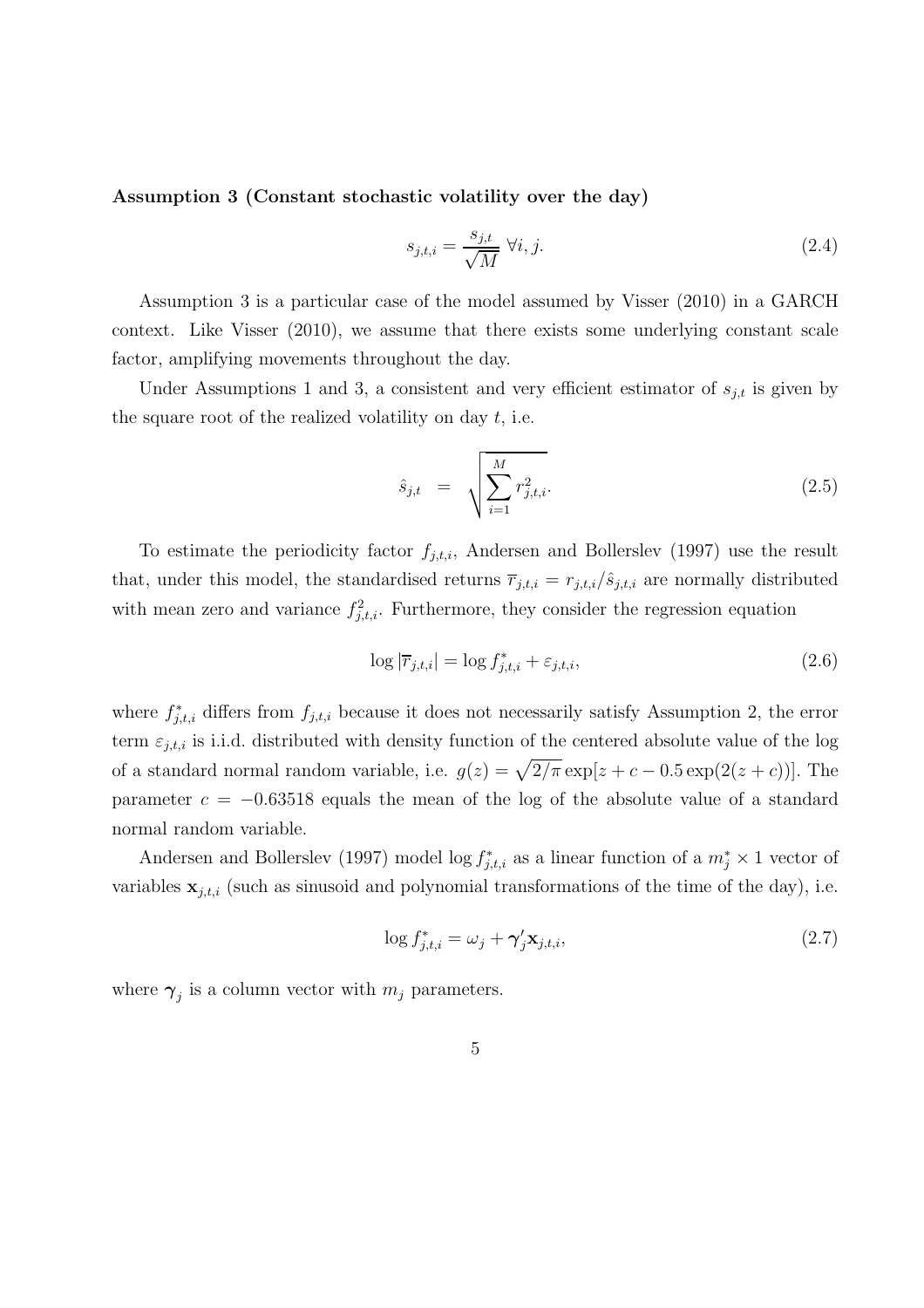The intercept  $\omega_i$  accounts for the fact that the expected value of  $\varepsilon_{j,t,i}$  is equal to c and it centers the periodic factors at zero.

Combining  $(2.6)$  with  $(2.7)$ , we obtain the following regression equation<sup>4</sup>

$$
\log|\overline{r}_{j,t,i}| = \omega_j + \gamma_j' \mathbf{x}_{j,t,i} + \varepsilon_{j,t,i}.
$$
\n(2.8)

Despite the fact that  $\varepsilon_{j,t,i}$  has a known and non-normal distribution, Andersen and Bollerslev (1997) propose to estimate model (2.8) by OLS, which corresponds to a Gaussian QML estimator under model (2.1). Monte Carlo simulation results reported by Boudt et al. (2010) suggest that the loss of efficiency in the estimation of  $f_{i,t,i}$  by OLS compared to that of the efficient MLE is not dramatic under this model. Furthermore they also show that the OLS estimator is much less sensitive to jumps in the DGP than the MLE (see also Section 4.3).

Given consistent estimates of  $\hat{\omega}_j$  and  $\hat{\gamma}_j$ ,  $\log \hat{f}_{j,t,i}^*$  is obtained using Equation (2.7). Furthermore, to satisfy Assumption 2, the periodic factor  $f_{j,t,i}$  is estimated as follows:

$$
\hat{f}_{j,t,i} = \frac{\exp(\log \hat{f}_{j,t,i}^*)}{\sqrt{\frac{1}{M} \sum_{l=1}^{M} [\exp(\log \hat{f}_{j,t,i}^*)]^2}},
$$
\n(2.9)

where  $\exp(\log \hat{f}_{j,t,i}^*)$  is a consistent estimate of the periodic factor at time i of day t. As we take logarithms, the periodic factor  $f_{j,t,i}^*$  is expressed in the same units as the returns.

## 3 Testing for Common Intraday Periodic Features

Let us now assume that we observe a  $N \times 1$  vector of returns  $\mathbf{r}_{t,i}$  whose elements are  $r_{i,t,i}$  (for  $j = 1, \ldots, N, t = 1, \ldots, T$  and  $i = 1, \ldots, M$ ). Denote by  $\bar{\mathbf{r}}_{t,i} = (r_{1,t,i}/\hat{s}_{1,t,i}, \ldots, r_{N,t,i}/\hat{s}_{N,t,i})'$ the vector of standardised returns. Under the assumption that the  $m_j^* \times 1$  vectors  $\mathbf{x}_{j,t,i}$  are

<sup>&</sup>lt;sup>4</sup>Whenever estimating  $(2.8)$  or its multivariate extension later on, we subtract the value c from the series  $\log |\overline{r}_{j,t,i}|$  to make sure that the resulting disturbance in (2.8), i.e.  $\varepsilon^*_{j,t,i} = (\varepsilon_{j,t,i} - c)$ , has mean zero and that the intercept of the regression identifies and consistently estimates the value of  $\omega_j$  in (2.7). When omitting to subtract c from the series  $log |\overline{r}_{j,t,i}|$ , OLS will in fact (consistently) estimate  $\omega_j + c$ .

<sup>6</sup>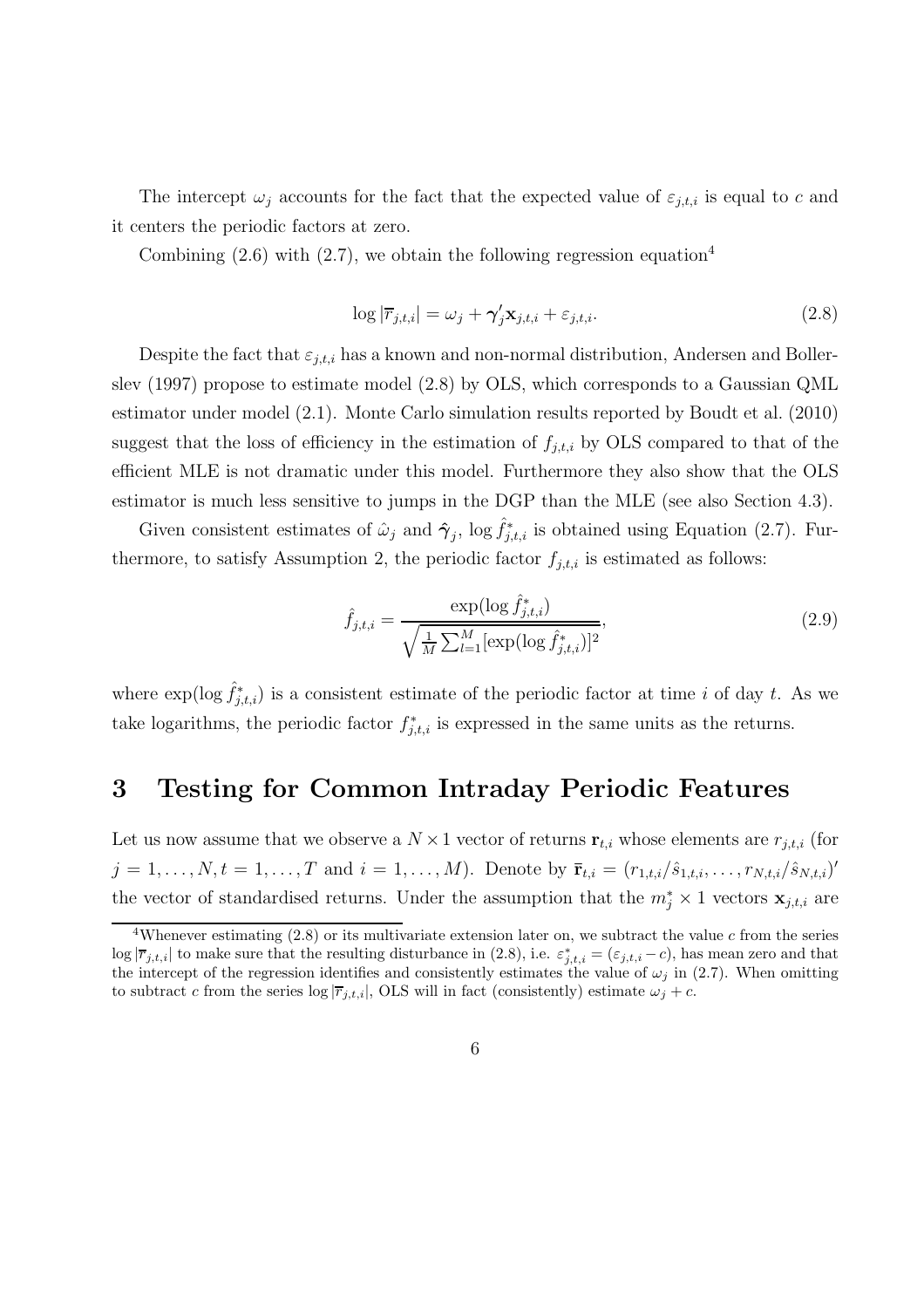identical across j, i.e.  $\mathbf{x}_{j,t,i} = \mathbf{x}_{t,i}$  with  $m_j^* = m^*$ , the multivariate counterpart of model (2.8) is

$$
\mathbf{y}_{t,i} \equiv \log |\mathbf{\bar{r}}_{t,i}| = \boldsymbol{\omega} + \mathbf{\Gamma} \mathbf{x}_{t,i} + \boldsymbol{\varepsilon}_{t,i},
$$
\n(3.1)

where  $\omega$  and  $\Gamma$  are respectively a  $N \times 1$  vector and a  $N \times m^*$  matrix of parameters. The j-th row of  $\Gamma$  is given by  $\gamma'_j$  in (2.8). For the MT observations, (3.1) can be rewritten more compactly as follows

$$
\mathbf{y} \equiv \log |\mathbf{\bar{r}}| = \boldsymbol{\iota} \otimes \boldsymbol{\omega}' + \mathbf{x} \mathbf{\Gamma}' + \boldsymbol{\varepsilon}, \tag{3.2}
$$

where y is a  $MT \times N$  matrix,  $\iota$  is a  $MT$  column vector of ones and ⊗ denotes the Kroneker product. Notice that the multivariate regression model (3.2) is in fact a system of seemingly unrelated regressions with identical regressors in each equation. For such a system the generalised least squares estimator is identical to the OLS estimator equation by equation.

In our framework, testing the presence of common periodic features in volatility is equivalent to testing for the rank of the matrix  $\Gamma$ , namely investigating rank( $\Gamma$ ) = k, with  $0 \leq k \leq \min(N, m^*)$ . For instance, when the true number of factors  $k^*$  equals 1 there is a unique source of periodicity generating the  $N$  returns. There will be commonality whenever  $m^*$  < N whether  $k^* = m^*$  or  $k^*$  <  $m^*$ . In the case where  $N > m^* = k^*$ , the  $m^*$ variables  $\mathbf{x}_{t,i}$  can be interpreted as common factors. The cases where either  $N > m^* > k^*$ or  $k^*$  < min $(N, m^*)$  are more interesting as in these cases,  $\Gamma$  has reduced rank. This rank reduction implies that the model  $(3.1)$  can be parameterized by fewer than the  $Nm^*$  parameters as  $\Gamma = \alpha \beta'$  where  $\alpha$  and  $\beta$  are full column rank matrices of dimensions  $N \times k^*$  and  $m^* \times k^*$  respectively. Let us also denote  $\mathbf{x}\beta = \mathbf{F}$  the common periodic series.

One strategy to search for the rank of  $\Gamma$  is to jointly determine the number of periodic elements m to be included in  $x$  and k by minimising the following multivariate information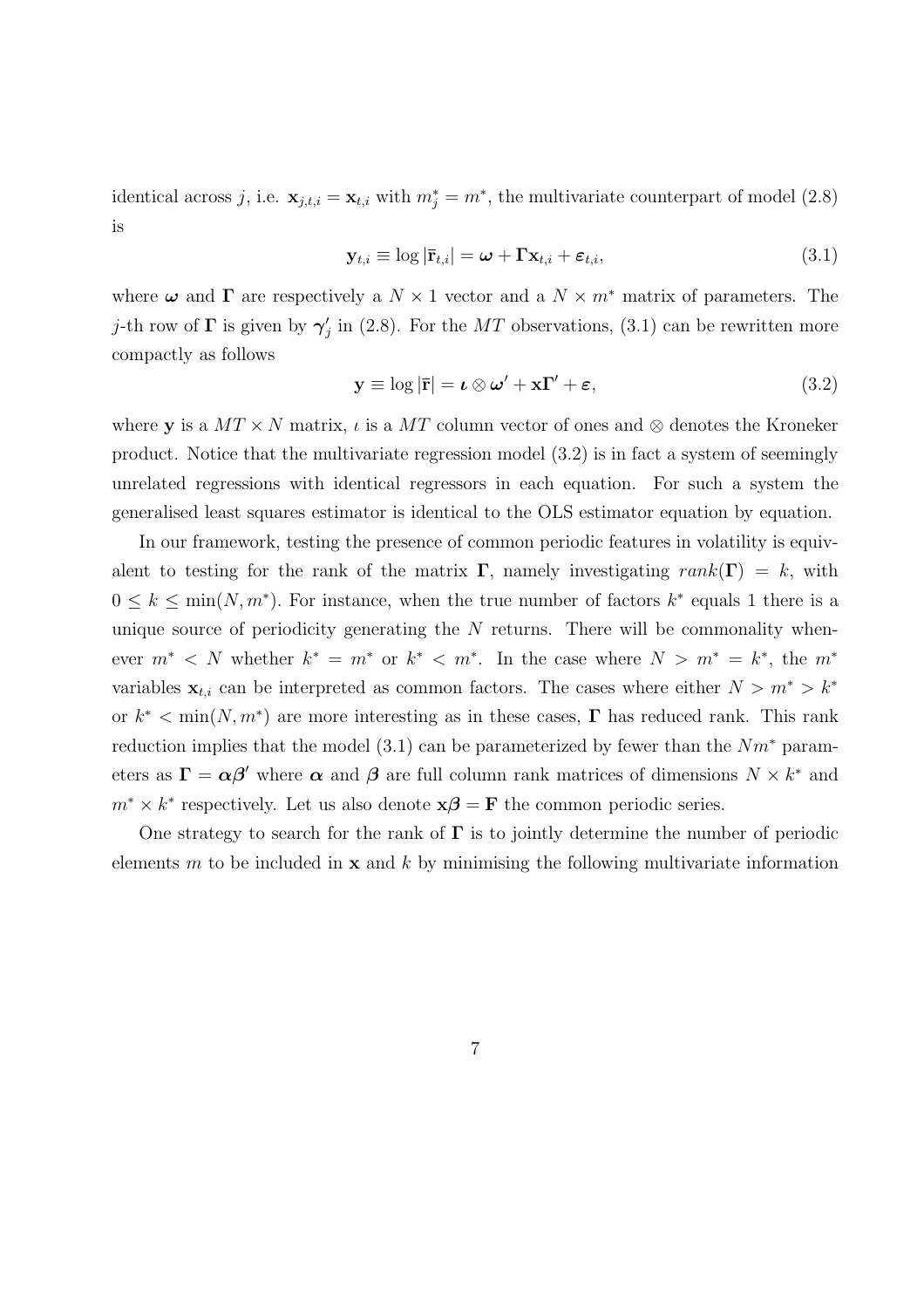criteria over both the values of  $m$  and  $k$ :

$$
AIC(s,m) = \ln \det \left( \hat{\Omega}_{\varepsilon,s} \right) + \frac{2}{MT} (N \times m - \upsilon_{s,m,N}) \tag{3.3}
$$

$$
HQ(s,m) = \ln \det \left( \hat{\Omega}_{\varepsilon,s} \right) + \frac{2 \ln \ln MT}{MT} (N \times m - \upsilon_{s,m,N}) \tag{3.4}
$$

$$
SC(s, m) = \ln \det \left( \hat{\Omega}_{\varepsilon,s} \right) + \frac{\ln MT}{MT} (N \times m - \upsilon_{s,m,N}), \tag{3.5}
$$

where  $\hat{\Omega}_{\varepsilon,s} = \hat{\Omega}_{\varepsilon} - \sum_{k=1}^{s}$  $\sum_{l=l^*}^{\infty} \ln(1-\hat{\lambda}_l)$  for  $s=1,\ldots,\min(N,m)$ , the estimated covariance matrix of the residuals in the multivariate reduced rank regression (with  $l^* = \max(1, N - m + 1)$ ), the one with full rank being  $\hat{\Omega}_{\varepsilon} = {\{\hat{\Sigma}_{\mathbf{y}\mathbf{y}} - \hat{\Sigma}_{\mathbf{y}\mathbf{x}}\hat{\Sigma}_{\mathbf{x}\mathbf{x}}^{-1}\hat{\Sigma}_{\mathbf{x}\mathbf{y}}\}}$ , and  $v_{s,m,N} = s \times \max(N,m)$  –  $s(\min(N, m) - s)$ .<sup>5</sup> This approach is similar to the one used by Athanasopoulos et al. (2009) for VAR models. This method can be used to detect the true pair  $(m^*, k^*)$ , the true number of factors  $k^*$  or the true number of periodic elements  $m^*$ .

A second strategy for determining  $k^*$ , and hence the domain of the spaces generating  $\alpha$  and  $\beta$ , is to rely on the above information criteria to detect  $m^*$  and for a given number of periodic elements, say  $m$ , rely on a canonical correlation analysis using a spectral decomposition of

$$
\sum_{\mathbf{y}\mathbf{y}}^{-1} \sum_{\mathbf{y}\mathbf{x}} \sum_{\mathbf{x}\mathbf{x}}^{-1} \sum_{\mathbf{x}\mathbf{y}},\tag{3.6}
$$

where  $\Sigma_{\mathbf{yx}}$  are covariance matrices to be estimated by their empirical counterparts  $\hat{\Sigma}_{\mathbf{y}\mathbf{x}} = (\mathbf{y} - \bar{\mathbf{y}})'(\mathbf{x} - \bar{\mathbf{x}})/MT$  where  $\bar{\mathbf{y}}$  and  $\bar{\mathbf{x}}$  denote the empirical means of y and x respectively.

The null hypothesis that there exist at least  $s \leq \min(N, m)$  linear combinations that annihilate k common periodic features is tested using

$$
\xi_s = -MT \sum_{l=l^*}^{s} \ln(1 - \hat{\lambda}_l), \qquad s = 1, \dots, \min(N, m)
$$
 (3.7)

<sup>&</sup>lt;sup>5</sup>We must be careful however on the bounds for k when the number of periodic elements runs from  $m < N$ to  $m \ge N$ . For instance, consider  $N = 5$  returns and no reduced rank in  $\Gamma$ , i.e.  $k^* = \min(N, m^*)$ . We should obtain  $k = 2$  with  $m^* = 2$ ,  $k = 4$  with  $m^* = 4$  and  $k = 5$  for  $m^* \geq 5$ .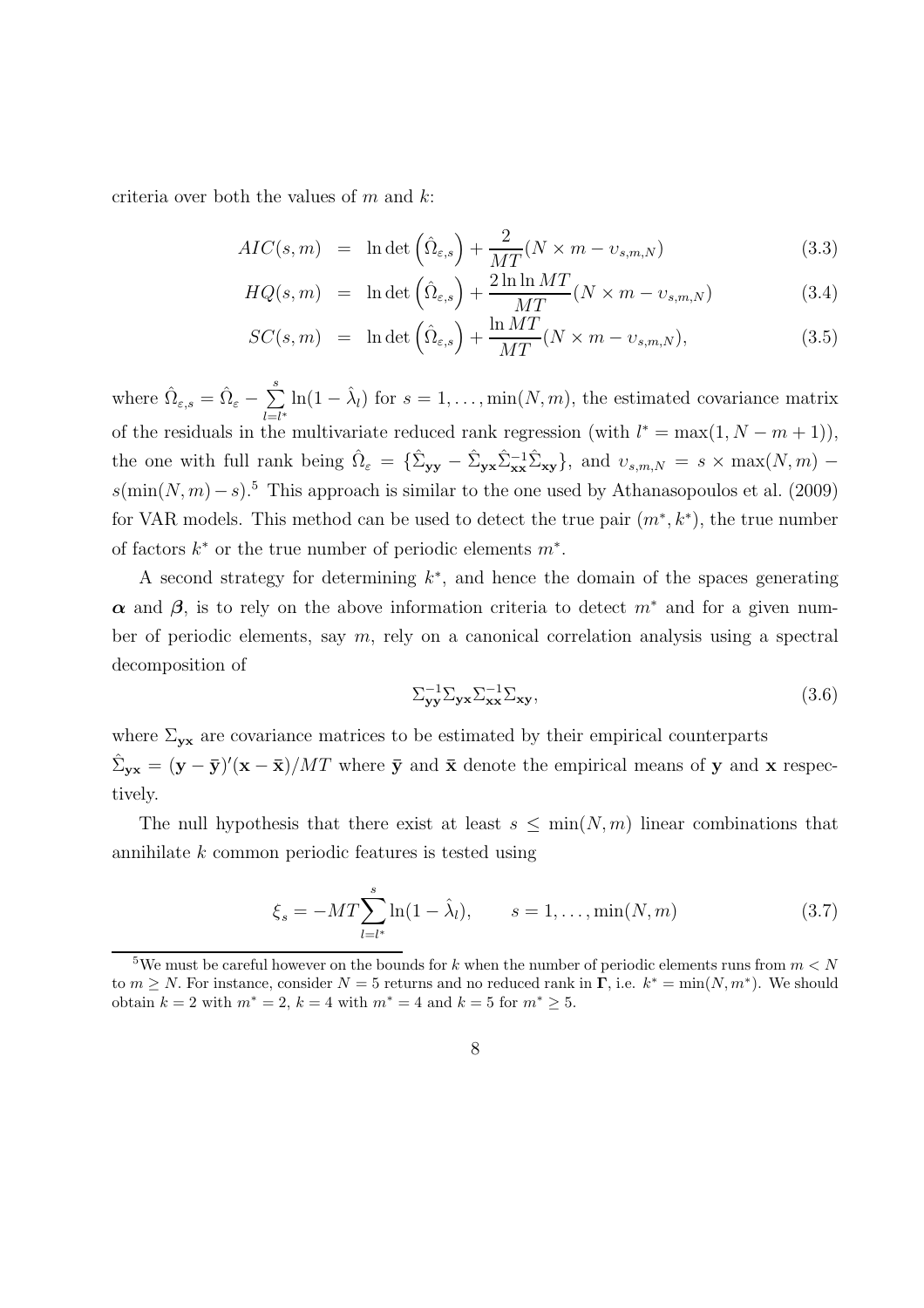where  $\hat{\lambda}_l$  is the *l*-th smallest eigenvalue of the estimated matrix (3.6). For i.i.d. normally distributed random variables,  $\xi_s$  follows asymptotically under the null a  $\chi^2$  distribution with  $v_{s,m,N}$  degrees of freedom (defined above). Then, after having determined s, the number of detected factors is  $k = \min(N, m) - s$ .

Given the non-normal distribution of the disturbance terms here a  $\chi^2$ -test will at best be approximately valid. Its accuracy will be evaluated in a Monte Carlo study in the next section.

Finally, once k and m are determined, either by  $\xi_s$  or with the help of information criteria, we can form the common periodic components  $\mathbf{x}\hat{\boldsymbol{\beta}} = \hat{\mathbf{F}}$ . We obtain  $\hat{\boldsymbol{\beta}}$  from the k eigenvectors associated with the k largest eigenvalues of  $\hat{\Sigma}_{\mathbf{x}\mathbf{x}}^{-1}\hat{\Sigma}_{\mathbf{x}\mathbf{y}}\hat{\Sigma}_{\mathbf{y}\mathbf{y}}^{-1}\hat{\Sigma}_{\mathbf{y}\mathbf{x}}$ , the dual problem of (3.6). Then the loadings coefficients  $\hat{\boldsymbol{\alpha}}$  are estimated by regressing each return on an intercept and the k components in  $\hat{F}$ . The notion underlying common features is, although similar in spirit, different from the one used in traditional factor models where the factors are (often) estimated by principal components which are linear combinations of the observed series  $(\mathbf{y}_{t,i})$  and their number is determined as the minimum of factors that account for a given percentage of variation of these series. On the contrary, our extracted factors  $\bf{F}$  are linear combinations of observed variables  $x_{t,j}$  (namely the deterministic periodic feature) and the number of factors is such that no significant information about the multivariate correlation between  $y_{t,i}$  and  $x_{t,j}$  is lost when imposing the restrictions.

The model can be generalized to include exogenous variables or additional periodic effects  $z_{t,i}$  such that

$$
\mathbf{y}_{t,i} \equiv \log |\mathbf{\bar{r}}_{t,i}| = \boldsymbol{\omega} + \mathbf{\Gamma} \mathbf{x}_{t,i} + \mathbf{\Upsilon} \mathbf{z}_{t,i} + \boldsymbol{\varepsilon}_{t,i}.
$$
 (3.8)

In this framework we can either test the reduced rank of  $[\Gamma : \Upsilon]$  or only of  $\Gamma$ . In this latter case we can carry out multivariate least squares regressions from both  $y_{t,i}$  and  $x_{t,i}$  on  $z_{t,i}$  and apply the previous approach to the residuals from these regressions. We use this approach in Section 4.2 to account for the presence of serial correlation in  $\varepsilon_{t,i}$  induced by a violation of Assumption 3.

In the next section we evaluate the performance of the three information criteria  $AIC(s, m)$ ,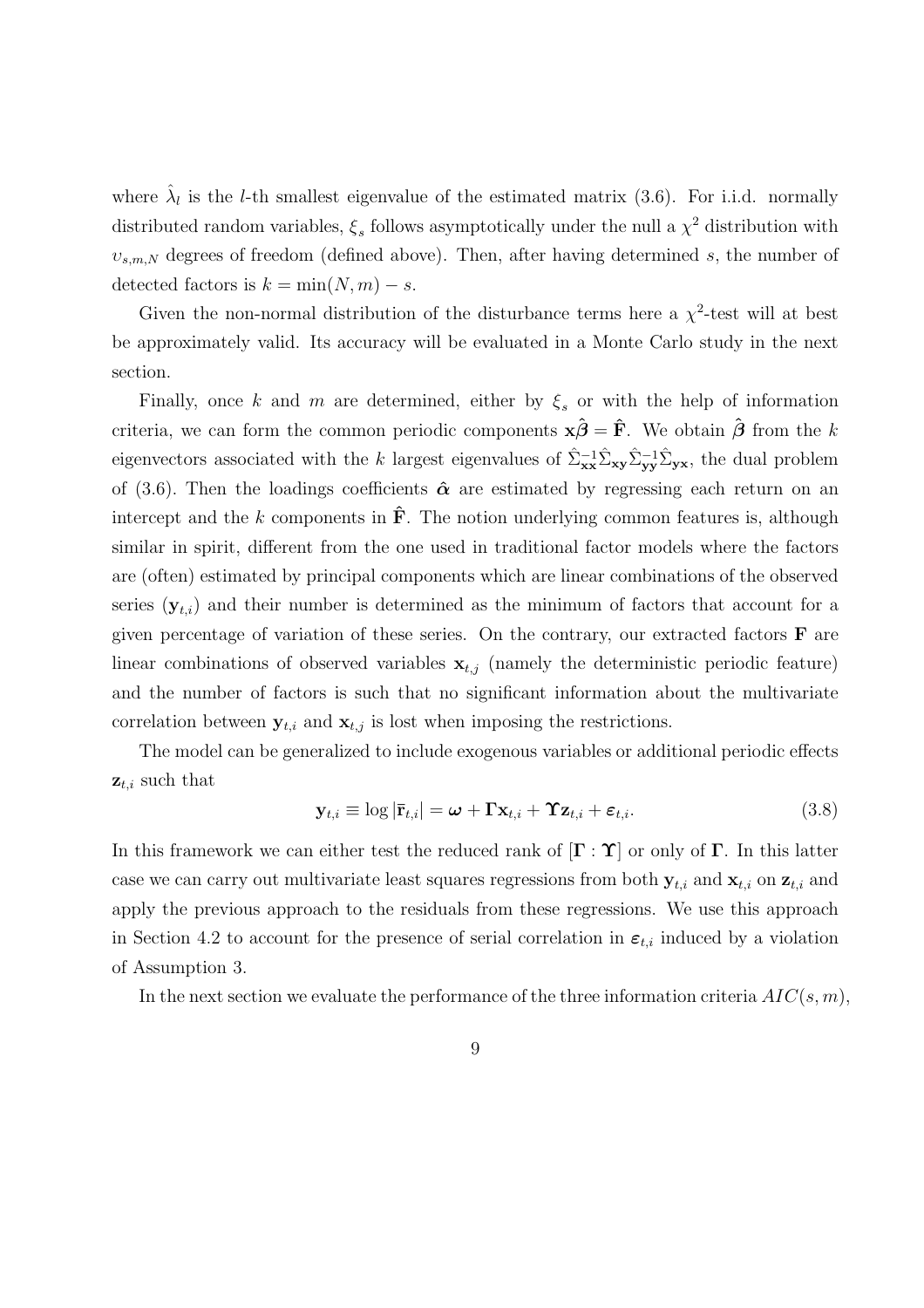$HQ(s, m)$  and  $SC(s, m)$  to determine m and/or k as well as  $\xi_s$  to determine k.

## 4 Monte Carlo Simulation

We use simulated data to gauge the quality of the proposed approach in several situations. We generate  $T = 100$  or 250 days of  $N = 5$  or 15 univariate time series with  $M = 288$ intraday observations per day (corresponding to 5-minute data of exchange rate returns). The DGP is a multiplicative model implying intraday periodicity in volatility as well as GARCH effects.

We carry out three Monte Carlo studies. In the first one Assumptions 1-3 are satisfied while in the second and third ones respectively, Assumption 3 and Assumptions 1 and 3 are violated.

## 4.1 Case 1: Constant intraday stochastic volatility and conditional normality

The structure of the first DGP is similar to the one employed recently by Visser (2010). The stochastic part of the volatility is constant during the day but varies from day to day in accordance with a GARCH(1, 1) structure at the daily level.

More specifically, the DGP is defined as Equations  $(2.1)-(2.2)$ , with

$$
s_{j,t,i} = \frac{s_{j,t}}{\sqrt{M}} \tag{4.1}
$$

$$
s_{j,t}^2 = \alpha_0 + \alpha_1 r_{j,t-1}^2 + \beta_1 s_{j,t-1}^2,
$$
\n(4.2)

where  $j = 1, ..., N, t = 1, ..., T, i = 1, ..., M, r_{j,t} = \sum_{i=1}^{M} r_{j,t,i}$  and  $u_{g,t,i} \perp u_{l,t,i} \forall g \neq l$ .

The parameters of the GARCH model,  $\alpha_0, \alpha_1$  and  $\beta_1$ , have been set to 0.022, 0.068 and 0.898 respectively for all series, which correspond to the estimated parameters of a GARCH(1, 1) model reported by Andersen and Bollerslev (1998a) for the daily returns on the Deutschemark-US Dollar exchange rates from 1987 until 1992.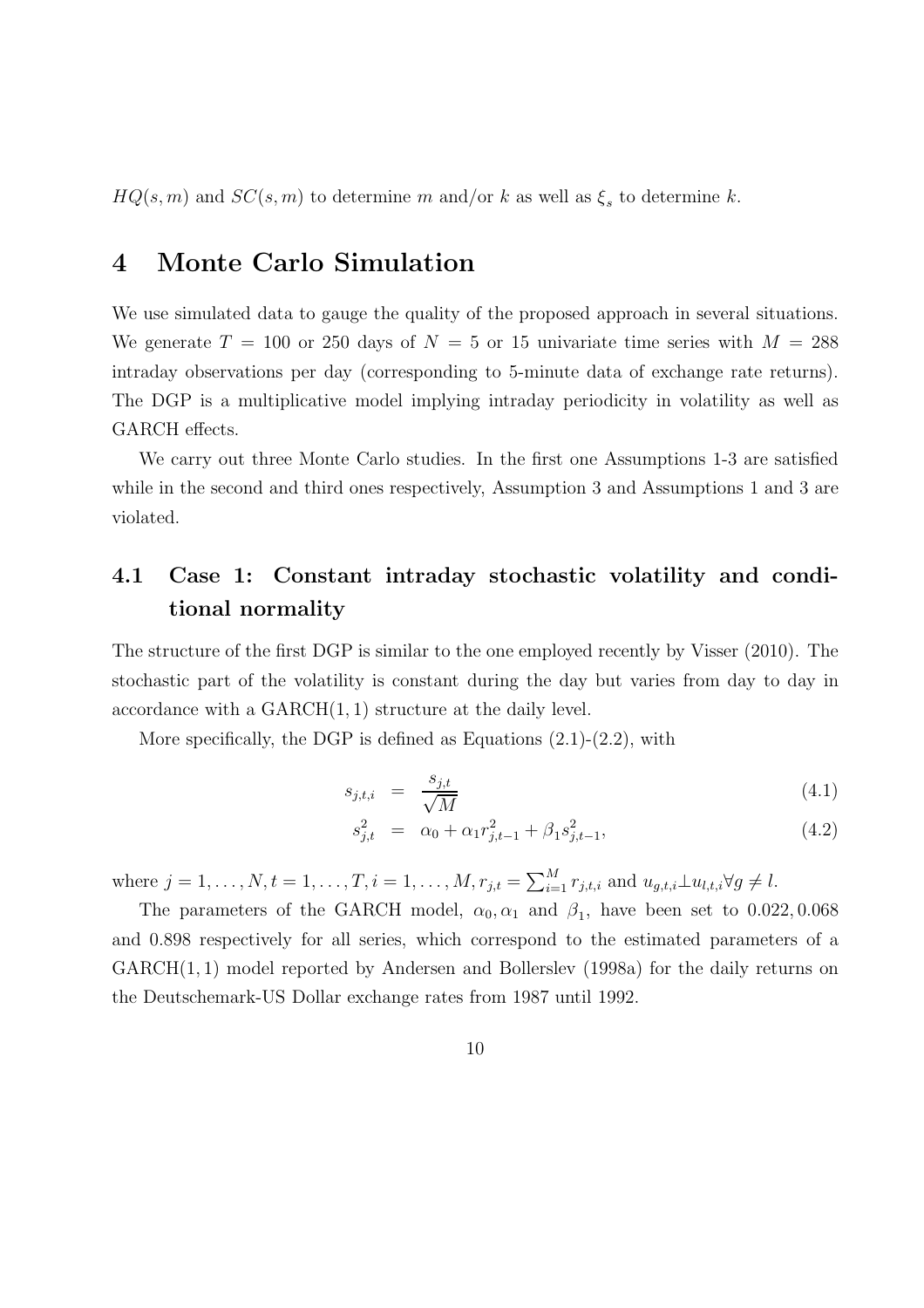Notice that the impact of the values of the parameters  $\alpha_0$ ,  $\alpha_1$  and  $\beta_1$  on the outcome of the test is small as each return series  $r_{j,t,i}$  is divided by  $\hat{s}_{j,t,i}$ .

To simulate a realistic periodic factor we consider four cos and four sin terms depending only on the time of the day, i.e.

$$
\log f_{j,t,i}^{*} = \sum_{l=1}^{4} \gamma_{j,l} \cos\left(\frac{i2\pi l}{M}\right) + \sum_{l=1}^{4} \gamma_{j,4+l} \sin\left(\frac{i2\pi l}{M}\right)
$$
(4.3)

or more compactly in matrix form

$$
\log \mathbf{f}^* = \mathbf{x} \mathbf{\Gamma}',\tag{4.4}
$$

 $\setminus$ 

 $\Big\}$ 

i.e. there are  $m^* = 8$  variables in **x** and the constant  $\boldsymbol{\omega}$  is set to 0.  $f_{j,t,i}$  is recovered from  $\log f_{j,t,i}^*$  using (2.9).

With respect to the commonalities in the periodicity, three cases are investigated, i.e. the presence of one, two and three factors. This means that the  $\text{DGP}_i$  considered in this simulation satisfies the null hypothesis that  $rank(\Gamma) = i, i \in \{1, 2, 3\}.$ 

The coefficients chosen for the decomposition of  $\Gamma = \alpha \beta'$  are reported here below for  $DGP_3$  (i.e. 3 factors case) for  $N = 5$  variables:

 $\begin{pmatrix} 1 & 0 & 0 \end{pmatrix}$  1 0 0 0 1 0 0 1 0 0 0 1  $\setminus$  $\begin{array}{c} \hline \end{array}$  $\sqrt{ }$  $\overline{ }$ −0.24422 −0.49756 −0.054171 0.073907 −0.26098 0.32408 −0.11591 −0.21442 −0.24422 −0.40000 −0.054171 0.073907 −0.26098 0.32408 −0.11591 −0.21442 −0.15000 0.40000 −0.054171 −0.073907 −0.56098 0.32408 −0.11591 −0.21442

Only the first row of  $\beta'$  is taken for the one factor case (DGP<sub>1</sub>) and the first two rows are considered in the two factor case  $(DGP_2)$ . The three periodic components, denoted  $f(1)$ ,  $f(2)$  and  $f(3)$  are plotted in Figure 1.

The parameters of the first factor (i.e. first row of  $\beta'$ ) correspond to the estimated parameters of (2.8) estimated by OLS on 3 years of 5-minute returns of the EUR-USD exchange rate and thus implies a realistic intraday periodic pattern in volatility. The second (resp. third) factor implies an arbitrary minor (resp. major) modification of the intraday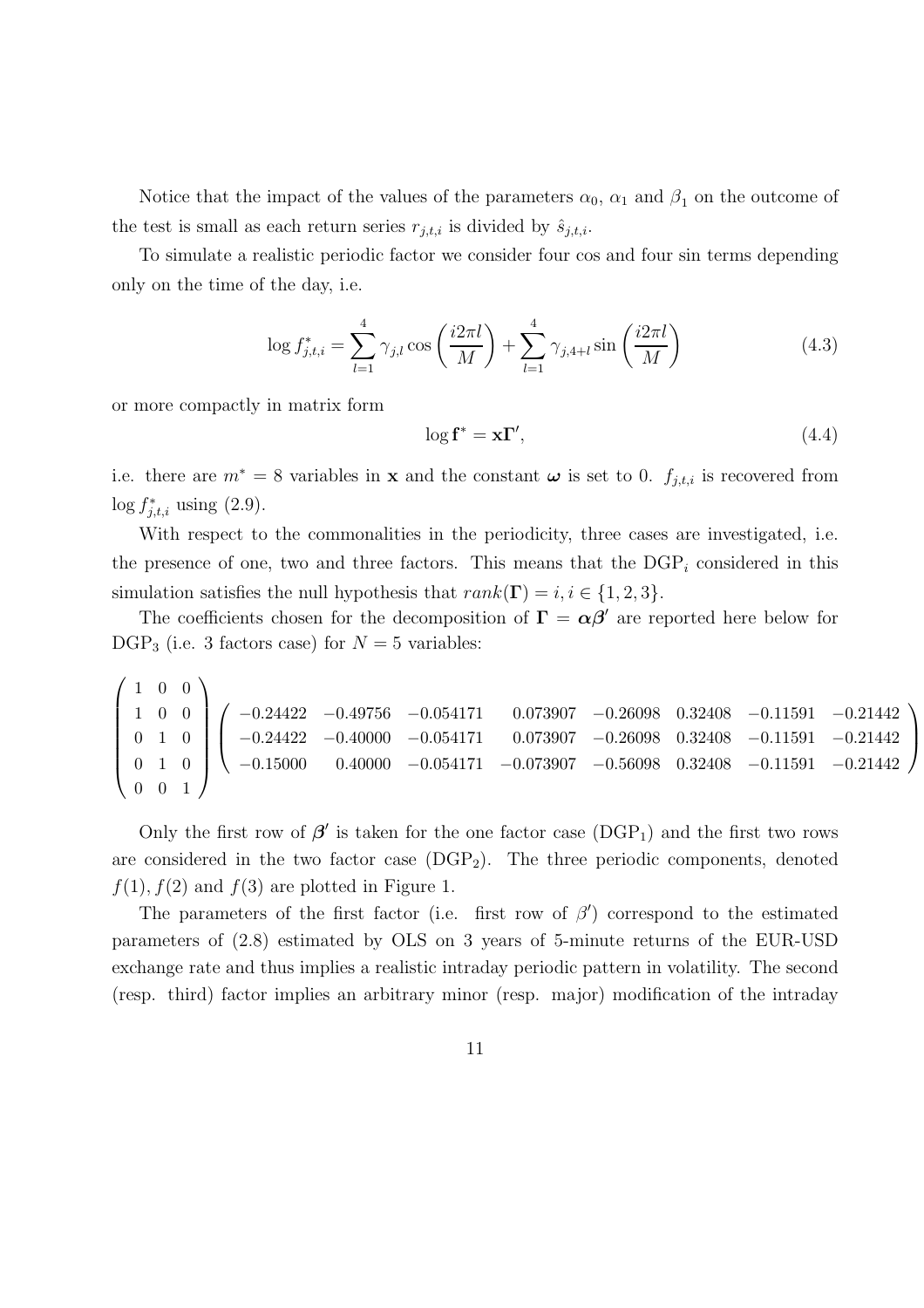periodicity.

The loadings on the other hand will depend on the number of series. In  $DGP_3$  the first factor enters with coefficients equal to one for the first  $|(N + 1)/3|$  elements only. The second factor enters in the second set of variables of size also  $|(N+1)/3|$ . The third factor only influences the  $N - 2|(N + 1)/3|$  remaining series. This is what we illustrate above for  $N = 5$ . For DGP<sub>2</sub> one takes the first  $\lfloor (N + 1)/2 \rfloor$  loading coefficients equal to one and the remaining series equal to zero; the second factor enters only in the  $N - \lfloor (N + 1)/2 \rfloor + 1$ variables. The  $N \times 1$  vector of loadings is equal to one in DGP<sub>1</sub>.

To compute  $\xi_s$ , one has first to determine the number m of variables to include in **x**, e.g. the number of cos and sin terms. Recall that the true value of m used in the DGP is  $m^* = 8$ . The same value has been used by Andersen and Bollerslev (1997, 1998b) in their empirical applications. Table 1 reports for the three information criteria the frequencies (over 1000 replications) with which minimization of the criterion over both the values of  $m$  and  $k$  leads to selecting respectively the true number of periodic elements  $m^*$ , the true number of factors  $k^*$  and the true pair  $(m^*, k^*)$ .<sup>6</sup> To be clear we choose the pair  $(m, k)$  that minimises the information criterion.

It emerges from Table 1 that one cannot rely on information criteria to choose either k or the pair  $(m, k)$  because frequencies of determination of the true value(s) are not uniformly satisfactory across the DGPs considered. Indeed, information criteria perform very poorly in this case, except when the number of factors is very small. However, frequencies of determination of the true number of periodic components  $m^*$  reach 100% in all cases for the SC information criterion and thus one can safely rely on them to determine m.

Table 2 concerns the finite sample properties of the  $\xi_s$  test statistic for the null hypothesis that there exist at least  $s \leq \min(N, m)$  linear combinations that annihilate k common periodic features. The value for m used when computing  $\xi_s$  is the one obtained in the pair  $(m, k)$  that minimises the SC information criterion because this strategy was found to deliver the correct value for m in 100% of the cases. Column  $Prob(\xi_{s=s^*+1} > q_{v_{s,m,N}}^{(1-\alpha)}),$ also labelled 'Empirical power', reports the rejection frequencies when the null hypothesis is not satisfied by the DGP, where  $q_{df}^{(1-\alpha)}$  is the  $(1-\alpha)\%$  quantile of the  $\chi^2$  distribution

 $6$ All estimations and simulations in this paper have been obtained by the authors using the Ox programming language (Doornik, 2009) and the G@RCH software (Laurent, 2009).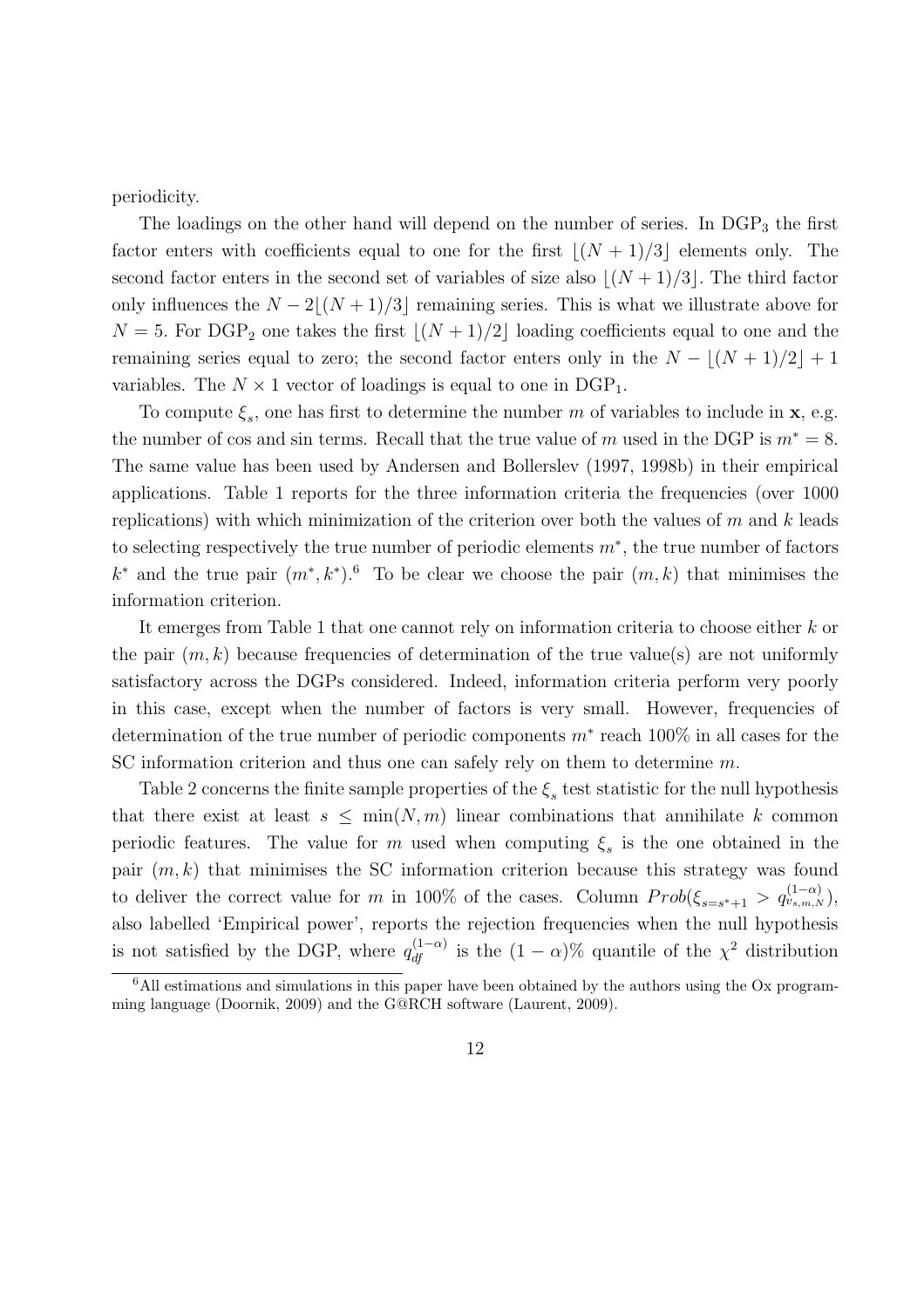with df degrees of freedom. We only report results for a 5% nominal size  $\alpha$  but results for  $\alpha = 1\%$  and 10% were qualitatively similar. For instance, the first element of this column corresponds to the case where  $T = 100, N = 5$  and there is one factor  $(k^* = 1)$ . Consequently,  $s^* = \min(N, m^*) - k^* = 4$  because there are 4 linear combinations annihilating this common factor. In this case, the number reported in this column gives the frequency of rejection of the null assumption of absence of intraday periodicity in volatility (i.e., rejecting  $s \leq 4$  in favour of  $s = 5$ ) while there is one common intraday periodic factor. The empirical power of the test in this configuration is thus 100%.<sup>7</sup>

The next column,  $Prob(\xi_{s=s^*} > q_{v_{s,m,N}}^{(1-\alpha)})$  corresponds to the empirical size at the 5% nominal level, i.e. the rejection frequency using the test statistic  $\xi_s$  under  $H_0$ :  $s = s^*$ ( $\equiv$  $\min(N, m^*) - k^*$  for  $N = 5$  and  $m^* = 8$ . The first element of this column equals 4.9 suggesting that there is no evidence of size distortion.

The overall conclusion from this simulation study is that the test has good power properties and does not suffer from any significant size distortion. Hence we recommend to use SC for determining m and then to use  $\xi_s$  to determine s (or equivalently k).

## 4.2 Case 2: Time-varying intraday stochastic volatility and conditional normality

The assumption of constancy of the stochastic volatility during the day (Assumption 3) is questionable and a rejection of this assumption might affect the properties of the test.<sup>8</sup> Indeed, our test is based on the assumption that  $\varepsilon$  in (3.2) and (3.8) is i.i.d. If  $s_{i,t,i}$  is not constant during the day. Time-variation of intra-day volatility, if ignored when using volatility to standarize the return series, could lead to autocorrelation in the standardized return series. To prevent this from affecting the test we included lagged values of the endogenous variables among the regressors when computing the test statistic.

Indeed, we propose to explicitly take into account this autocorrelation by adding lagged values of  $y_{t,i}$  into  $z_{t,i}$  in (3.8). Hence, we first concentrate out the effect of lags by multivariate

<sup>7</sup>Notice that rejection frequencies and simulated power function results are not size-adjusted and that power for other set-ups is not reported because they are almost always equal to 100%.

<sup>8</sup>We thank one referee for bringing this issue to our attention.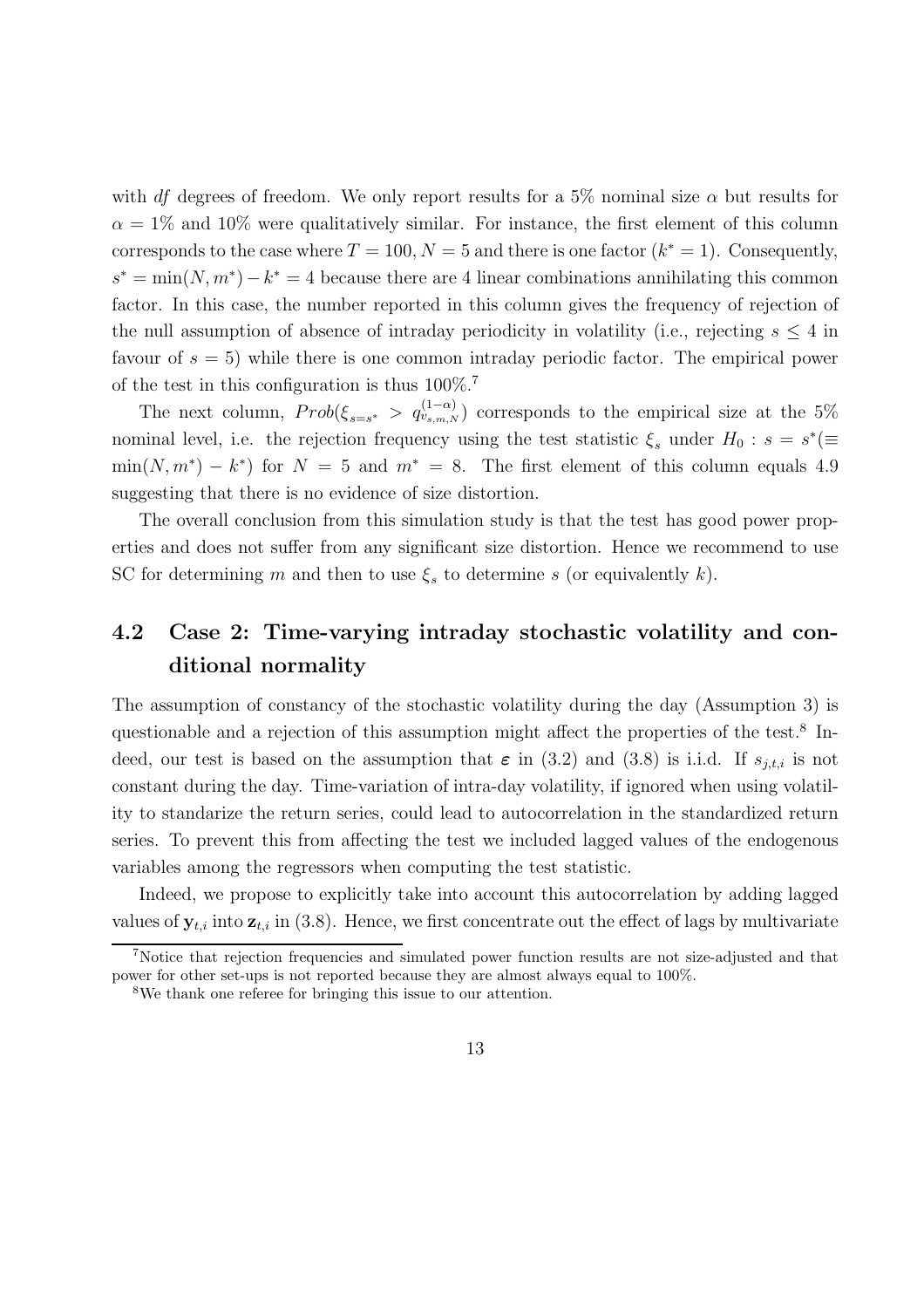least-squares of y and x on a constant and z, i.e. lagged values of y. The analysis is then performed on the residuals of these two multivariate regressions.<sup>9</sup>

To study the performance of this approach and the effects of neglecting the serial correlation in  $\varepsilon$ , we consider a second simulation design where the stochastic part of the volatility follows a weak  $GARCH(1, 1)$  model. To this aim we use an Euler discretization of the continuous time GARCH(1, 1) model proposed by Nelson (1990) with intraday periodicity.

More specifically, the new DGP consists of Equations  $(2.1)-(2.2)$ , where

$$
s_{j,t,i}^2 = \theta \sigma^2 \frac{1}{M} + s_{j,t,i-1}^2 \left( 1 - \theta \frac{1}{M} + \sqrt{2\lambda \theta \frac{1}{M}} z_{j,t,i} \right),
$$
 (4.5)

where  $z_{j,t,i}$  is i.i.d. N(0,1) and independent of  $u_{j,t,i}$  and by convention,  $s_{j,t,0}^2 = s_{j,t-1,M}^2$ .

This DGP is used to generate 5-minute returns characterised by intraday periodicity and time-varying stochastic volatility. The memory of the volatility process depends on the values of  $\theta$  and  $\lambda$  while, for given values of the previous parameters,  $\sigma^2$  controls essentially the level of the unconditional standard variance. As shown by Drost and Werker (1996), there is an exact one to one relationship between these three parameters and the discrete-time weak  $GARCH(1,1)$  parameters at the daily frequency, i.e.  $\alpha_0$ ,  $\alpha_1$  and  $\beta_1$  in (4.2):

$$
\theta = -\log(\alpha_1 + \beta_1) \tag{4.6}
$$

$$
\sigma^2 = \alpha_0 (1 - \alpha_1 - \beta_1)^{-1} \tag{4.7}
$$

$$
\lambda = \frac{2\log^2(\alpha_1 + \beta_1)}{\frac{[1 - (\alpha_1 + \beta_1)^2](1 - \beta)^2}{\alpha_1 [1 - \beta_1(\alpha_1 + \beta_1)]} + 6\log(\alpha_1 + \beta_1) + 2\log^2(\alpha_1 + \beta_1) + 4(1 - \alpha_1 - \beta_1)}.
$$
(4.8)

To control for the degree of persistence of the stochastic volatility, we chose several values of  $\theta$  and  $\lambda$  implying a weak GARCH(1, 1) satisfying the restriction  $\alpha_1 + \beta_1 = 0.95$  at the daily frequency with  $\alpha_1 = 0.05, 0.1, 0.15, 0.20, 0.25, 0.30, 0.35$  and 0.4. The higher  $\alpha_1$  is, the less sustainable the assumption of constant stochastic volatility during the day is. Note that the most realistic values for  $\alpha_1$  in this setting are  $\alpha_1 = 0.05$  or 0.1.

<sup>9</sup>An adjustment of the eigenvalues for the presence of a MA component (see Tiao and Tsay, 1989) produces very high size distortions and hence is not recommended (results are not reported to save space).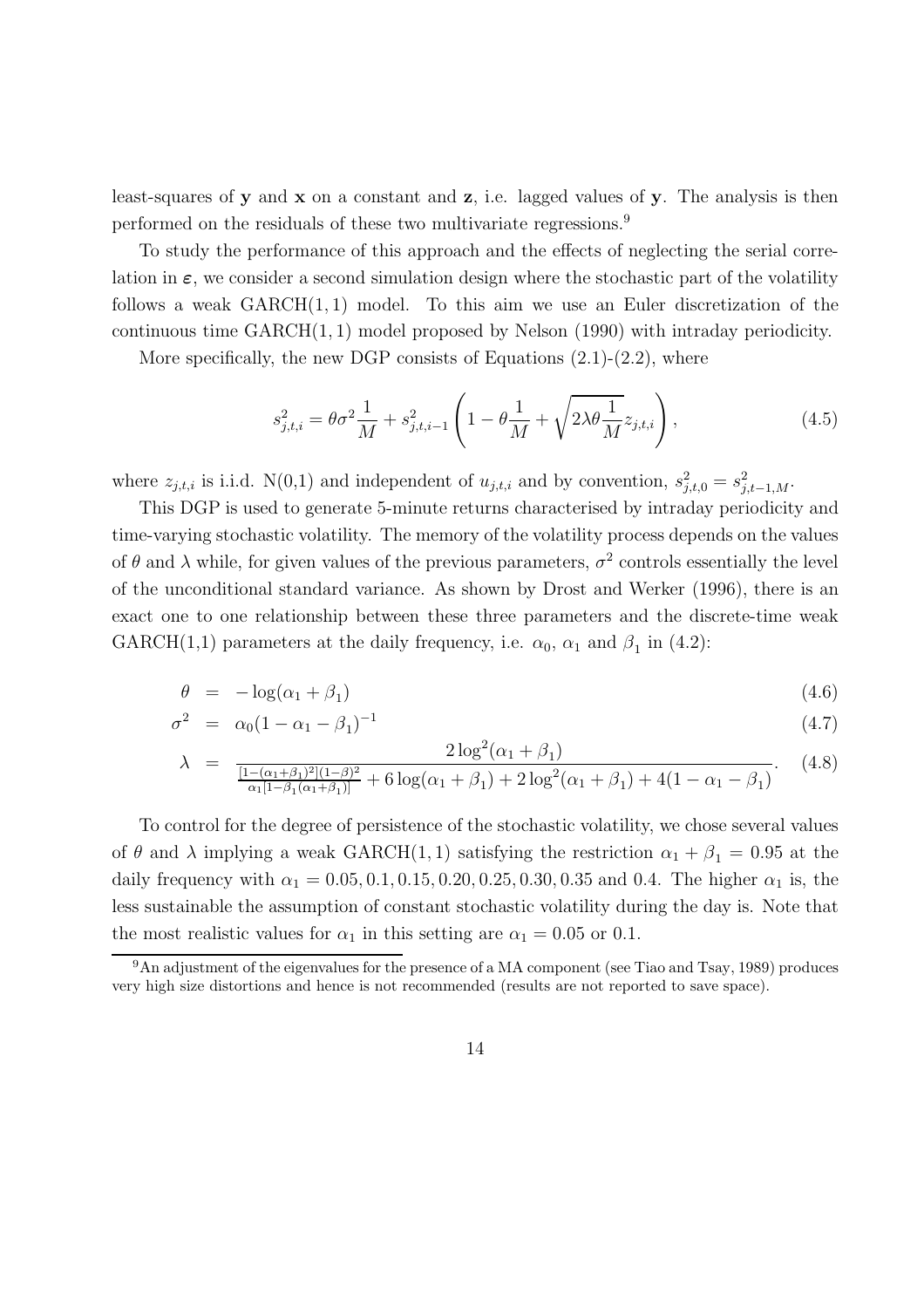For the sake of comparison we also reconsider the constant volatility DGP presented in the previous subsection. Results concerning the frequencies of selection of the right value for m using the SC criterion are not reported here to save space but are in line with those reported in Section 4.1.

Figure 2 plots the size of the test statistic  $\xi_s$ , i.e. the rejection frequency using the test statistic  $\xi_s$  under  $H_0: s = s^*(\equiv \min(N, m^*) - k^*)$  for  $N = 5$  and  $m^* = 8$ . This figure is divided into six panels corresponding to six different situations where the time dimension varies ( $T = 100$  and 250) as well as the number of common factors in periodicity ( $k^* = 1, 2$ ) and 3). We refer to Subsection 4.1 for a description of the common factors in periodicity.

The horizontal axis corresponds to the number of lags of the endogenous variable that we include in  $z_{t,i}$  to control for the potential presence of autocorrelation in the residuals. The number of lags varies from zero to 10.

It appears that for values of  $\alpha_1 \leq 0.2$ , the rejection frequencies of the tests are close to the nominal size of 5% even if the number of included lagged endogenous variables and T are small, in particular in presence of 1 or 2 factors. In the presence of 3 common factors the tests appear to over-reject, in particular when a few lagged endogenous variables are included as regressors. For  $T = 250$ , with high order lags of the endogenous variables, the tests are found to be undersized.

These findings indicate that when  $s_{j,t,i}$  is not constant over the day, including several lags (around 5) of the endogenous variable would be sufficient to assure that the test of the number of common factors using the test statistic  $\xi_s$  will have the right size even when  $T = 100$ , but also certainly when T is as large as 250. Including few lagged endogenous variables results in an oversized test whereas going beyond 5 lags of the endogenous variable leads to an undersized test.

To conclude, the size distortions are very small for realistic DGPs. For heavily volatile but less frequently observed series, the correction we propose delivers accurate results. The determination of the optimal number of lags in our correction is however beyond the scope of this paper.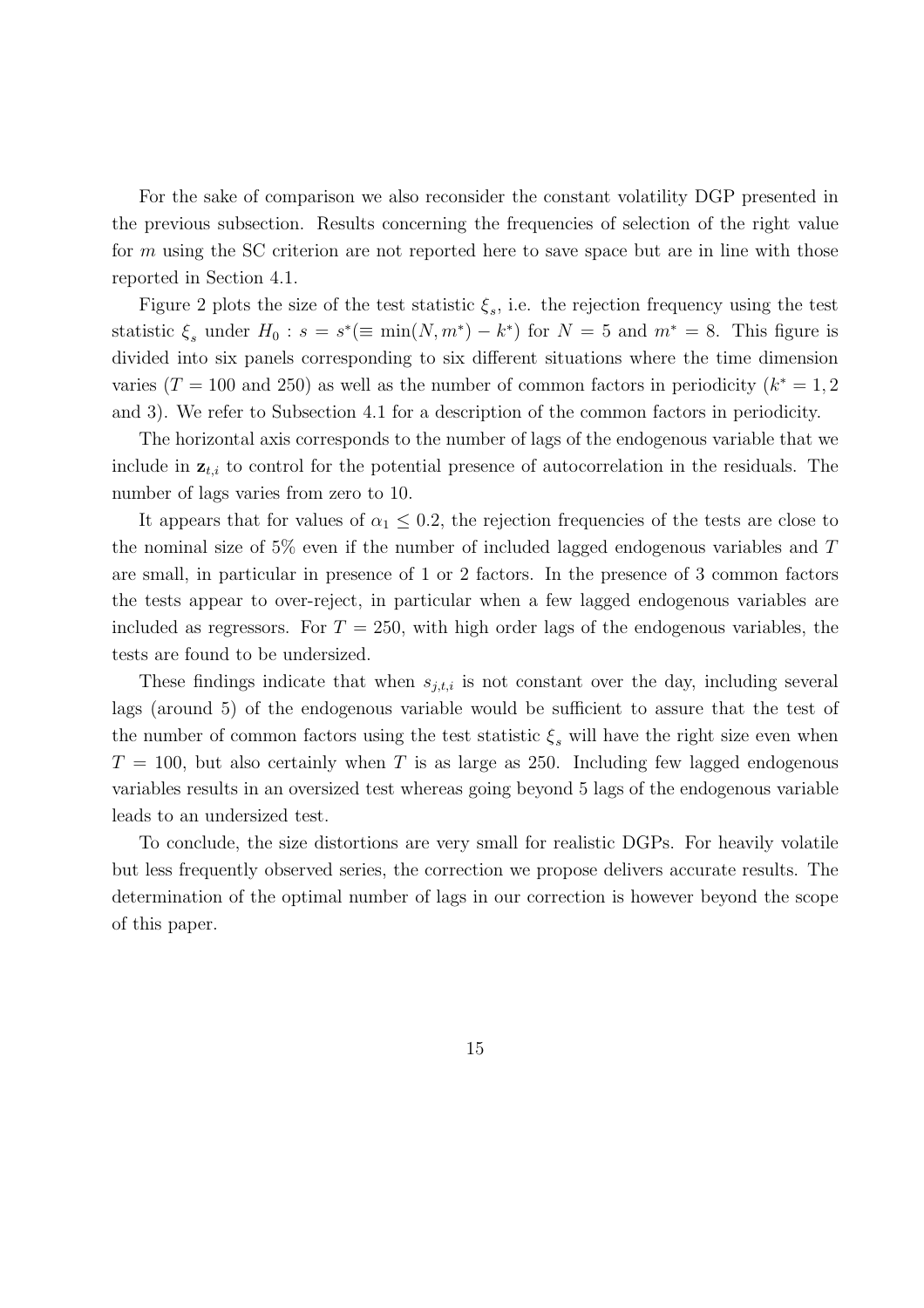## 4.3 Case 3: Time-varying intraday stochastic volatility and additive jumps

Prices of financial assets sometimes exhibit large jumps that are not in accordance with the assumption of conditional normality in (2.1). It is thus more realistic to see intraday returns as realisations of a *Brownian SemiMartingale with Finite Activity Jumps* (BSMFAJ) diffusion process like for instance in Barndorff-Nielsen and Shephard (2004), and Lee and Mykland (2008).<sup>10</sup>

In the last simulation analysis, we study the impact of these jumps on our test by replacing Equation  $(2.1)$  in the system  $(2.1)-(2.2)-(4.5)$  by

$$
r_{j,t,i} = \sigma_{j,t,i} u_{j,t,i} + a_{j,t,i}
$$
\n(4.9)

$$
a_{j,t,i} = q_{j,t,i} \kappa_{j,t,i}, \qquad (4.10)
$$

where  $u_{g,t,i} \perp u_{l,t,i} \forall g \neq l$  and the parameters in Equation (4.5) are obtained using formulas (4.6)-(4.8) and imply a GARCH(1,1) with  $\alpha_0 = 0.022$ ,  $\alpha_1 = 0.068$  and  $\beta_1 = 0.898$  at the daily frequency.

The additive jump variable  $a_{j,t,i}$  is a random variable that is zero for most of the observations. For the intervals in which jumps occur,  $a_{j,t,i}$  is non-zero and can be seen as an additive outlier with respect to  $\sigma_{j,t,i}$ ,  $u_{j,t,i}$ . More specifically,  $q_{j,t,i}$  is a Poisson distributed random variable generating on average  $\bar{q}$  jump(s) per day for each series (with  $q_{q,t,i} \perp q_{l,t,i} \forall g \neq l$ ). The jump size  $\kappa_{j,t,i}$  is modeled as the product between a uniformly distributed random variable on  $\sqrt{h/\bar{q}}([-2, -1] \cup [1, 2])$  and the total instantaneous volatility  $\sigma_{j,t,i}$ . The parameter h determines the magnitude of the jumps. Note that the lower the intensity of the jump process, the larger the jumps are. In the simulation the average number of jumps per day  $(\bar{q})$  ranges from 1 to 5 while h is set to 0 (no jumps), 0.1, 0.5, 1, 2, 3, 4 and 5, respectively.

In presence of jumps, we follow Lee and Mykland (2008) and Boudt et al. (2010) and estimate  $s_{i,t}$ , when evaluating (3.2) or (3.8), as the square root of Barndorff-Nielsen and

<sup>10</sup>A count process is defined to be of finite activity if the change in the count process over any interval of time is finite with probability one.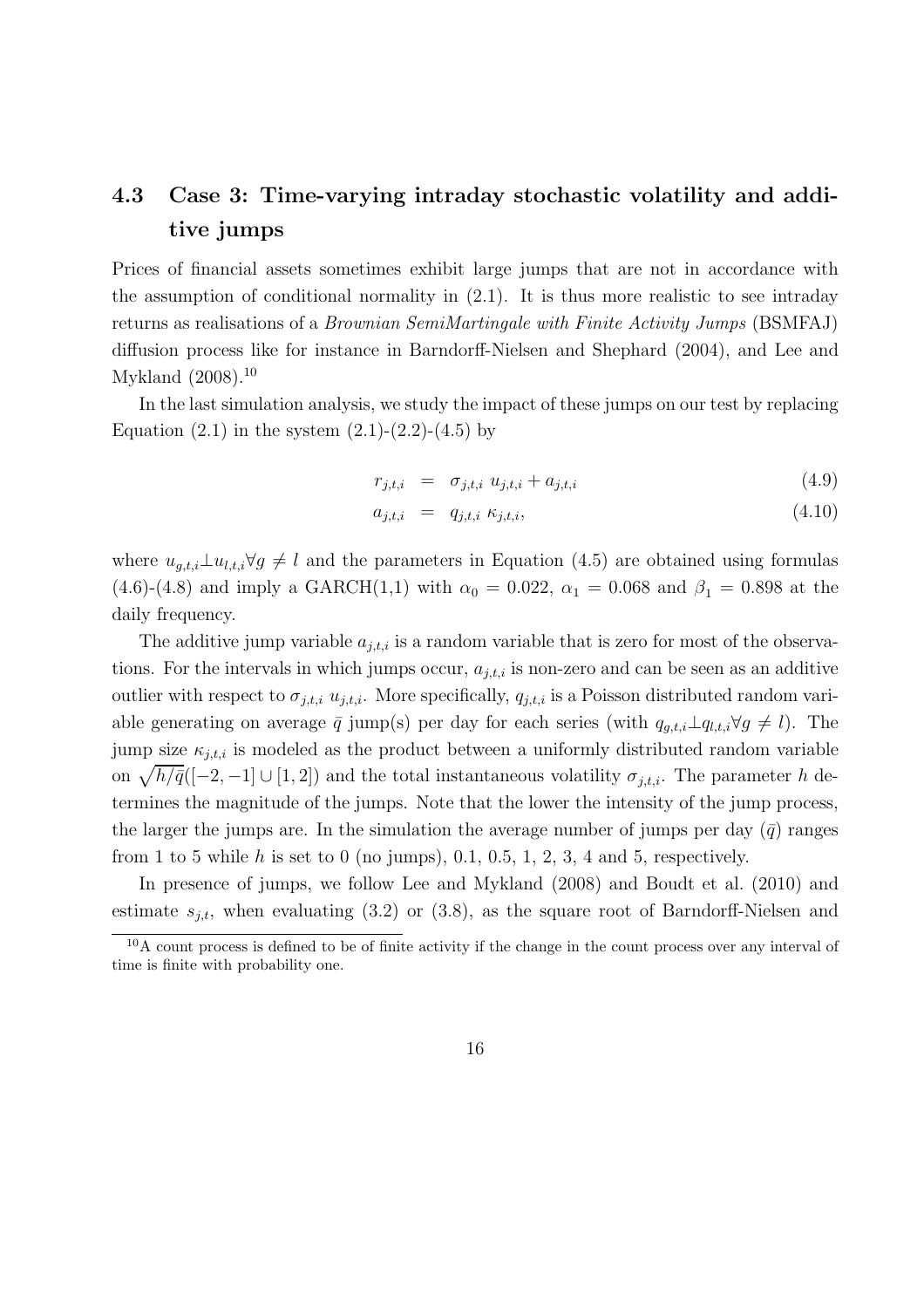Shephard (2004)'s realized daily bipower variation, i.e.,

$$
\hat{s}_{j,t} = \sqrt{\mu_1^{-2} \sum_{l=2}^{M} |r_{j,t,l}| |r_{j,t,l-1}|}, \qquad (4.11)
$$

where  $\mu_1 = \sqrt{2/\pi} \approx 0.79788$ . Alternatively, one can for instance use the square root of the MinRV and MedRV estimators of Andersen et al. (2009).

Monte Carlo simulation results reported by Boudt et al. (2010) suggest that the logtransformation shrinks the outliers and makes the OLS estimator of model (2.8) less sensitive to jumps.

In Figure 3, rejection frequencies for testing the presence of one factor  $(k = 1 \text{ or } s =$  $min(N, m) - 1 = 4$ ) using  $\xi_s$  against the alternative that  $k > 1$  are plotted against h for different values of the number of jumps per day. The true number of factors  $k^*$  equals 1 while  $N = 5$ ,  $m^* = 8$  and  $T = 100^{11}$  In absence of jumps, the empirical size equals 4.90% which corresponds to the value reported in column 'Empirical size' in Table 2. It appears from Figure 3 that the presence of jumps, which are not taken into account, leads to a slightly oversized test when h is small. When h is large the tests are slightly undersized. In the presence of fewer jumps, the oversize is larger when jumps occur more frequently. The general conclusion of this simulation study is that the procedure is not heavily affected by the inclusion of jumps in the DGP.

Tests statistics using canonical correlations that are robust to the presence of jumps such as the method of Taskinen et al. (2006) which uses the fast reweighted minimum covariance determinant (MCD) of Rousseeuw and van Driessen (1999) to substitute for the estimated covariances in  $\Sigma_{yy}^{-1}\Sigma_{yx}\Sigma_{xx}^{-1}\Sigma_{xy}$  in (3.6) are not appropriate in our setting. Indeed the MCD requires the conditional distribution of the data that are not contaminated by outliers (or jumps) to follow an elliptical distribution while in our case y is log-normally distributed. This method was found to produce very high size distortions both in absence and presence of jumps. Results are not reported to save space.

<sup>&</sup>lt;sup>11</sup>Results concerning the frequencies of selection of the right value for m using the SC criterion are also in line with those reported in Section 4.1. They are not reported here to save space.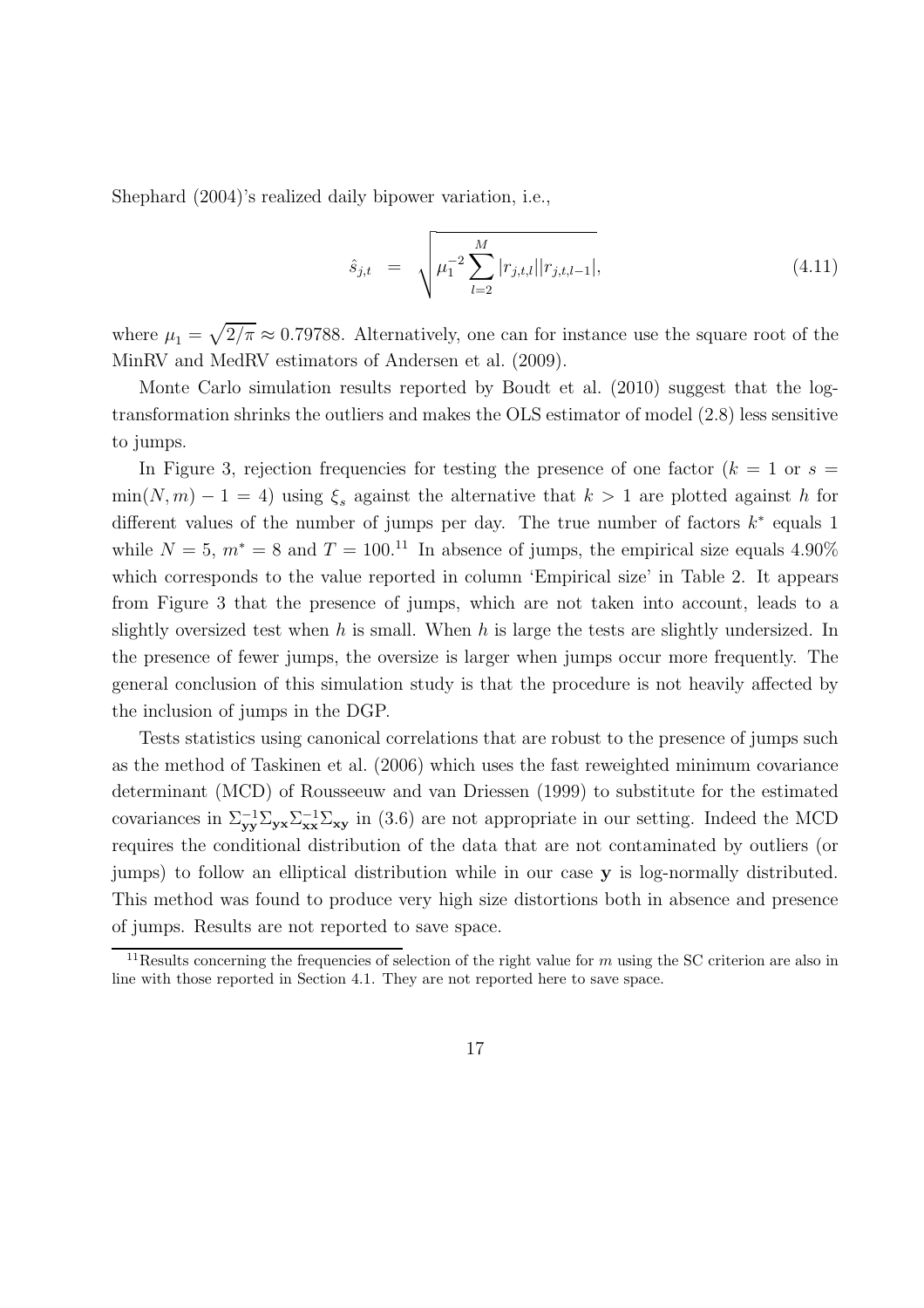## 5 Application

The data set was obtained from TickData and consists of transaction prices at the 5-minute sampling frequency for  $N = 30$  large capitalization stocks from the NYSE, AMEX NASDAQ, covering the period from January 1, 2000 to December 31, 2008 (2239 trading days). A list of ticker symbols and company names is provided in Appendix A. The trading session runs from 9:30 EST until 16:00 EST (390 minutes). Because of the unusual trading activity at the beginning of each day, we start our intraday sampling at 9.35 am, 5 minutes after the market officially opens, such that  $M = 77$ .

#### 5.1 Testing for common intraday periodicity

For the choice of variables driving the intraday periodicity in volatility, we follow Andersen and Bollerslev (1997) and include both a linear and a quadratic trend in  $\bf{x}$  as well as  $p_j$  cos and  $p_j$  sin terms such that Equation (2.8) can be rewritten as<sup>12</sup>

$$
\log|\bar{r}_{j,t,i}| = \omega_j + \delta_{j,1}\frac{i}{N_1} + \delta_{j,2}\frac{i^2}{N_2} + \sum_{l=1}^{p_j} \gamma_{j,l} \cos\left(\frac{i2\pi l}{M}\right) + \sum_{l=1}^{p_j} \gamma_{j,p_j+l} \sin\left(\frac{i2\pi l}{M}\right) + \varepsilon_{j,t,i}, \tag{5.1}
$$

where  $N_1 = (M+1)/2$  and  $N_2 = (2M^2+3M+1)/6$  are normalizing constants and  $p_j$  is the number of cos and sin terms (determined using the SC criterion) for series j. Note that in this case  $m_j = p_j \times 2 + 2$  while the multivariate version of (5.1) imposes  $m_j = m \equiv p \times 2 + 2$  $\forall j = 1, \ldots, N$ . Because of the presence of jumps in the data,  $s_{j,t,i}$  is estimated by (4.11) for each series.

The outcome of the test is reported in Table 3. The test is applied to three windows of three consecutive years (respectively 742, 750 and 747 days for the periods 2000-2002, 2003-2005 and 2006-2008).

The number m of variables included in  $x$  is reported in column 2 and equals 6 for each subperiod. Recall that x contains a linear and a quadratic trend as well as a number of cos and

<sup>&</sup>lt;sup>12</sup>As mentioned in footnote 4, when estimating (5.1) we first subtract the value c from  $\log |\bar{r}_{j,t,i}|$ , so that the intercept from the regression consistently estimates  $\omega_i$ .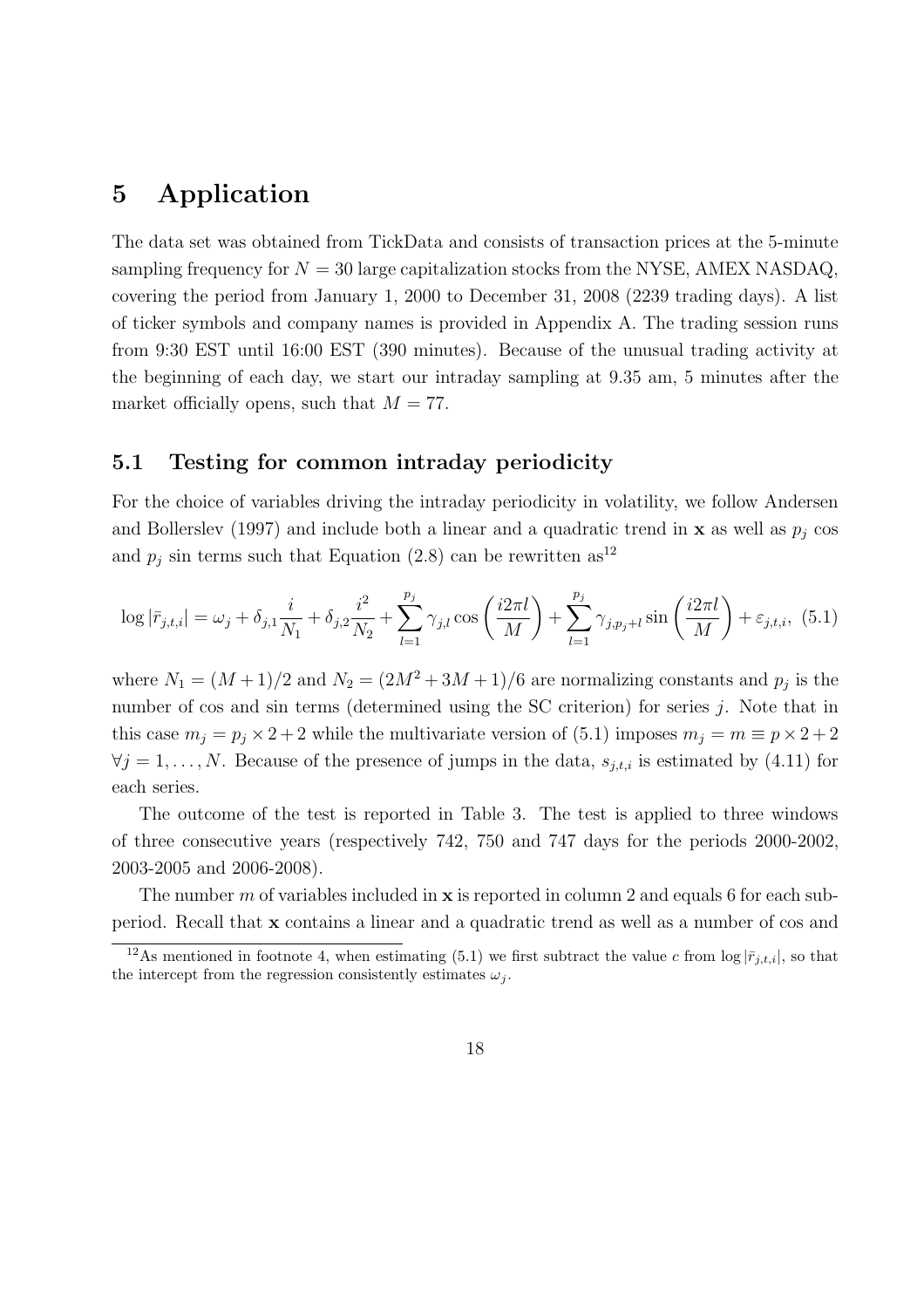sin terms determined by minimising the SC criterion  $(3.5)^{13}$ . The number of common factors detected at the 5% critical level is reported in the column labelled  $k$  while the p-values of the null hypothesis that there are at least  $s = (\max(N, m) - k)$  linear combinations that annihilate k common periodic features are reported in columns ' $\xi_{s=l}$ ' (for  $l = 25, 26, ..., 30$ ).

It emerges from this table that, out of the 30 US stocks, only three factors are driving the intraday periodicity in volatility. The common periodicity series  $\hat{F} = x\hat{\beta}$  extracted from the data are plotted in Figure 4, where the factors are ranked in terms of their informativeness (corresponding to the k largest to the smallest eigenvalues, see  $(3.7)$ ).

The estimated factors in Figure 4 exhibit similar behaviour across different sampling periods. The factor represented by the solid line corresponds to the typical U-shaped pattern observed in return volatility over the trading day (see e.g. Andersen and Bollerslev, 1997), i.e. volatility is high at the open and close of trading and low in the middle of the day. The factor represented by the broken line is almost constant over a large part of the day and then increases at the end. Finally, the factor given by the dotted line fluctuates most during the trading day.

Factor 1 mimics the behavior of the well-known intraday volatility shape and the factors 2 and 3 capture more erratic fluctuations. Moreover, the shape of the factors changes somewhat over time. The factors should not necessarily have a clear economic interpretation. The factors are linear combinations of the sinusoids and of polynomials of the time of the day. The factors 2 and 3 multiplied by their respective loadings for a given asset could be interpreted as deviations of that asset from the well-known intraday volatility shape given by the first factor, also multiplied by the corresponding loading for the asset considered. Typically, we observe a slowly decreasing intraday trend (factor 2) and a sinusoidal factor (factor 3). Depending on the value and sign of the loadings, factor 2 could either strengthen or weaken the typical intraday volatility shape of an asset whereas factor 3 would add a new feature of intraday fluctuations to this typical shape. When the factors are multiplied by their loadings, we get components that will exhibit asset-specific idiosyncracies.

Table 3 suggests that there is some strong evidence of commonalities in the intraday periodicity in volatility. In the next two subsections, we investigate whether imposing these

<sup>&</sup>lt;sup>13</sup>Results reported in Table 3 concern the case where no lagged values of  $y_{t,i}$  are included into  $z_{t,i}$  but similar results have been obtained with 1 or 2 lags.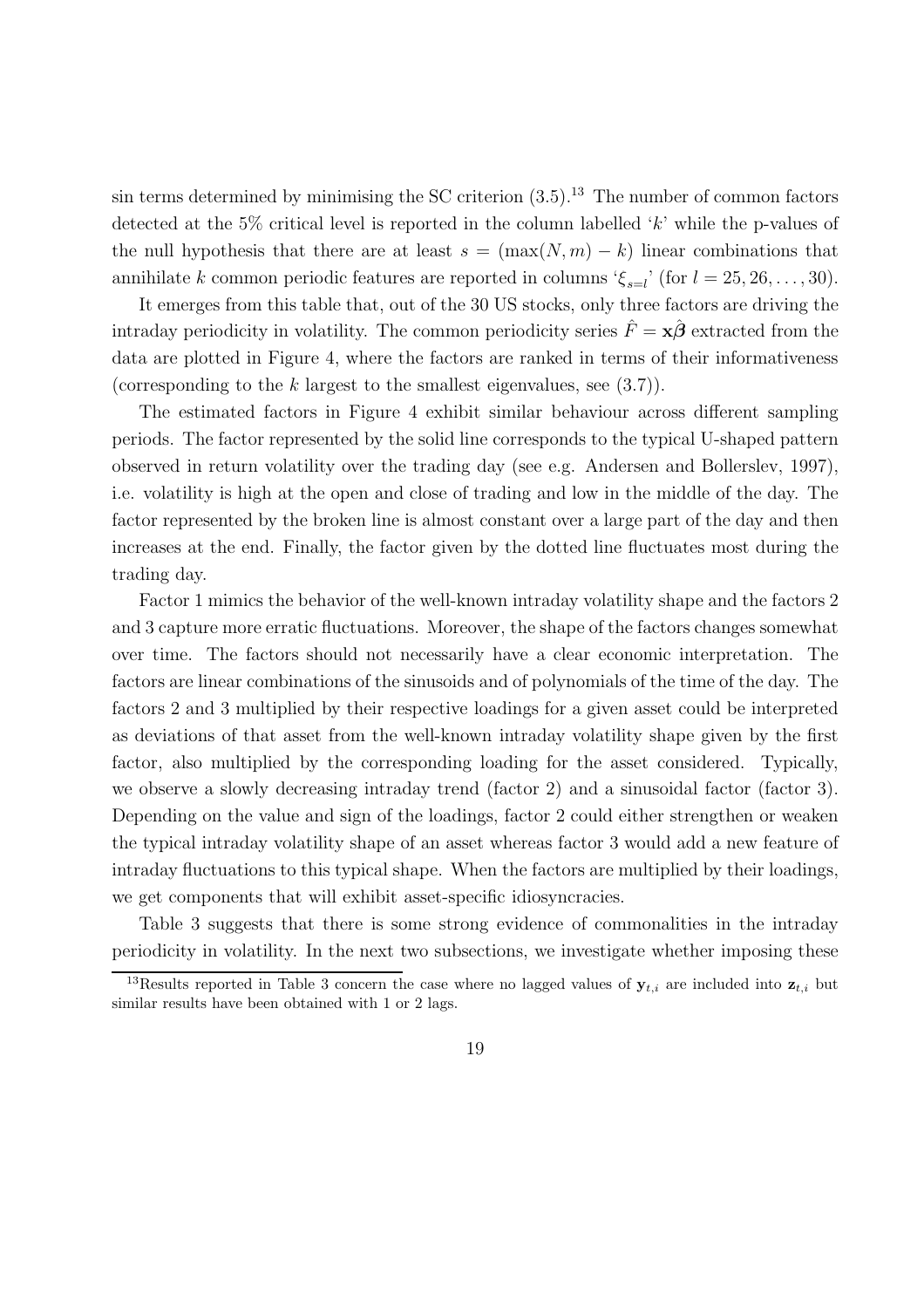commonalities can be exploited to better forecast either future values of  $\log f_{j,t,i}^*$  or the conditional variance of 5-minute returns.

#### 5.2 Predicting log absolute standardised returns

As explained in the introduction, adequately imposing commonalities in a multivariate model can be exploited to improve parameter efficiency and hopefully for some series also improve forecasts accuracy. The first forecasting exercise considers the problem of predicting the values of  $\log |\bar{r}_{j,t,i}|$  for the period 2003-2005 (resp. 2006-2008) on the basis of the values of  $\log f_{j,t,i}^{*}$  obtained for the period 2000-2002 (resp. 2003-2005).

The first model is the unrestricted model where Equation (5.1) is estimated by OLS series by series. Note that in this case,  $m_j$  is chosen by minimising the Schwarz criterion for univariate linear regression models and thus can vary from one series to another (but for each series we include linear and quadratic terms). The second model is the multivariate extension of (5.1) that imposes the presence of the three detected common factors.

Predicted values  $\log \hat{f}_{j,t,i}^*$  are compared to realisations (i.e.  $\log |\bar{r}_{j,t,i}|$ ) for each model and for each series separately by means of the following mean squared (prediction) error (MSE) criterion  $MSE_j = \frac{1}{MT^*} \sum_{t=1}^{T^*}$  $T^*_{t=1} \sum_{i=1}^M l_{j,t,i}$ , where  $l_{j,t,i} \equiv e_{j,t,i}^2 = (\log |\bar{r}_{j,t,i}| - \log \hat{f}_{j,t,i}^*)^2$  and  $T^*$  is the number of days in the forecasting period (about 750 for each period). To test the null hypothesis of equal prediction MSE of the factor and unrestricted models for series  $j$  we rely on the Diebold and Mariano (1995) test (denoted as DM hereafter). We also test the null hypothesis of equal MSE across the 30 series. To do so and in order take into account the presence of potential contemporaneous correlation between the prediction errors, we use the following criterion  $MSE_{All} = \frac{1}{MT^*} \sum_{t=1}^{T^*}$  $T_{t=1}^* \sum_{i=1}^M l_{t,i}$ , where  $l_{t,i} \equiv \sum_{j=1}^N l_{j,t,i}$ .

It is well known that the DM test should be applied with care in situations where the competing models are nested, which is the case here. Giacomini and White (2006) have shown that when the estimation window size is bounded (e.g., for the fixed and rolling schemes) the DM test is still valid. Our setting corresponds to the fixed scheme because the models are estimated for the period 2000-2002 (resp. period 2003-2005) and these values are used to predict  $\log |\bar{r}_{j,t,i}|$  for the period 2003-2005 (resp. period 2006-2008).

The outcome of the DM test is summarised in Table 4. Column labelled 'DM' contains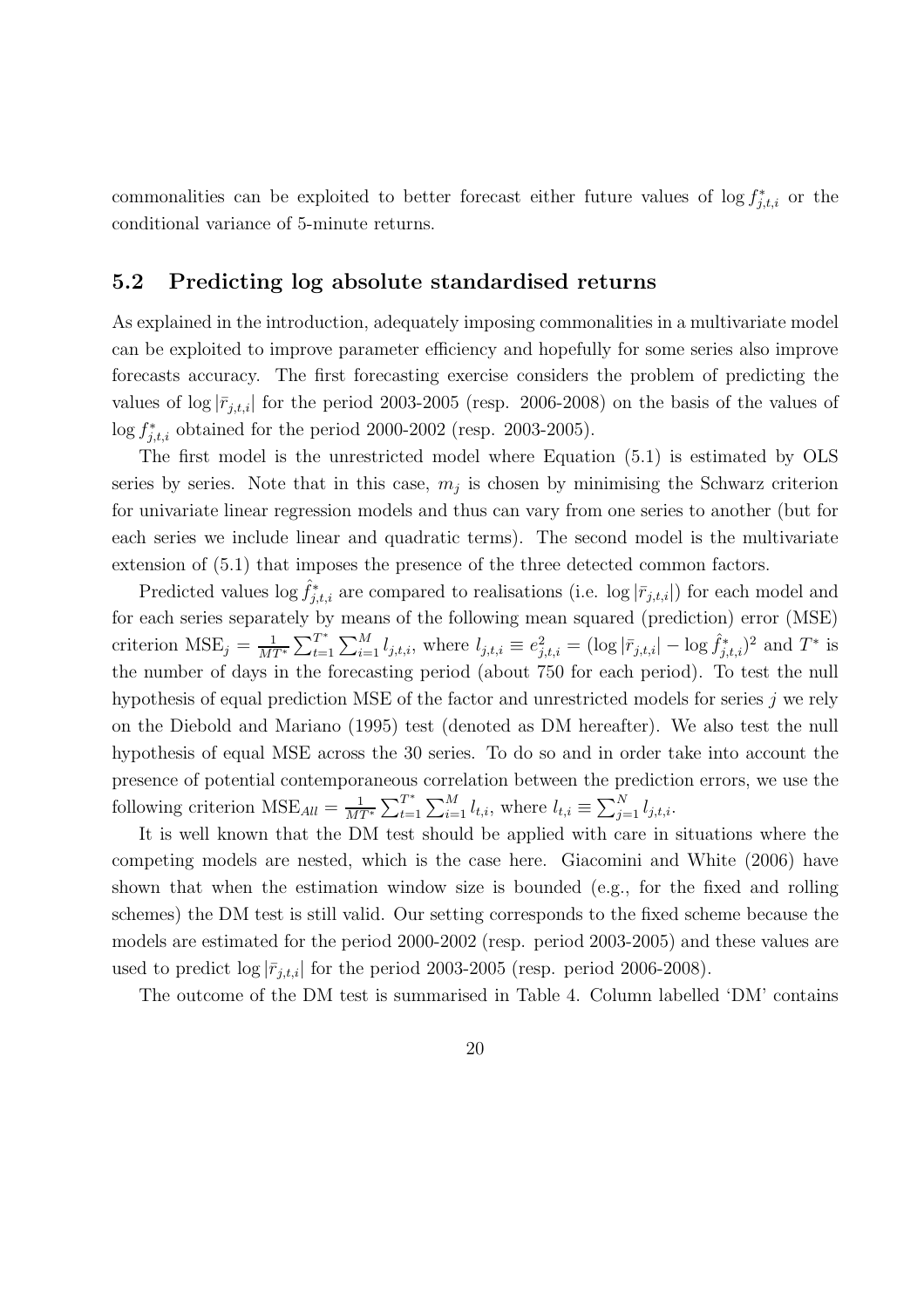a plus when the DM statistic is higher than the 5% critical value, suggesting that the unrestricted model significantly under-performs (and possibly a minus when it significantly over-performs, which never happens). This column is left empty when the two models are not statistically different. The first row of this table, labelled 'All' corresponds to the null hypothesis of equal MSE across the 30 series while the other 30 rows correspond to the tests for individual assets.

Interestingly, the results suggest that imposing the detected commonalities helps to better predict  $\log |\bar{r}_{j,t,i}|$  in most cases and never leads to a deterioration of the forecast accuracy.

We have also implemented the Superior Predictive Ability (SPA) test proposed by Hansen (2005) in addition to the DM test. The advantage of the SPA test over the DM test when applied to pairwise comparisons is that the former approximates the finite sample distribution of the test via block-bootstrap while the latter relies on asymptotic critical values. The SPA naturally accounts for the potential presence of correlation within the blocks. The analysis leads to results very similar to those of the DM test and similar critical values, confirming our findings reported above. For that reason, we have omitted reporting detailed results for the SPA test.

#### 5.3 Forecasting the intraday conditional variance

The finding that imposing common factor restrictions improves forecasts of  $\log |\bar{r}_{j,t,i}|$  is encouraging but does not necessarily mean that this strategy will also lead to better forecasts of the intraday conditional variances  $\sigma_{j,t,i}^2$ . To investigate that issue we consider now four different modelling strategies to obtain one-step-ahead forecasts of the conditional variance of 5-minute returns. For each model we implement two versions, one imposing and one not imposing the three detected common factors in the intraday periodicity in volatility. This leads to a total of 8 competing models. Like in the first forecasting exercise we rely on the 30 US stocks and divide the period into 3 sub-periods of three years.

The first period (2000-2002) is used to estimate  $f_{j,t,i}$  either by estimating (2.8) equation by equation or with the reduced rank version of the multivariate model  $(3.2).^{14}$  These values are used as forecasts of the intraday periodicity for the second period (2003-2005). Similarly,

<sup>&</sup>lt;sup>14</sup>Recall that  $f_{j,t,i}$  is recovered from  $\log f_{j,t,i}^*$  using (2.9).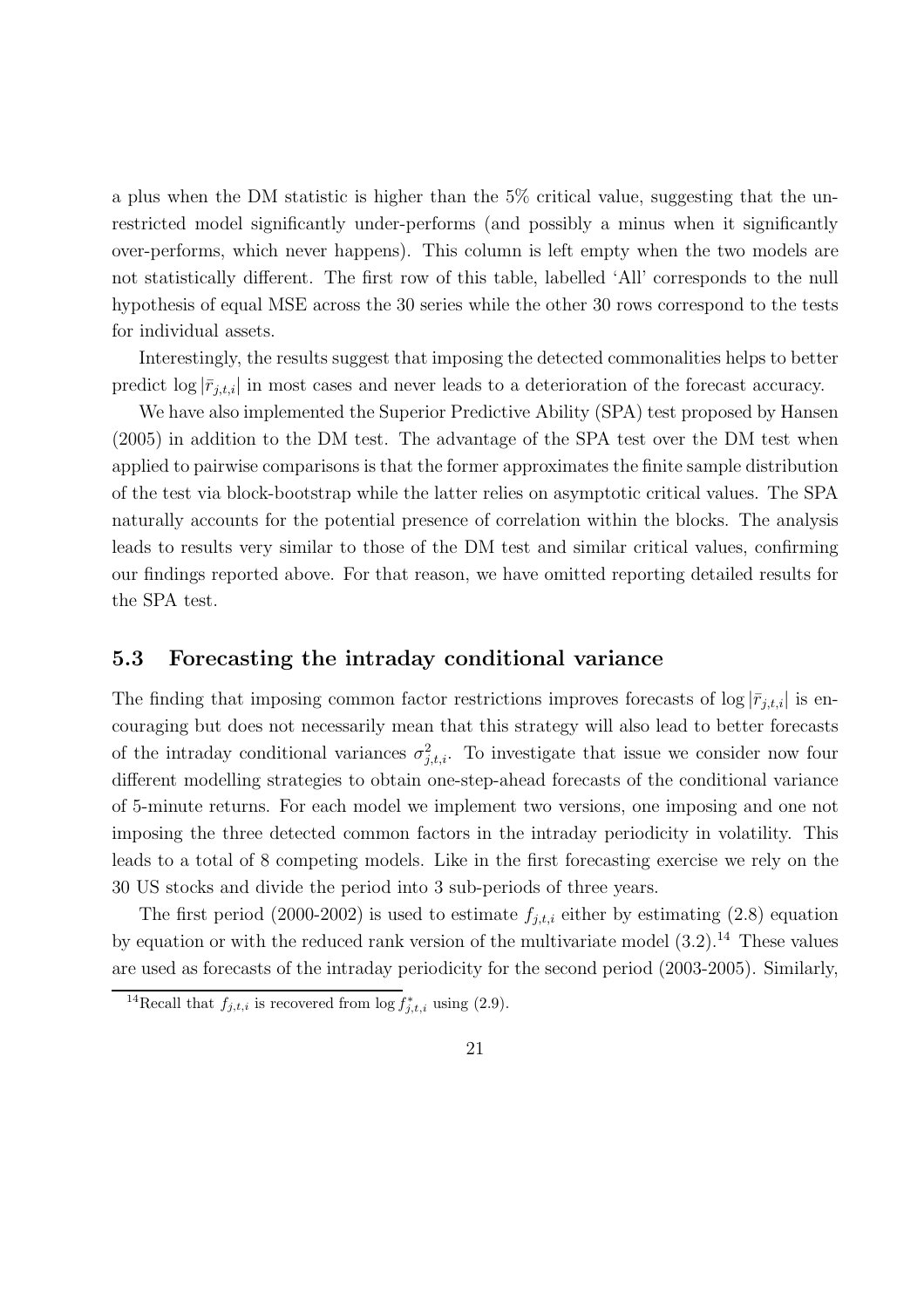the intraday periodicity of the third period (2006-2008) is forecasted using the estimates of the second period.

For each model, one-step-ahead forecasts of the 5-minute conditional variance of  $r_{i,t,i}$  are obtained as  $E(\sigma_{j,t,i+1}^2 | \Omega_{t,i}) = E(s_{j,t,i+1}^2 | \Omega_{t,i}) E(f_{j,t,i+1}^2 | \Omega_{t,i})$ , where  $\Omega_{t,i}$  is the information set available at the beginning of the *i*th interval of day t and where by convention,  $\sigma_{j,t,M+1}^2$  $\sigma_{j,t+1,1}^2$ ,  $s_{j,t,M+1}^2 = s_{j,t+1,1}^2$  and  $f_{j,t,M+1}^2 = f_{j,t+1,1}^2$ . The models differ in the way they forecast  $s_{j,t,i+1}^2$  and  $f_{j,t,i+1}^2$ . We present now the four modelling strategies to forecast  $s_{j,t,i}^2$ .

Model 1 (Daily GARCH) corresponds exactly to Equations  $(2.1)-(2.2)-(4.1)-(4.2)$ . The stochastic volatility is assumed to follow a  $GARCH(1, 1)$  at the daily frequency and the intraday variations of the conditional variance are entirely due to the deterministic periodic component  $f_{j,t,i}$ . The first forecast of  $s_{j,t,i+1}^2$  is obtained by estimating a GARCH(1,1) model by QML for the period 2000-2002. The parameters are kept constant during 50 days, whereon the GARCH model is re-estimated on a rolling window (i.e. keeping the number of observations fixed).

Model 2 (Intradaily GARCH) is a  $GARCH(1, 1)$  estimated on filtered intraday returns  $r_{j,t,i}/f_{j,t,i},$  i.e.

$$
r_{j,t,i}/f_{j,t,i} = s_{j,t,i} u_{j,t,i} \tag{5.2}
$$

$$
s_{j,t,i} = \alpha_{j,0} + \alpha_{j,1} r_{j,t,i-1}^2 + \beta_{j,1} \sigma_{j,t,i-1}^2.
$$
\n(5.3)

The model is estimated by QML on a rolling window of 100 days (i.e. 7700 observations). The parameters are also kept constant during 50 days.

Model 3 (Daily HAR-RV) replaces Equation (4.1) in Model 1 by a forecast of the daily conditional variance  $s_{j,t}^2$  based on the Heterogenous Autoregressive Realized Volatility model (HAR-RV) model of Corsi (2009):

$$
s_{j,t}^2 = E(RV_{j,t}|\Omega_{j,t-1}) \tag{5.4}
$$

$$
RV_{j,t} = \alpha_{j,0} + \alpha_{j,1} RV_{j,t-1} + \alpha_{j,2} RV(5)_{j,t-1} + \alpha_{j,3} RV(22)_{j,t-1} + e_{j,t},
$$
(5.5)

where  $RV_{j,t}$  is given in (2.5) and by convention,  $X(m)_{j,t-1} = \frac{1}{m}$  $\frac{1}{m} \sum_{i=1}^{m} X_{j,t-i}$ . The model is an additive cascade model of volatility components defined over different time periods

22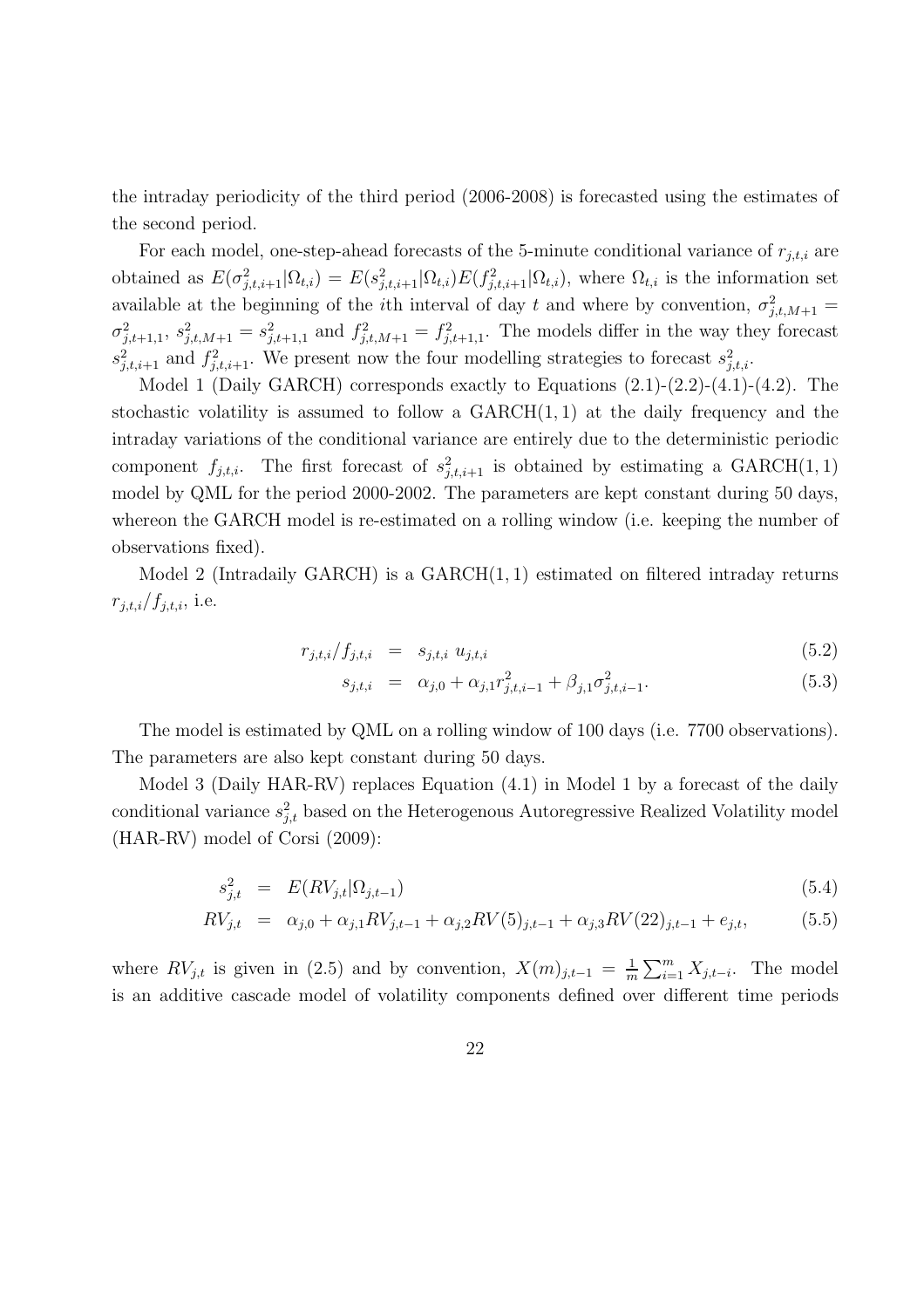of respectively one day, one week and one month. Corsi (2009) provides evidence that this model delivers remarkably accurate forecasts on real data. The first forecast of  $s_{j,t}^2$  is obtained by estimating Equation (5.5) by OLS for the period 2000-2002. The model is then re-estimated every 50 days on a rolling window.

Model 4 (Daily HAR-RV-J) is an extension of Model 3 where the HAR-RV specification is extended in order to take into account the effect of past jumps. We adopt the HAR-RV-J specification of Andersen et al. (2007) (where J stands for jumps), i.e.

$$
RV_{j,t} = \alpha_{j,0} + \alpha_{j,1} RV_{j,t-1} + \alpha_{j,2} RV(5)_{j,t-1} + \alpha_{j,3} RV(22)_{j,t-1} + \gamma_{j,1} J_{j,t-1} + \gamma_{j,2} J(5)_{j,t-1} + \gamma_{j,3} J(22)_{j,t-1} + e_{j,t},
$$
\n(5.6)

where  $J_{j,t} = I_{j,t}(RV_{j,t} - BV_{j,t}), \, BV_{j,t}$  is the square of  $\hat{s}_{j,t}$  in (4.11),  $I_{j,t} \equiv I[Z_{j,t} > \Phi_{0.999}],$  $Z_{j,t} = \frac{M^2 [RV_{j,t}^j] - BV_{j,t}^j]RV_{j,t}^{-1}}{[(u^{-4} + 2u^{-2} - 5)mar^{j} + 7C \cdot (M)t]}$  $\frac{M - [RV_{j,t}) - BV_{j,t}] AV_{j,t}}{[(\mu_1^{-4} + 2\mu_1^{-2} - 5) max\{1, TQ_{j,t}(M)BV_{j,t}^{-2}\}]^{1/2}}, TQ_{j,t}$  is the tri-power quarticity,<sup>15</sup> a robust to jumps estimator of the integrated quarticity and  $\Phi_{0.999}$  is the 99.9% quantile of the standard normal distribution.

To measure the out-of-sample forecasting performance of the competing models, forecasts have to be compared to ex-post realisations as they become available. This implies choosing both a loss function and a proxy for the true conditional variance (which is unobservable even ex-post). The questions arise of which volatility proxy and which loss function to use. Hansen and Lunde (2006) provide conditions, for both the loss function and the volatility proxy, under which the ranking of models based on the proxy is consistent for the true ranking (i.e. the one implied by the true but unobserved variance). Starting from this result, Patton (2011) derives necessary and sufficient conditions on the functional form of the loss function for the ranking to be robust to the presence of noise in the proxy, all of which being satisfied by the MSE loss function. This is the reason why we rely on this loss function. About the volatility proxy, we use the 5-minute squared return  $r_{j,t,i}^2$  which is known to be an unbiased (but noisy) proxy of  $\sigma_{j,t,i}^2$ .<sup>16</sup>

 ${}^{15}TQ_{j,t} \equiv M\mu_{4/3}^{-3}\sum_{l=3}^{M}|r_{j,t,l}|^{4/3}|r_{j,t,l-1}|^{4/3}|r_{j,t,l-2}|^{4/3}$ , where  $\mu_{4/3} \equiv 2^{2/3}\Gamma(7/6)\Gamma(1/2)^{-1}$ .

<sup>&</sup>lt;sup>16</sup>More efficient estimators of the 5-minute volatility based on the realized kernel (see Barndorff-Nielsen et al., 2008), the two time scale estimator (see Zhang et al., 2005) or the pre-averaging technique (see Podolskij and Vetter, 2009) could be employed. We did not pursue this direction because 5-minute is the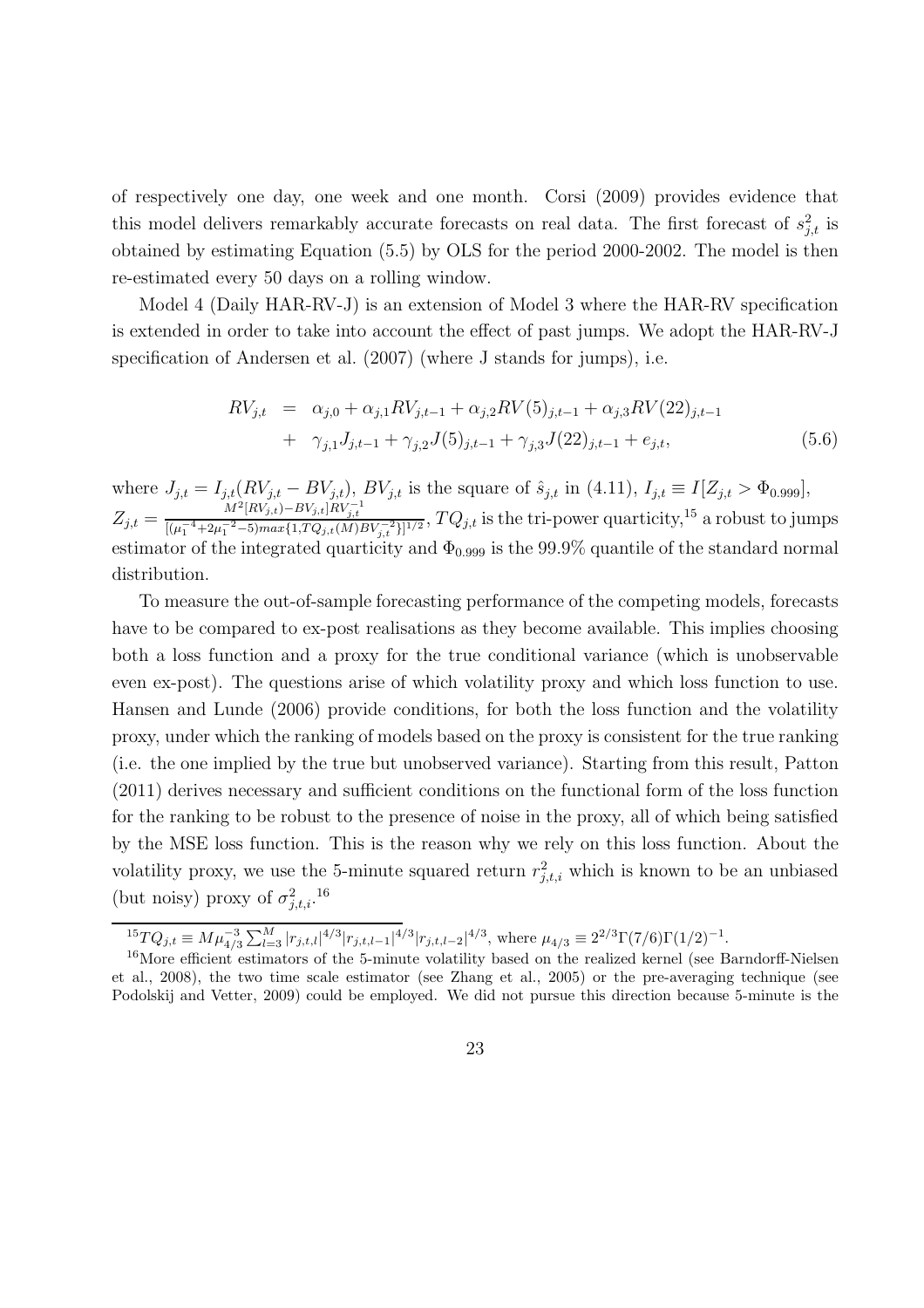Furthermore, instead of just ranking the models in function of their MSE, we use the model confidence set (MCS) approach of Hansen et al. (2011) to compare the forecasts. Given a universe of model based forecasts, the MCS allows us to identify the subset of models that are equivalent in terms of forecasting ability, but outperform all the other competing models. We set the confidence level for the MCS to  $\alpha = 5\%$  and used 1000 bootstrap resamples (with block length of 6 observations)<sup>17</sup> to obtain the distribution under the null of equal forecasting performance.<sup>18</sup> The MCS test is summarised in Appendix B.

Table 4 indicates by a  $*$  which models belong to the set of superior forecasting models according to the MCS test for the two forecasting periods. Like in the previous section, MSEs are computed for each series separately as the average of the squared forecasting errors  $e_{j,t,i}^2$ but also for the 30 series jointly (row labelled 'All') as the average of  $\sum_{j=1}^{N} e_{j,t,i}^2$  over the total number of intraday observations in the forecasting period.

Columns labelled 'OLS<sub>l</sub>' and 'CF<sub>l</sub>' correspond respectively to the forecasts where  $f_{j,t,i}$  is estimated equation by equation by OLS or with the multivariate model  $(3.2)$ . Sub-strict l  $(l \in \{1, 2, 3, 4\})$  refers to the modelling strategies used to forecast  $s_{j,t,i}^2$ , i.e. respectively the GARCH(1,1) on daily data, GARCH(1,1) on intradaily data, HAR-RV model and HAR-RV-J model.

Results suggest that for the period 2006-2008, models are hardly distinguishable but forecasts based on the reduced rank version of the multivariate model (3.2) always belong to the set of superior models. This result is in line with the one of Laurent et al. (2010) who also find for similar series that (multivariate) GARCH models (from simple to sophisticated ones) are indistinguishable during extremely volatile periods (e.g. over the 2007-2008 financial crisis). This is essentially due to the fact that large jumps are not forecastable by these models, leading to extremely large forecasting errors (and thus MSEs) for all models. Notice that other criteria that down-weight the effect of these jumps, like the mean absolute deviation (MAD), do not satisfy the conditions stated in Hansen and Lunde (2006) and

highest frequency at which our data is sampled.

<sup>&</sup>lt;sup>17</sup>Results were found to be qualitatively the same when increasing the block length used in the bootstrap sampling.

<sup>&</sup>lt;sup>18</sup>Implementation of this test has been done using the Ox software package MULCOM of Hansen and Lunde (2011). Note that we got similar results with different block lengths for the block bootstrap and a higher number of resamples.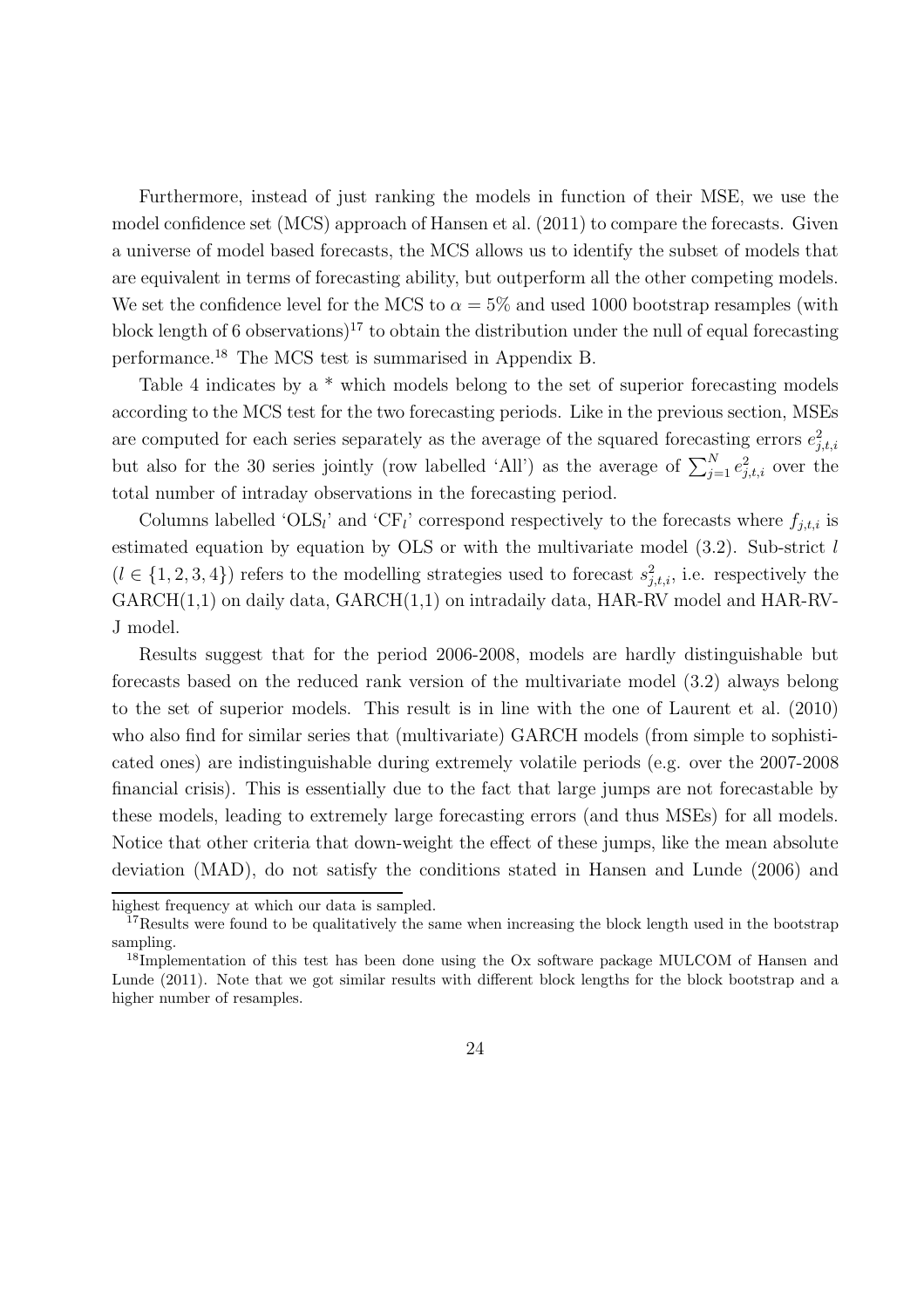Patton (2011) to ensure the ranking of models to be robust to the presence of noise in the proxy.

Interestingly, during the more quiet period (2003-2005), forecasts based on the reduced rank version of model (3.2) clearly dominate the MCS. Indeed, they belong to the MCS in 29 out of 30 cases when considering the individual MSEs. More specifically, the MCS test usually selects two models: the HAR-RV of Corsi (2009) and the HAR-RV-J model of Andersen et al. (2007) to forecast  $s_{j,t,i}^2$ , coupled with the restricted model (3.2) to forecast  $f_{j,t,i}$ . These two models correspond also to the MCS for the joint test (row labelled 'All'). The general message is that for this period models imposing the detected commonalities in the periodicity and using Assumption 3 to forecast  $s_{j,t,i}^2$  using a simple linear regression model on the daily realized volatility outperform in most cases those not imposing these commonalities as well as GARCH models fitted on daily and even intradaily data.

## 6 Conclusion

Using a simple canonical correlation test as well as information criteria we investigate the presence of commonalities in the intrady periodic components. Given the nature of the data and the number of series considered the number of common factors is obtained. The likelihood ratio statistic based on testing for the number of zero eigenvalues obtained from canonical correlations performs remarkably well in determining the number of common factors to be included in the model. Information criteria determine very accurately the number of periodic elements to be added in the system (by SC) but tend to heavily underestimate the number of factors.

The presence of serial correlation in the disturbances of the model affects the performance of the test based on canonical correlations. However, including lagged values of the endogenous variables can lead to a correctly sized test. The test appears to be fairly robust to the presence of jumps in the DGP, which are not taken into account by the model.

We have illustrated that 30 US asset returns are driven by only three factors in periodicity although in that case only a few periodic elements are needed. Anyway, the reduction in the number of parameters we have when we impose that factor structure can lead to a gain in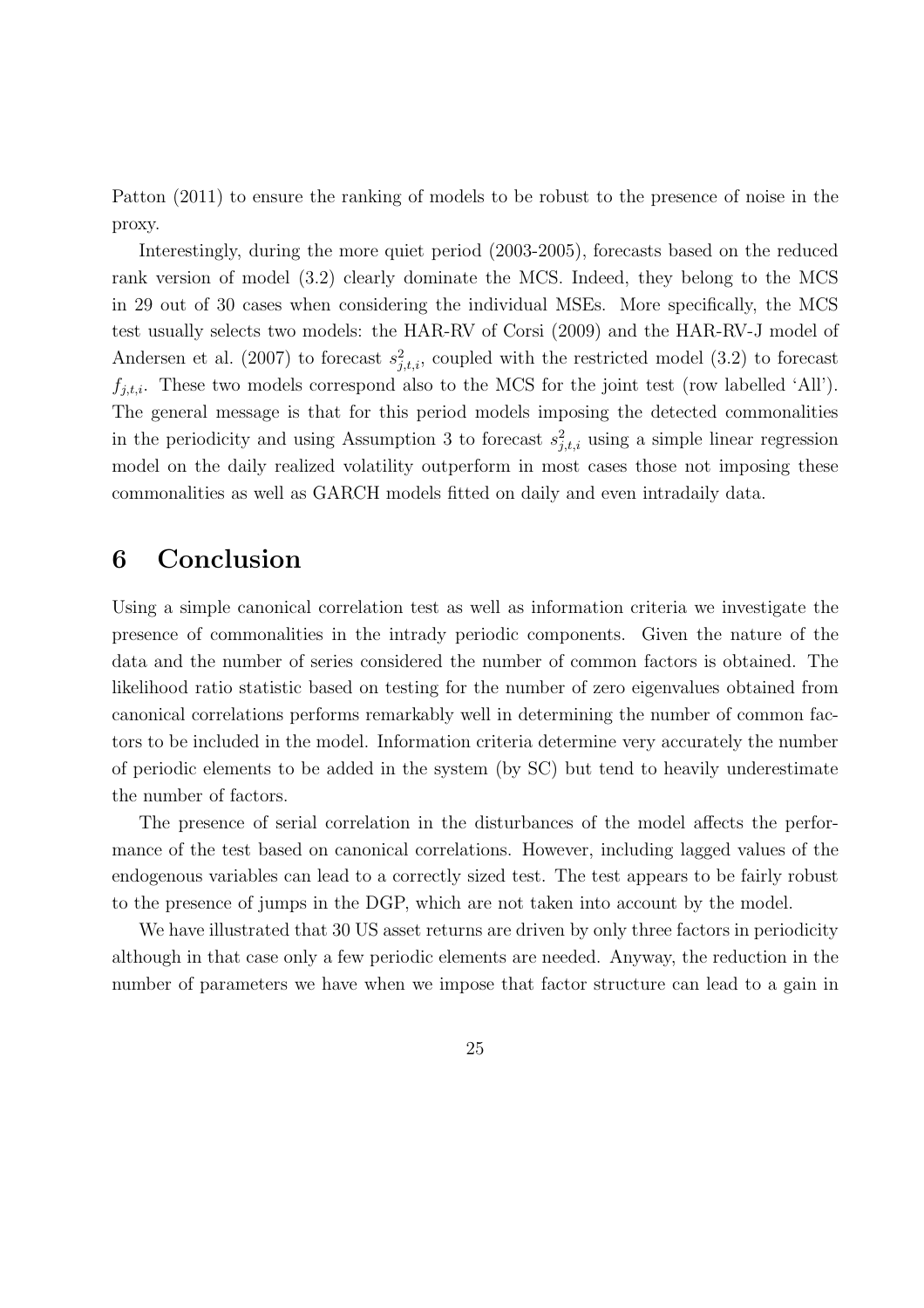efficiency and to more accurate forecasts of both the intraday periodicity and the intraday conditional variance of most assets considered in the application. Our framework is flexible enough to include additional exogenous or deterministic variables (e.g. over night returns) sharing or not co-movements with the periodicity.

| Symbol         | Issue name            | Symbol      | Issue name             |
|----------------|-----------------------|-------------|------------------------|
| ABT            | ABBOTT LABORATORIES   | <b>JPM</b>  | <b>JP MORGAN CHASE</b> |
| <b>BAC</b>     | BANK OF AMERICA       | KO          | COCA COLA CO           |
| BMY            | BRISTOL MYERS SQ      | LLY.        | ELI LILLY & CO         |
| $\mathcal{C}$  | <b>CITIGROUP</b>      | <b>MCD</b>  | MCDONALDS CORP         |
| CL             | COLGATE-PALMOLIVE CO  | <b>MRK</b>  | MERCK & CO             |
| <b>CSCO</b>    | <b>CISCO SYSTEMS</b>  | <b>PEP</b>  | PEPSICO INC            |
| <b>DELL</b>    | <b>DELL INC</b>       | PFE         | PFIZER INC             |
| <b>DIS</b>     | WALT DISNEY CO        | PG.         | PROCTER & GAMBLE       |
| EK             | EASTMAN KODAK         | $\mathbf T$ | AT&T CORP              |
| EXC            | <b>EXELON CORP</b>    | TWX         | TIME WARNER            |
| F              | FORD MOTOR CO         | VZ          | <b>VERIZON COMMS</b>   |
| GE             | <b>GENERAL ELEC</b>   | <b>WFC</b>  | WELLS FARGO & CO       |
| GМ             | <b>GENERAL MOTORS</b> | <b>WYE</b>  | WEYERHAEUSER CO        |
| H <sub>D</sub> | HOME DEPOT INC        | <b>XOM</b>  | <b>EXXON MOBIL</b>     |
| <b>INTC</b>    | <b>INTEL CORP</b>     | XRX         | <b>XEROX CORP</b>      |

## Appendix A: Stocks used in the empirical application

## Appendix B: Model Confidence Set

The MCS approach of Hansen et al. (2011), allows to identify, from an initial set of K models, a subset of models that contains the best forecast at confidence level  $\alpha$ .

Let us denote the initial set of one-step-ahead conditional variance forecasts  $\mathcal{M}^0$ :  $\{\hat{\sigma}_{i,t+1}^2 \in \mathcal{M}^0 \; \forall i = 1,\ldots,K\}$ , where  $t = 0, 1, \ldots, T-1$  and T is the forecast sample size.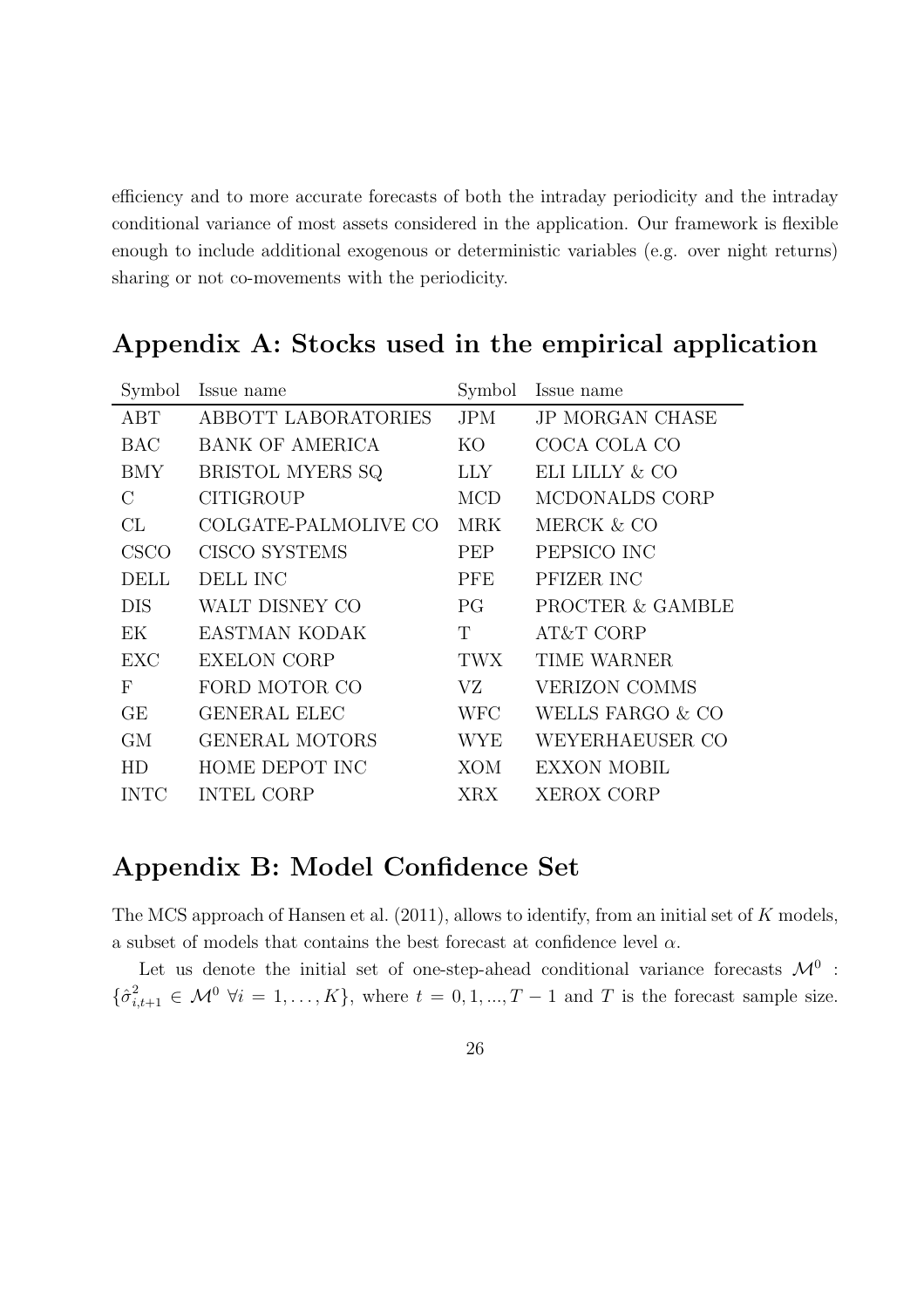$\hat{\sigma}_{1,t+1}^2$  is thus the one-step-ahead conditional variance forecast of model 1 for day  $t+1$ given all the information at time  $t$ . The MCS procedure is based on a sequence of equivalence tests. The starting hypothesis is that all forecasts in  $\mathcal{M}^0$  have equal forecasting performance as measured by a loss function  $L_{i,t} = L(\sigma_t^2, \hat{\sigma}_{i,t+1}^2)$ , where  $\sigma_t^2$  is the true but unobserved volatility (replaced by an unbiased ex-post measure). Let  $d_{ij,t} = L_{i,t} - L_{j,t}$  $\forall i, j = 1, ..., K$  define the relative performance of forecast i and j. The null hypothesis takes the form  $H_{0,\mathcal{M}^0}$ :  $E(d_{ij,t}) = 0, \forall i, j = 1, ..., K$ . We use the 'deviation' statistic defined as  $T_D = K^{-1} \sum_{i \in \mathcal{M}^0} t_i^2$ , where  $t_i = \sqrt{T} \bar{d}_i / \sqrt{Var(\sqrt{T} \bar{d}_i)}$  represents the standardized relative performance of forecast i with respect to the average across forecasts,  $\bar{d}_i = K^{-1}\Sigma_{j\in\mathcal{M}^0}\bar{d}_{ij}$  and  $\bar{d}_{ij} = T^{-1} \Sigma_{t=1}^T d_{ij,t}$  is the sample loss difference between forecast i and j. A block bootstrap scheme is used to obtain the distribution under the null. If the null of equal predictive ability is rejected, an elimination rule removes the forecast with the largest  $t_i$ . This process is repeated until non-rejection of the null occurs, thus allowing to construct a  $(1 - \alpha)$ -confidence set for the best forecast in  $\mathcal{M}^0$ .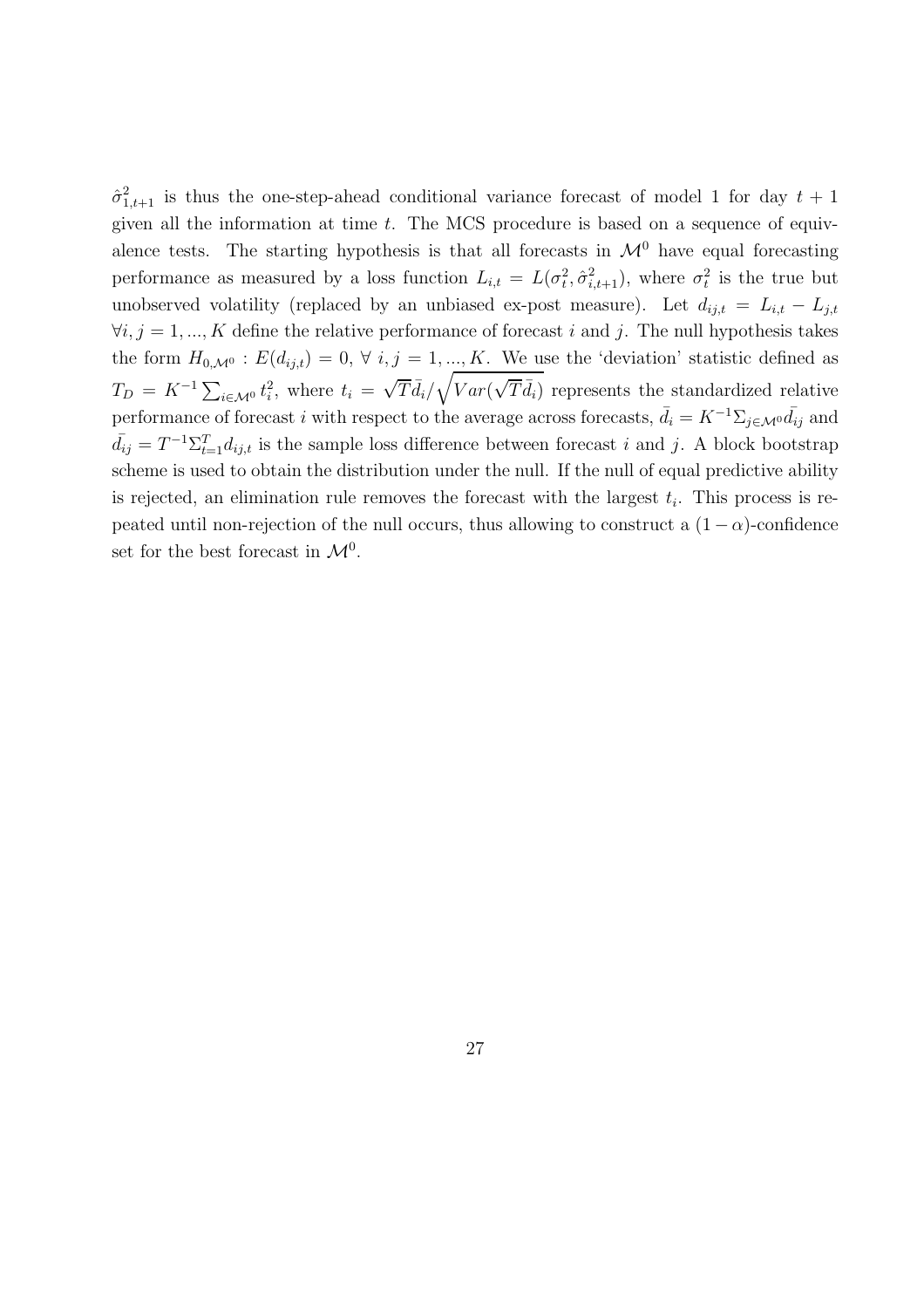## References

- Andersen, T. G. and T. Bollerslev (1997). Intraday periodicity and volatility persistence in financial markets. *Journal of Empirical Finance 4*, 115–158.
- Andersen, T. G. and T. Bollerslev (1998a). Answering the skeptics: yes, standard volatility models do provide accurate forecasts. *International Economic Review 39*, 885–905.
- Andersen, T. G. and T. Bollerslev (1998b). Deutsche Mark-Dollar volatility: intraday activity patterns, macroeconomic announcements, and longer run dependencies. *Journal of Finance 53*, 219–265.
- Andersen, T. G., T. Bollerslev, and F. Diebold (2007). Roughing it up: including jump components in the measurement, modelling and forecasting of return volatility. *The Review of Economics and Statistics 89*, 701–720.
- Andersen, T. G., D. Dobrev, and E. Schaumburg (2009). Jump-robust volatility estimation using nearest neighbor truncation. *NBER Working Paper No. 15533* .
- Athanasopoulos, G., O. Guillen, J. Issler, and F. Vahid (2009). Model selection, estimation and forecasting in var models with short-run and long-run restrictions. Monash Econometrics and Business Statistics Working Papers 2/09.
- Baillie, R. and T. Bollerslev (1991). lntra-day and inter-market volatility in foreign exchange rates. *Review of Economic Studies 58*, 565–585.
- Barndorff-Nielsen, O. E., P. R. Hansen, A. Lunde, and N. Shephard (2008). Designing realized kernels to measure the ex-post variation of equity prices in the presence of noise. *Econometrica 76*, 1481–536.
- Barndorff-Nielsen, O. E. and N. Shephard (2004). Power and bipower variation with stochastic volatility and jumps. *Journal of Financial Econometrics 2*, 1–37.
- Boudt, K., C. Croux, and S. Laurent (2010). Robust estimation of the periodicity in intraday volatility and intraday jump detection. Forthcoming in *Journal of Empirical Finance*.
	- 28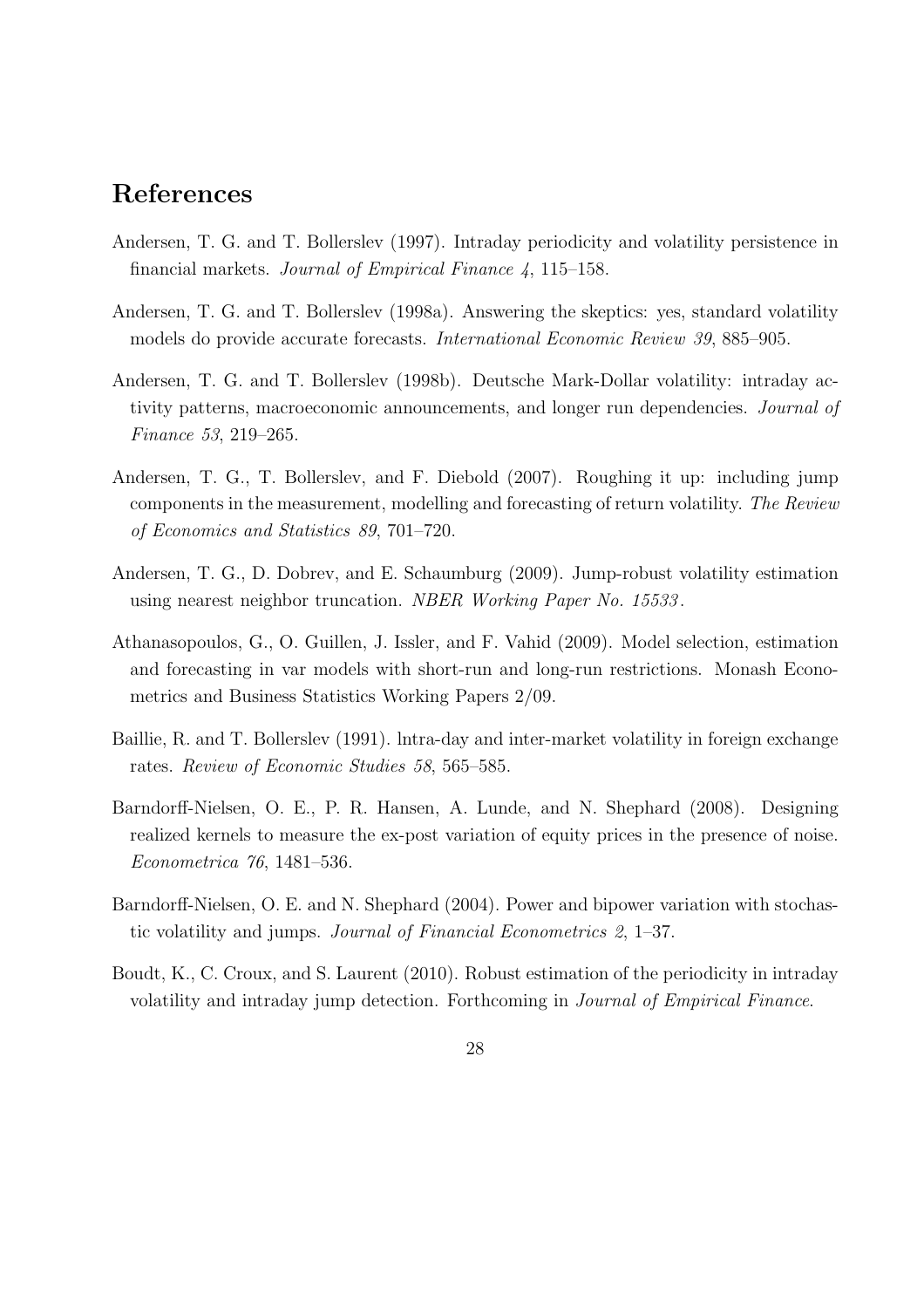- Corsi, F. (2009). A simple approximate long-memory model of realized volatility. *Journal of Financial Econometrics 7*, 174–196.
- Diebold, F. and R. Mariano (1995). Comparing predictive accuracy. *Journal of the Business & Economics Statistics 13*, 253–263.
- Dionne, G., P. Duchesne, and M. Pacurar (2009). Intraday value at risk (ivar) using tick-bytick data with application to the toronto stock exchange. *Journal of Empirical Finance 16*, 777–792.
- Doornik, J. A. (2009). *An Object-Oriented Matrix Programming: Ox 6*. London: Timberlake Consultants Ltd. See http://www.doornik.com.
- Drost, C. and B. Werker (1996). Closing the garch gap: Continuous time garch modelling. *Journal of Econometrics 74*, 31–57.
- Engle, R. F. and S. Hylleberg (1996). Common seasonal features : Global unemployment. *Oxford Bulletin of Economics and Statistics 58*, 615–630.
- Engle, R. F. and J. Marcucci (2006). A long-run pure variance common features model for the common volatilities of the dow jones. *Journal of Econometrics 132*, 7–42.
- Engle, R. F. and R. Susmel (1993). Common volatility in international equity markets. *Journal of Business and Economic Statistics 11*, 167–175.
- Giacomini, R. and H. White (2006). Tests of conditional predictive ability. *Econometrica 74*, 1545–1578.
- Giot, P. (2005). Market risk models for intraday data. *European Journal of Finance 11*, 309–324.
- Goodhart, C. A. and M. O'Hara (1997). High frequency data in financial markets: Issues and applications. *Journal of Empirical Finance 4*, 73–114.
- Hansen, P. (2005). A test for superior predictive ability. *Journal of Business and Economic Statistics 23*, 365–380.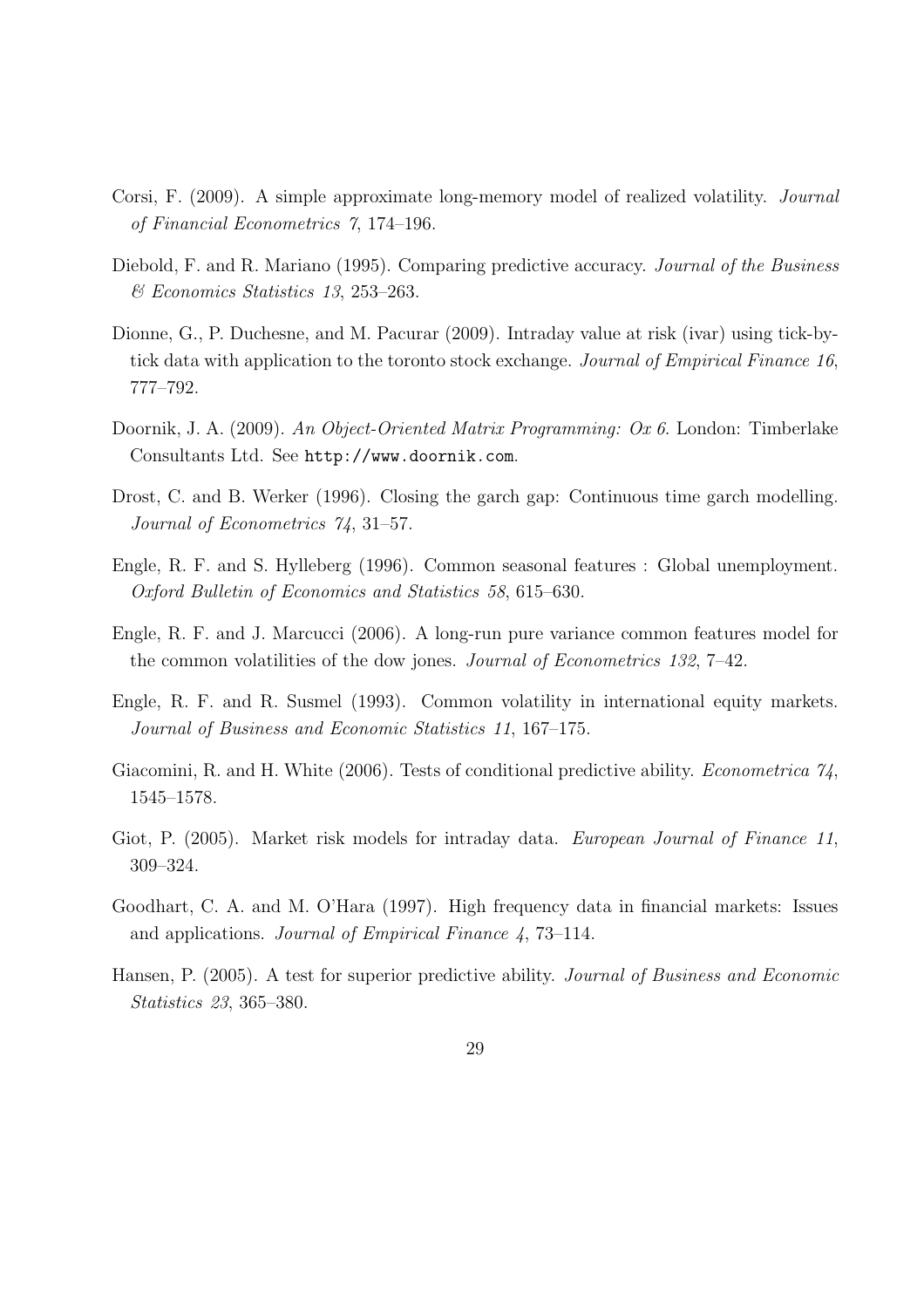- Hansen, P. and A. Lunde (2006). Consistent ranking of volatility models. *Journal of Econometrics 131*, 97–121.
- Hansen, P. and A. Lunde (2011). MULCOM 2.00, econometric toolkit for multiple comparisons. http://mit.econ.au.dk/vip htm/alunde/mulcom/mulcom.htm.
- Hansen, P., A. Lunde, and J. Nason (2011). The model confidence set. *Econometrica 79*, 453–497.
- Hecq, A., S. Laurent, and F. Palm (2010). On the univariate representation of multivariate volatility models with common factors. Mimeo, Maastricht University.
- Laurent, S. (2009). *G@RCH 6, Estimating and Forecasting ARCH Models*. London: Timberlake Consultants Ltd. See http://www.garch.org.
- Laurent, S., J. Rombouts, and F. Violante (2010). On the forecasting accuracy of multivariate garch models. Mimeo, Maastricht University.
- Lee, S. S. and P. A. Mykland (2008). Jumps in financial markets: a new nonparametric test and jump dynamics. *Review of Financial studies 21*, 2535–2563.
- Nelson, D. (1990). ARCH models as a diffusion approximation. *Journal of Econometrics 45*, 7–38.
- Patton, A. (2011). Volatility forecast comparison using imperfect volatility proxies. *Journal Econometrics 160(1)*, 246–256.
- Podolskij, M. and M. Vetter (2009). Estimation of volatility functionals in the simultaneous presence of microstructure noise and jumps. Tech. rep., Ruhr-Universitat Bochum.
- Rousseeuw, P. and K. van Driessen (1999). A fast algorithm for the minimum covariance determinant estimator. *Technometrics 41*, 212–223.
- Taskinen, S., C. Croux, A. Kankainen, E. Ollila, and H. Oja (2006). Canonical analysis based on scatter matrices. *Journal of Multivariate Analysis 92 (2)*, 359–384.
	- 30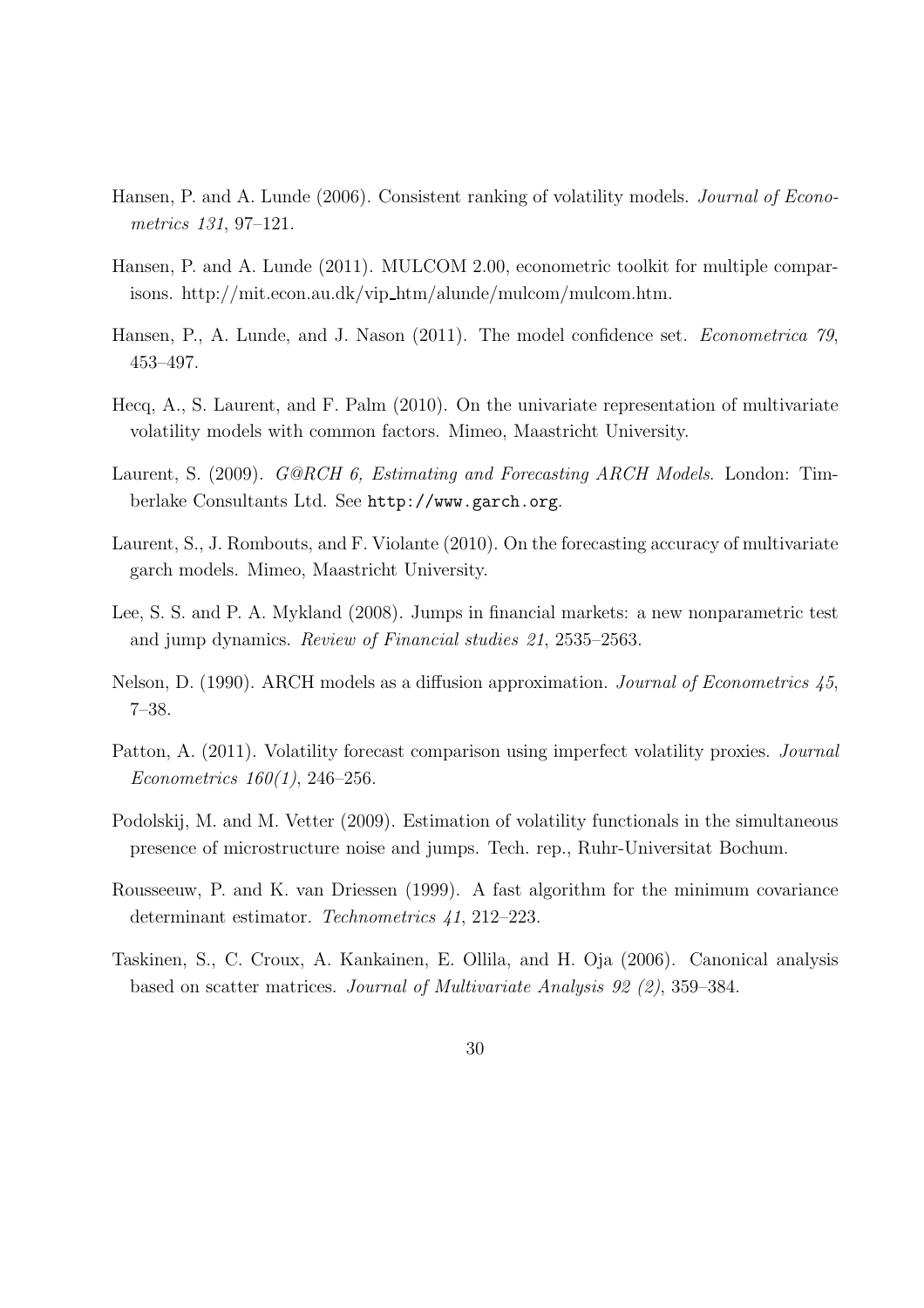- Taylor, S. J. and X. Xu (1997). The incremental volatility information in one million foreign exchange quotations. *Journal of Empirical Finance 4*, 317–340.
- Tiao, G. C. and R. S. Tsay (1989). Model specification in multivariate time series (with comments). *Journal of Royal Statistical Society, Series B 51*, 157–213.
- Visser, M. P. (2010). Garch parameter estimation using high-frequency data. *Journal of Financial Econometrics 8*, 1–36.
- Zhang, L., P. A. Mykland, and Y. Ait-Sahalia (2005). A tale of two time scales: determining integrated volatility with noisy high-frequencydata. *Journal of the American Statistical Association 100*, 1394–1411.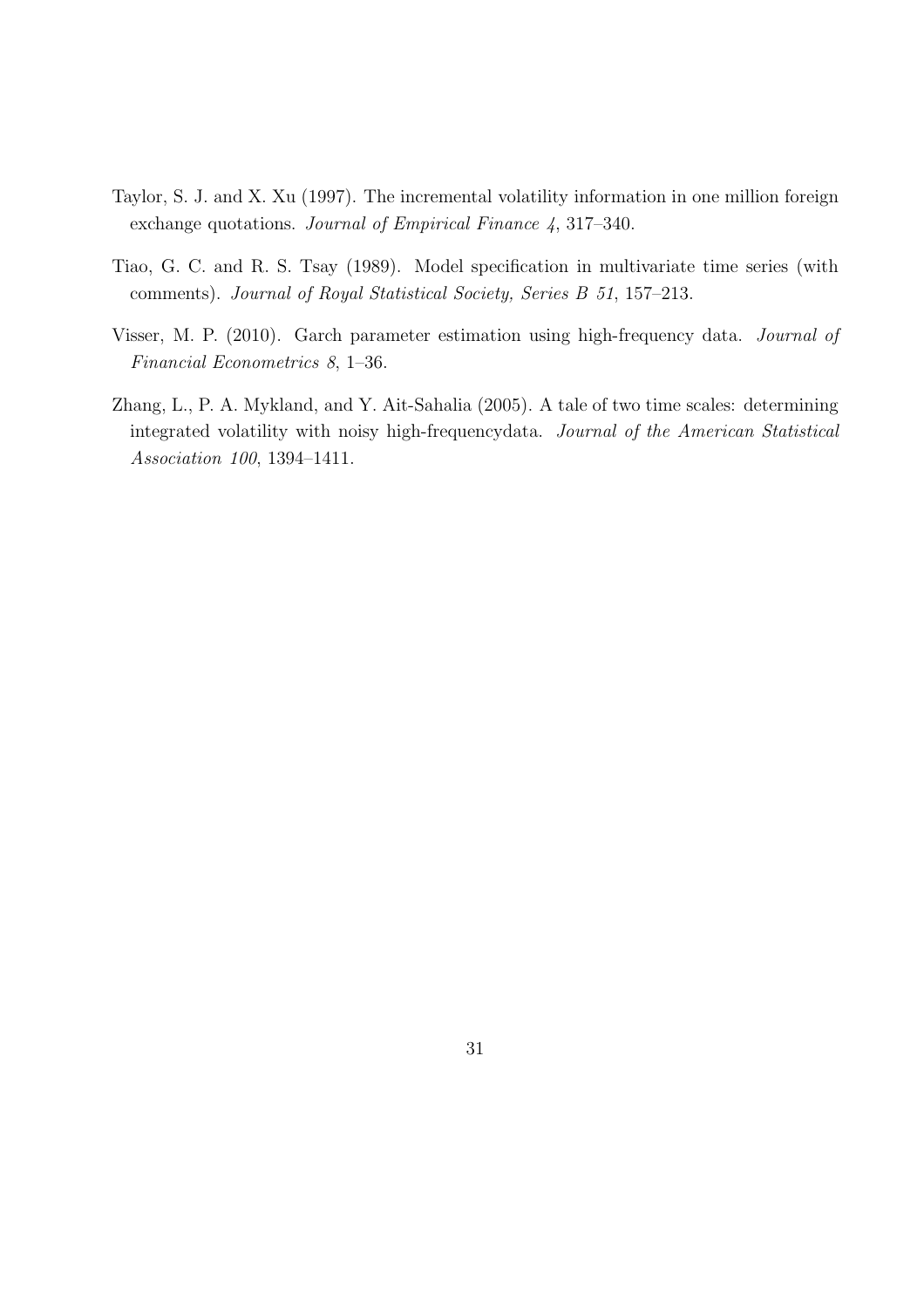# 7 Figures



Figure 1: Simulated periodicity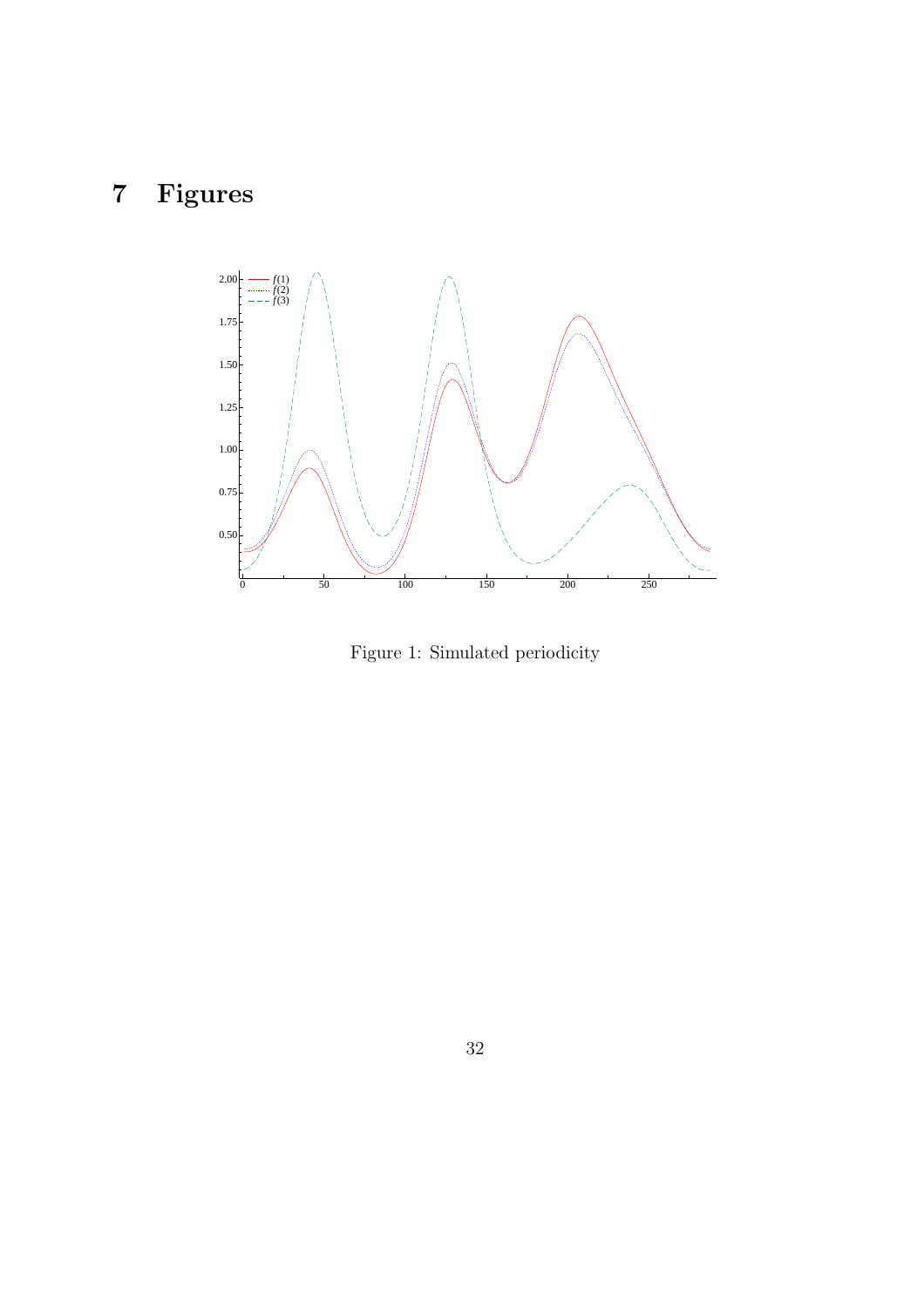

Figure 2: Rejection frequency (i.e. empirical size) using the  $\xi_s$  test statistic in the presence of non-constant intraday stochastic volatility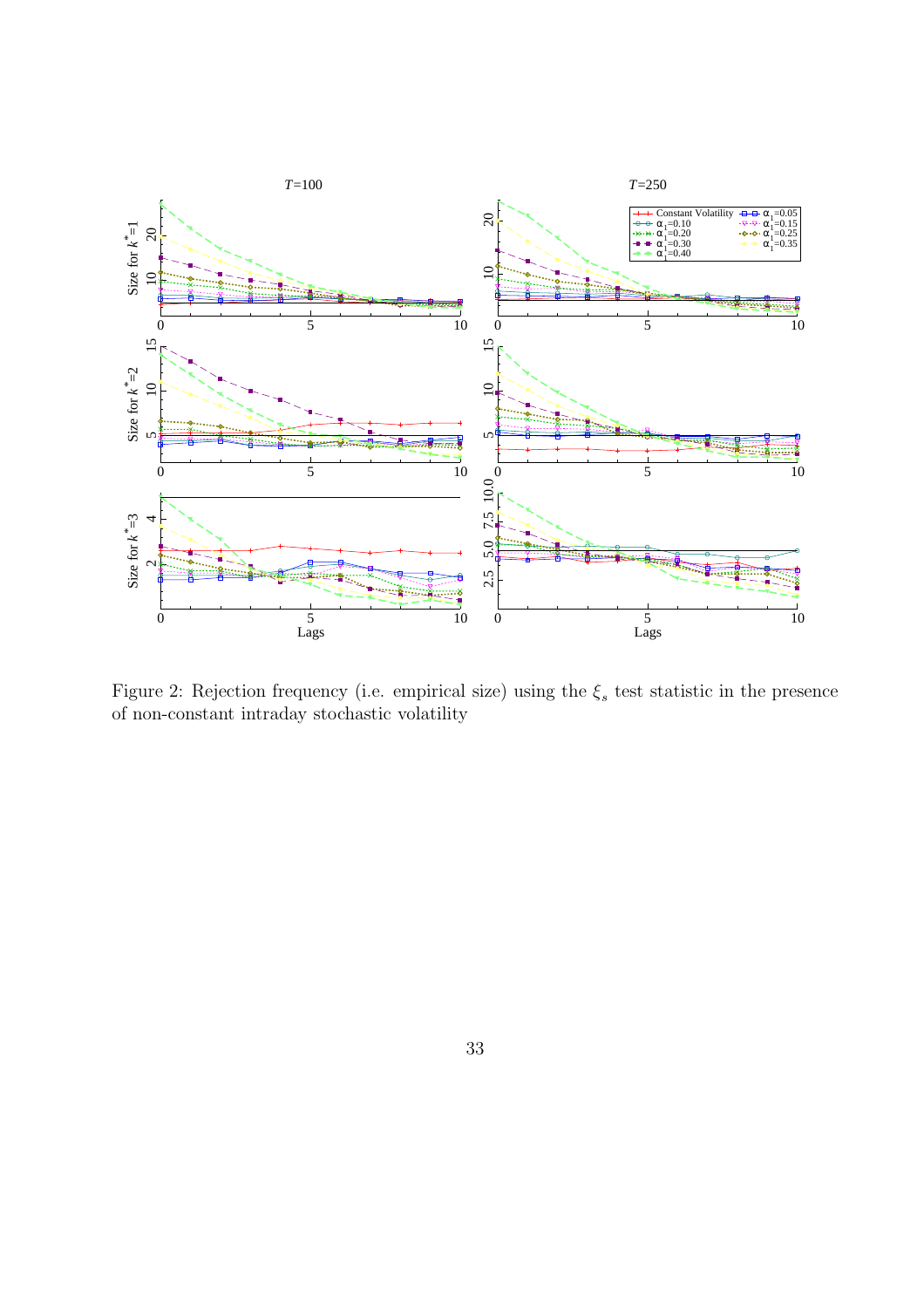

Figure 3: Rejection frequency (i.e. empirical size) of the  $\xi_s$  test statistic in presence of 1 common factor  $(k^* = 1)$ , non-constant intraday stochastic volatility and jumps. The magnitude of the jumps is controlled by  $h/\bar{q}$  where  $\bar{q}$  is the expected number of jumps per day (which varies between 0 and 5) and  $h = 0.1, 0.5, 1, \ldots, 5$ .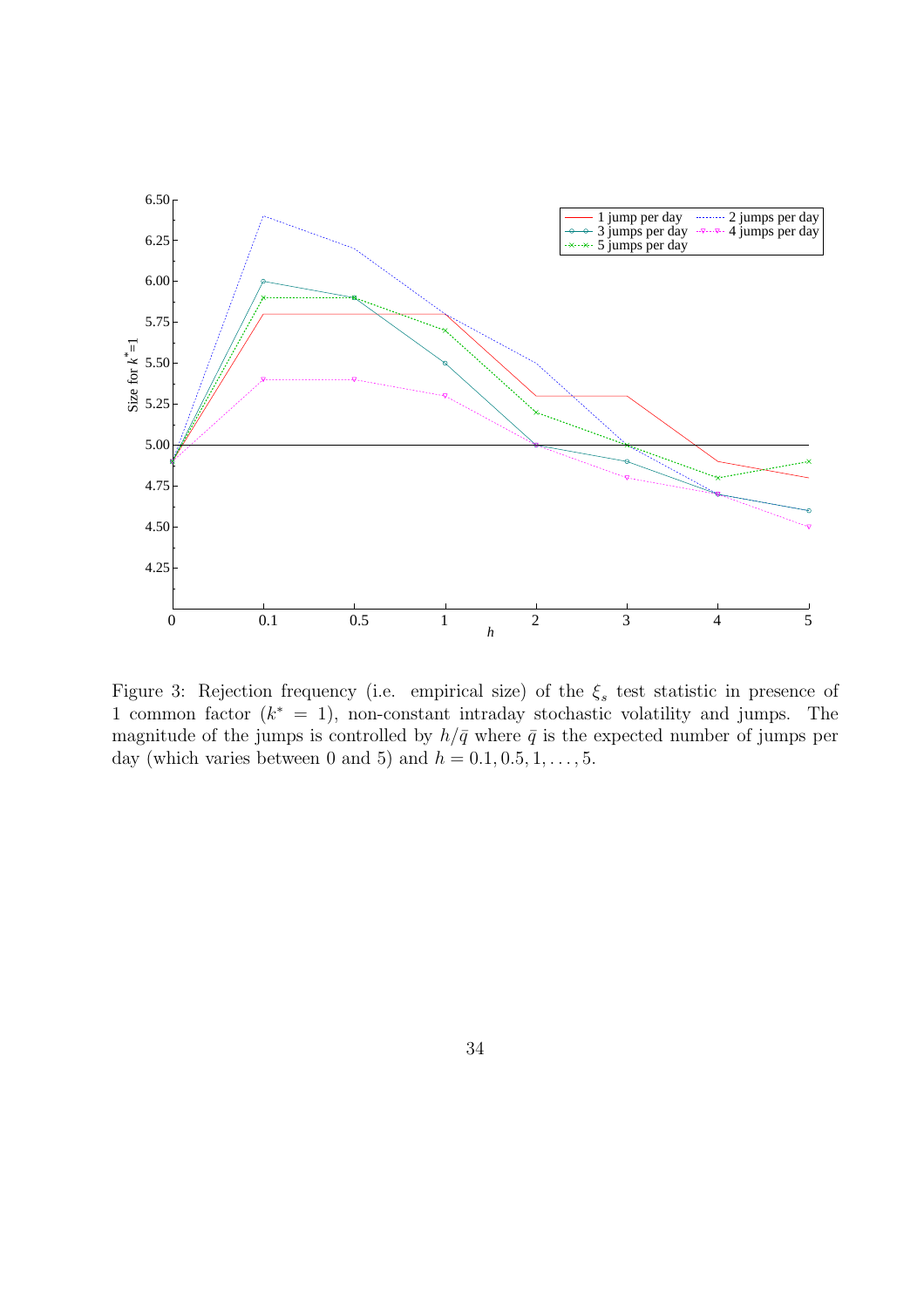

Figure 4: Estimated intraday periodicity factors  $\hat{F} = \mathbf{x}\hat{\boldsymbol{\beta}}$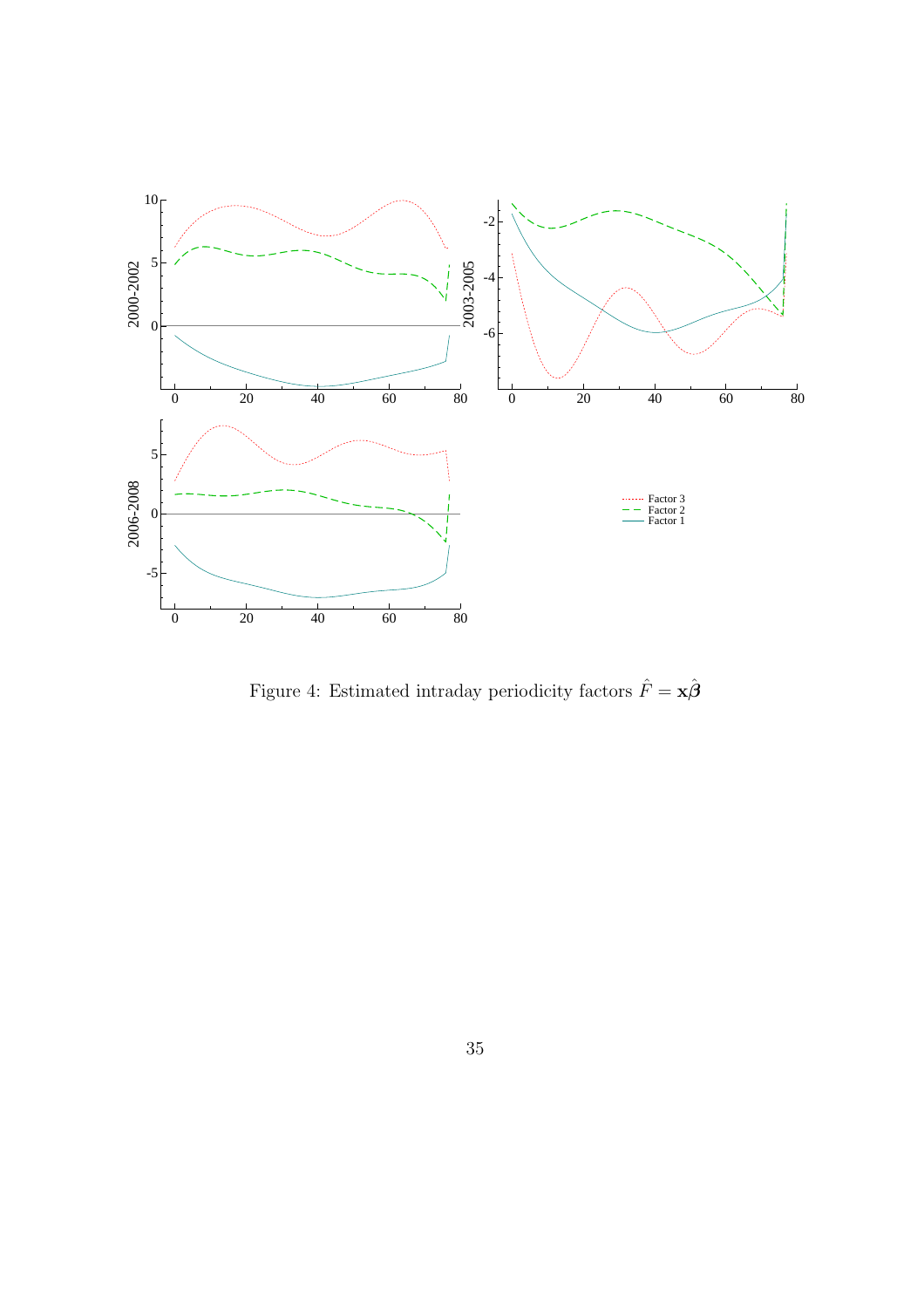# Tables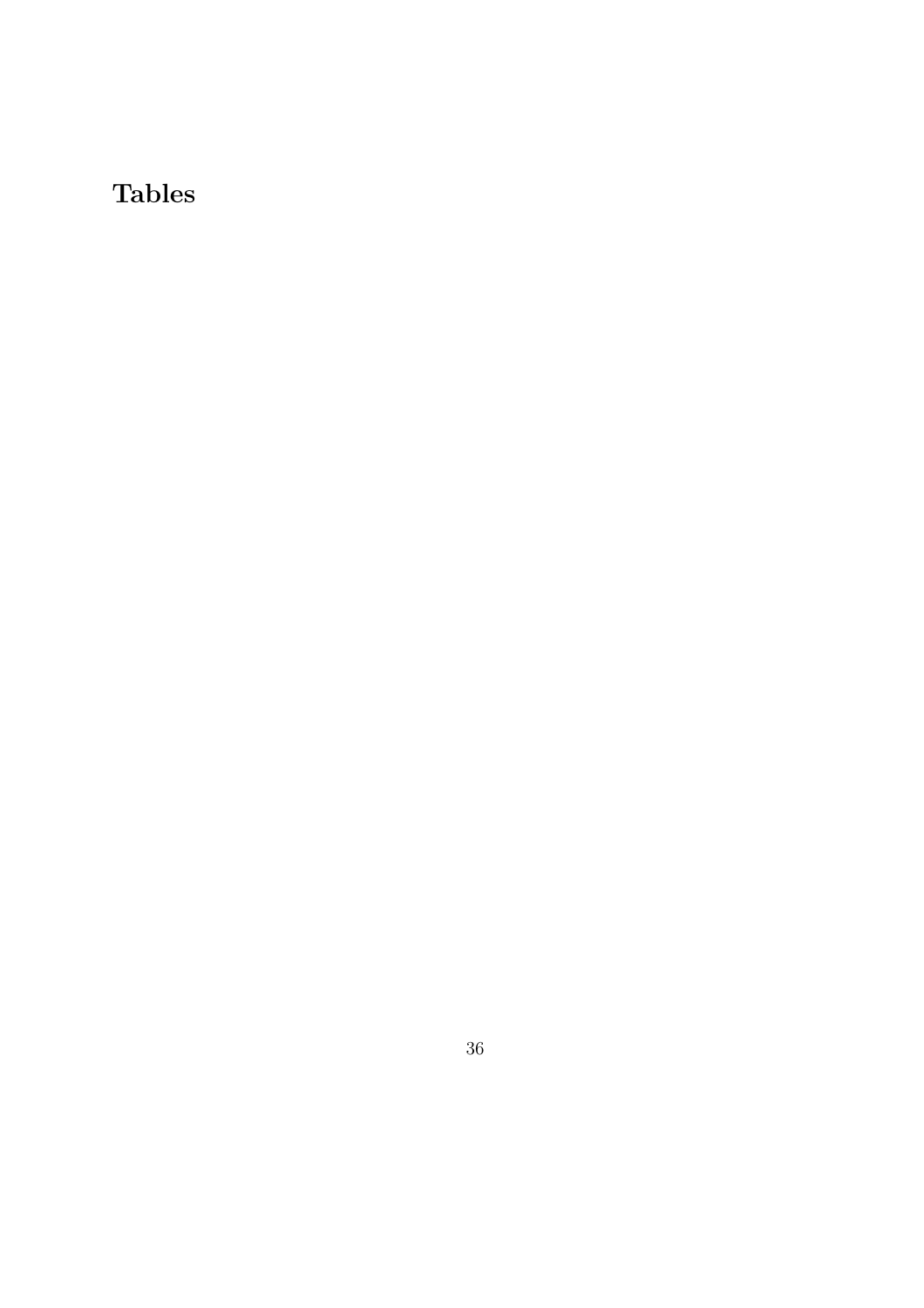|           | $k^*$          |                     | AIC  |                        |                     | HQ   |                        | SC                  |      |                        |  |  |  |
|-----------|----------------|---------------------|------|------------------------|---------------------|------|------------------------|---------------------|------|------------------------|--|--|--|
|           |                | $m = m^*$ $k = k^*$ |      | $m = m^*$<br>$k = k^*$ | $m = m^*$ $k = k^*$ |      | $m = m^*$<br>$k = k^*$ | $m = m^*$ $k = k^*$ |      | $m = m^*$<br>$k = k^*$ |  |  |  |
| $T = 100$ |                |                     |      |                        |                     |      |                        |                     |      |                        |  |  |  |
| $N=5$     | 1              | 80.0                | 83.6 | 67.9                   | 98.9                | 100  | 98.9                   | 100                 | 100  | 100                    |  |  |  |
|           | $\overline{2}$ | 88.0                | 86.5 | 77.1                   | 100                 | 99.7 | 99.7                   | 100                 | 21.5 | 21.5                   |  |  |  |
|           | 3              | 90.1                | 67.6 | 61.4                   | 99.7                | 3.90 | 3.90                   | 100                 | 0.00 | 0.00                   |  |  |  |
| $N=15$    | 1              | 75.9                | 84.1 | 67.5                   | 99.4                | 100  | 99.4                   | 100                 | 100  | 100                    |  |  |  |
|           | $\overline{2}$ | 84.9                | 85.3 | 75.5                   | 100                 | 100  | 100                    | 100                 | 97.4 | 97.4                   |  |  |  |
|           | 3              | 86.0                | 81.1 | 70.4                   | 99.9                | 1.10 | 1.10                   | 100                 | 0.00 | 0.00                   |  |  |  |
|           |                |                     |      |                        | $T = 250$           |      |                        |                     |      |                        |  |  |  |
| $N=5$     | $\mathbf{1}$   | 78.1                | 85.2 | 67.2                   | 99.1                | 100  | 99.1                   | 100                 | 100  | 100                    |  |  |  |
|           | $\overline{2}$ | 87.7                | 89.2 | 78.4                   | 99.9                | 100  | 99.9                   | 100                 | 100  | 100                    |  |  |  |
|           | 3              | 91.5                | 89.3 | 81.5                   | 99.9                | 46.7 | 46.7                   | 100                 | 0.10 | 0.10                   |  |  |  |
| $N=15$    |                | 78.7                | 83.9 | 69.5                   | 99.5                | 100  | 99.5                   | 100                 | 100  | 100                    |  |  |  |
|           | $\overline{2}$ | 86.7                | 86.1 | 76.7                   | 99.9                | 100  | 99.9                   | 100                 | 100  | 100                    |  |  |  |
|           | 3              | 89.8                | 88.4 | 81.0                   | 99.9                | 67.1 | 67.1                   | 100                 | 0.00 | 0.00                   |  |  |  |

Table 1: Frequencies of correct determination of  $m^*$ ,  $k^*$  and the true pair  $(m^*, k^*)$  using information criteria

Note: the true number of periodic elements  $m^* = 8$  and k  $* \in \{1, 2, 3\}.$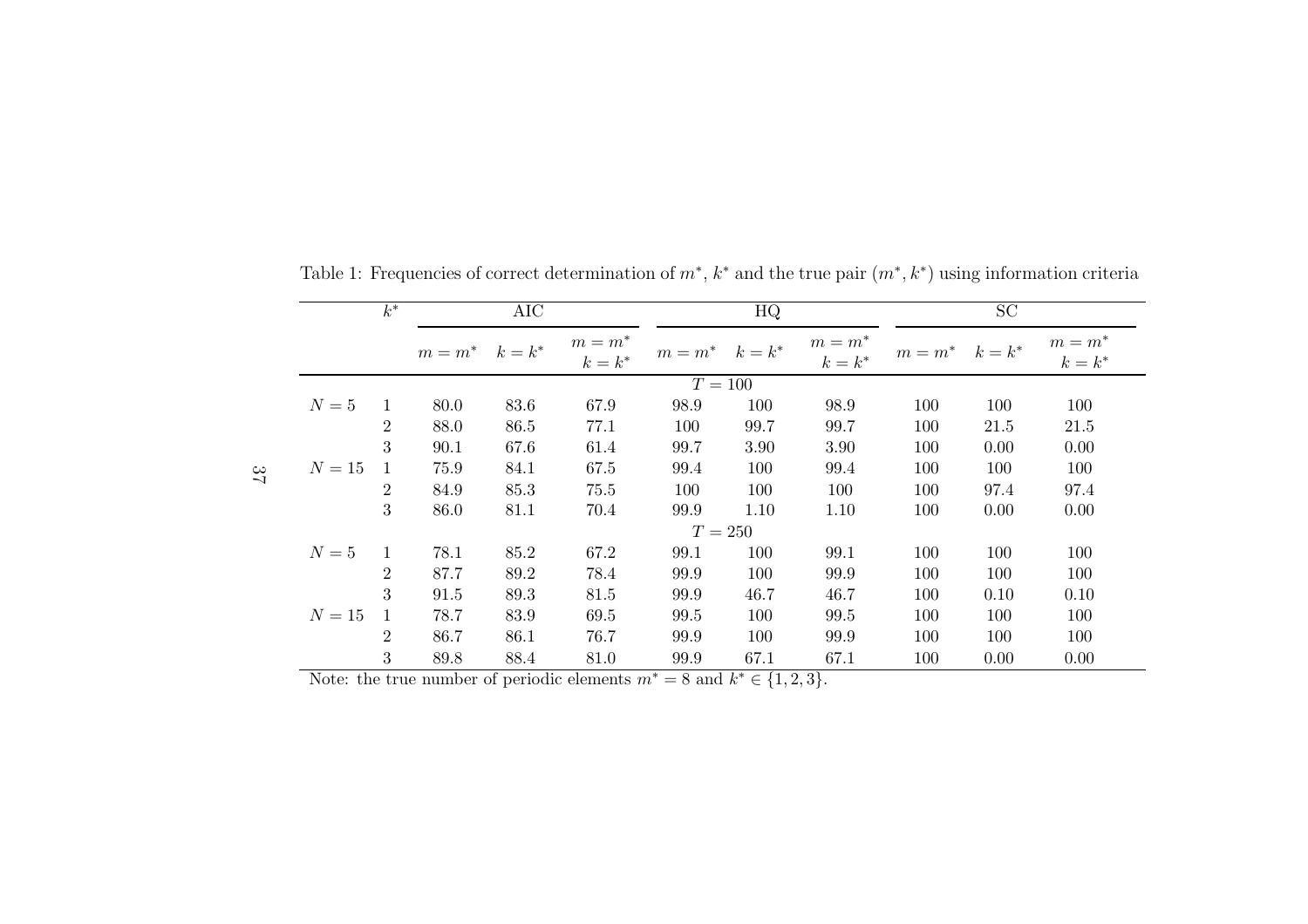|              |                |                | Empirical power                                    | Empirical size                                          |
|--------------|----------------|----------------|----------------------------------------------------|---------------------------------------------------------|
|              | $k^*$          | $s^*$          | $Prob(\xi_{s=s^*+1} > q_{v_{s,m,N}}^{(1-\alpha)})$ | $Prob(\xi_{s=s^*} > q_{v_{s,m,N}}^{(1-\alpha)})$        |
|              |                |                | $T=100$                                            |                                                         |
| $N=5$        | 1              | 4              | 100                                                | 4.90                                                    |
|              | $\overline{2}$ | 3              | 100                                                | 5.40                                                    |
|              | 3              | $\overline{2}$ | 51.5                                               | 2.60                                                    |
| $N=15$       |                | 7              | 100                                                | 5.40                                                    |
|              | $\overline{2}$ | 6              | 100                                                | 4.80                                                    |
|              | 3              | $\overline{5}$ | 67.3                                               | 2.40                                                    |
|              |                |                | $T=250\,$                                          |                                                         |
| $N=5$        | 1              | 4              | 100                                                | 5.40                                                    |
|              | $\overline{2}$ | 3              | 100                                                | 3.50                                                    |
|              | 3              | $\overline{2}$ | 95.3                                               | 4.40                                                    |
| $N=15$       | 1              | 7              | 100                                                | 5.00                                                    |
|              | $\overline{2}$ | 6              | 100                                                | 5.60                                                    |
|              | 3              | $\overline{5}$ | 99.8                                               | 4.50                                                    |
| $\mathbf{X}$ |                |                | $\epsilon$<br>$\mathbf{L}$<br>$\cdot$ 1.<br>п.     | $7 *$<br>$\star$<br>$\sim$ *<br>$\sqrt{3}$<br>$\lambda$ |

Table 2: Empirical power and empirical size of the  $\xi_s$  statistic for a 5% nominal size

Note: the true number of periodic elements  $m^* = 8$ ,  $s^* = \min(N, m) - k^*$ ,  $q_{df}^{(1-\alpha)}$  is the  $(1-\alpha)\%$  quantile of the  $\chi^2$  distribution with df degrees of freedom while  $v_{s,m,N} = s \times \max(N,m) - s(\min(N,m) - s)$ . Column 'Empirical size' (resp. 'Empirical power') correspond to the rejection frequencies when the null hypothesis is (resp. is not) satisfied by the DGP described in Case 1.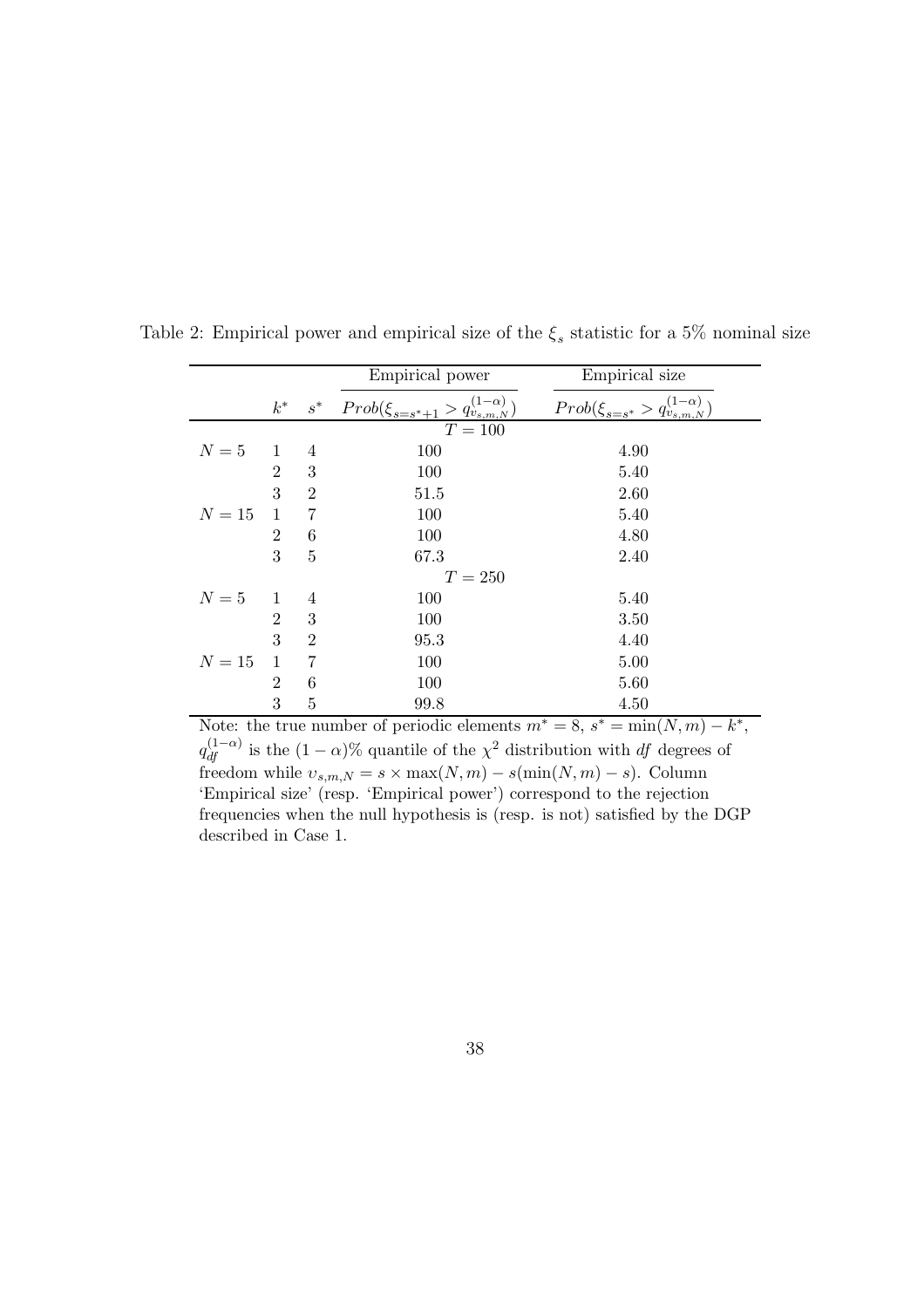Period *m*  $\xi_{s=25}$   $\xi_{s=26}$   $\xi_{s=27}$   $\xi_{s=28}$   $\xi_{s=29}$   $\xi_{s=30}$  k Period *m*  $\xi_{s=25}$   $\xi_{s=26}$   $\xi_{s=27}$   $\xi_{s=28}$   $\xi_{s=29}$   $\xi_{s=30}$  *k* 2000-2002 6 0.787 0.370 0.102 0.000 0.000 0.000 3 2003-2005 6 0.795 0.399 0.092 0.000 0.000 0.000 3 2006-2008 6 0.488 0.531 0.071 0.003 0.000 0.000 3

Table 3: Test of common periodic common features applied to 30 US stocks

Column  $m$  reports the number of variables included in  $x$ , i.e. linear and quadratic trends as well as  $(m-2)/2$  cos and  $(m-2)/2$  sin terms as defined in (4.3) selected using the SC criterion. Columns  $\xi_{s=l}$  (for  $l = 25, 26...,30$ ) correspond to the p-value of the null hypothesis that there are at least  $s = l$  linear combinations that annihilate k common periodic features. The number of periodic factors  $k$  obtained by  $\xi_s$  is reported in the last column.